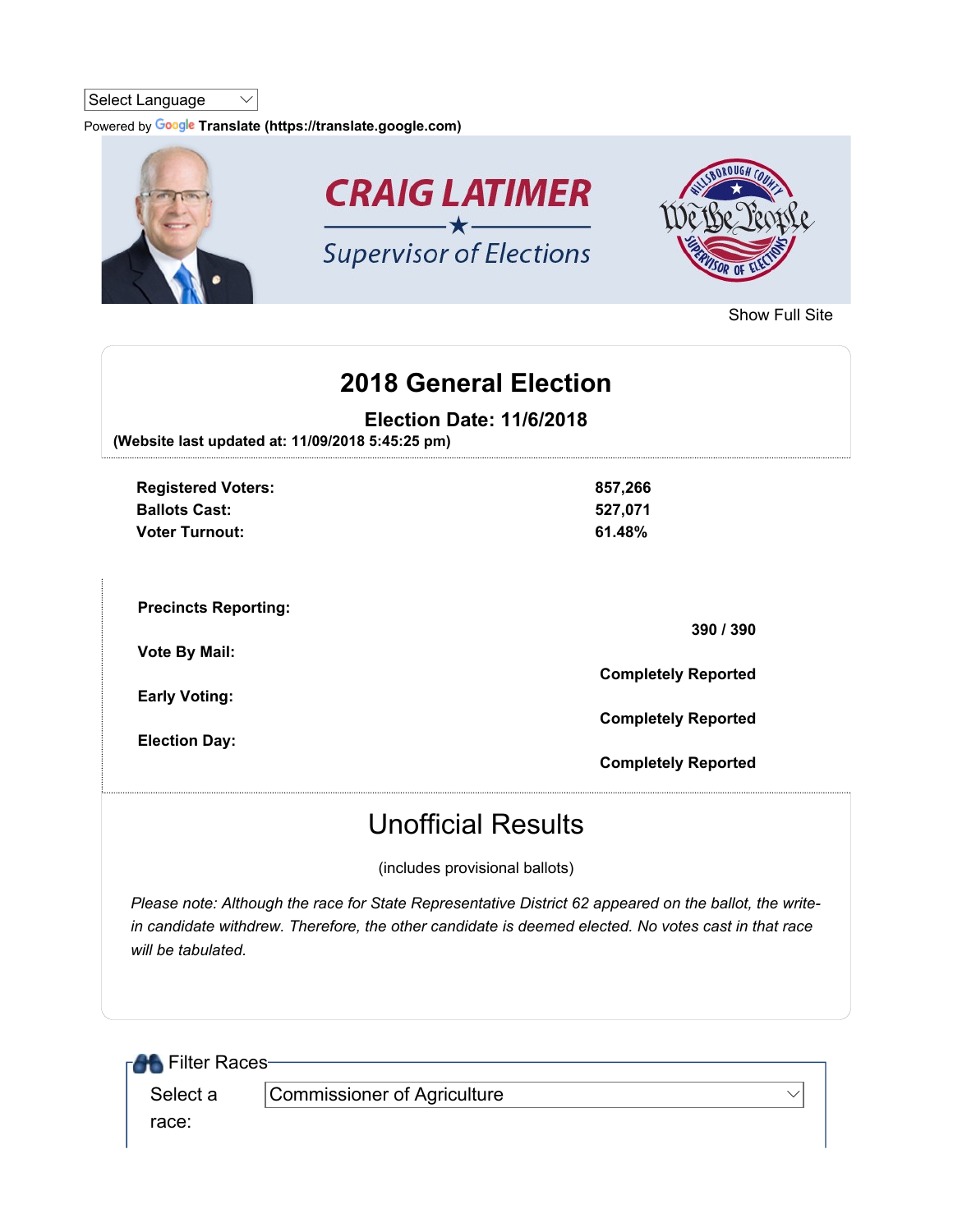| View  | Graphical $\vee$ |
|-------|------------------|
| Type: |                  |

| 101                        |                |              |
|----------------------------|----------------|--------------|
| <b>Choice</b>              | <b>Percent</b> | <b>Votes</b> |
| <b>Matt Caldwell (REP)</b> | 46.46%         | 1,057        |
| Nicole "Nikki" Fried (DEM) | 53.54%         | 1,218        |
|                            |                | 2,275        |
| 103                        |                |              |
| <b>Choice</b>              | <b>Percent</b> | <b>Votes</b> |
| <b>Matt Caldwell (REP)</b> | 48.20%         | 1,208        |
| Nicole "Nikki" Fried (DEM) | 51.80%         | 1,298        |
|                            |                | 2,506        |
| 105                        |                |              |
| <b>Choice</b>              | <b>Percent</b> | <b>Votes</b> |
| <b>Matt Caldwell (REP)</b> | 39.89%         | 984          |
| Nicole "Nikki" Fried (DEM) | 60.11%         | 1,483        |
|                            |                | 2,467        |
| 107                        |                |              |
| <b>Choice</b>              | <b>Percent</b> | <b>Votes</b> |
| <b>Matt Caldwell (REP)</b> | 46.78%         | 1,395        |
| Nicole "Nikki" Fried (DEM) | 53.22%         | 1,587        |
|                            |                | 2,982        |
| 108                        |                |              |
| <b>Choice</b>              | <b>Percent</b> | <b>Votes</b> |
| <b>Matt Caldwell (REP)</b> | 50.10%         | 790          |
| Nicole "Nikki" Fried (DEM) | 49.90%         | 787          |
|                            |                | 1,577        |
| 109                        |                |              |
| <b>Choice</b>              | Percent        | <b>Votes</b> |

Matt Caldwell (REP) 50.35% 791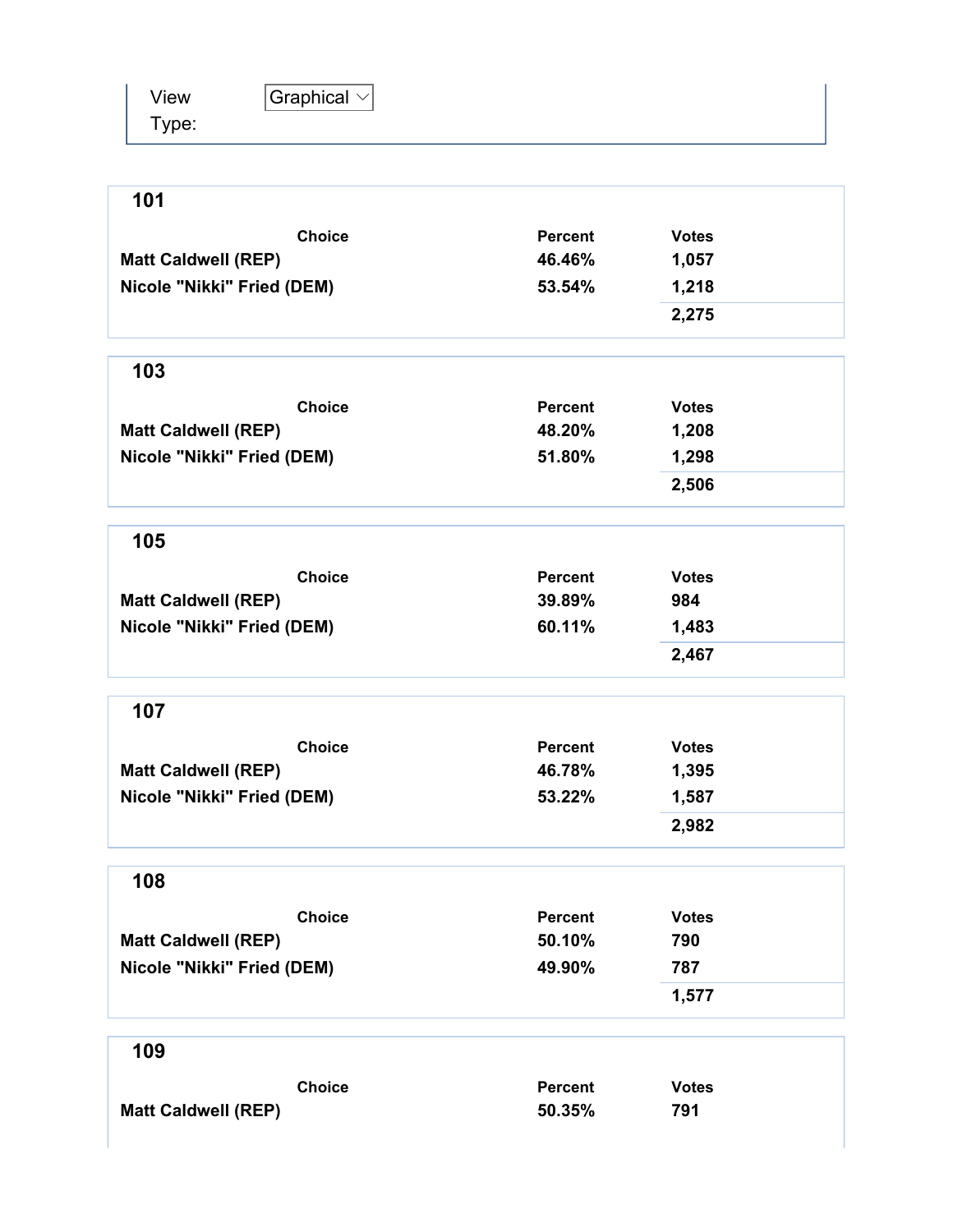| Nicole "Nikki" Fried (DEM) | 49.65%         | 780          |  |
|----------------------------|----------------|--------------|--|
|                            |                | 1,571        |  |
| 111                        |                |              |  |
| <b>Choice</b>              | <b>Percent</b> | <b>Votes</b> |  |
| <b>Matt Caldwell (REP)</b> | 49.81%         | 783          |  |
| Nicole "Nikki" Fried (DEM) | 50.19%         | 789          |  |
|                            |                | 1,572        |  |
| 112                        |                |              |  |
| <b>Choice</b>              | <b>Percent</b> | <b>Votes</b> |  |
| <b>Matt Caldwell (REP)</b> | 51.29%         | 875          |  |
| Nicole "Nikki" Fried (DEM) | 48.71%         | 831          |  |
|                            |                | 1,706        |  |
| 113                        |                |              |  |
| <b>Choice</b>              | <b>Percent</b> | <b>Votes</b> |  |
| <b>Matt Caldwell (REP)</b> | 41.50%         | 742          |  |
| Nicole "Nikki" Fried (DEM) | 58.50%         | 1,046        |  |
|                            |                | 1,788        |  |
| 115                        |                |              |  |
| <b>Choice</b>              | <b>Percent</b> | <b>Votes</b> |  |
| <b>Matt Caldwell (REP)</b> | 44.73%         | 556          |  |
| Nicole "Nikki" Fried (DEM) | 55.27%         | 687          |  |
|                            |                | 1,243        |  |
| 116                        |                |              |  |
| <b>Choice</b>              | <b>Percent</b> | <b>Votes</b> |  |
| <b>Matt Caldwell (REP)</b> | 49.01%         | 495          |  |
| Nicole "Nikki" Fried (DEM) | 50.99%         | 515          |  |
|                            |                | 1,010        |  |
| 117                        |                |              |  |
| <b>Choice</b>              | <b>Percent</b> | <b>Votes</b> |  |
| <b>Matt Caldwell (REP)</b> | 59.51%         | 1,364        |  |
| Nicole "Nikki" Fried (DEM) | 40.49%         | 928          |  |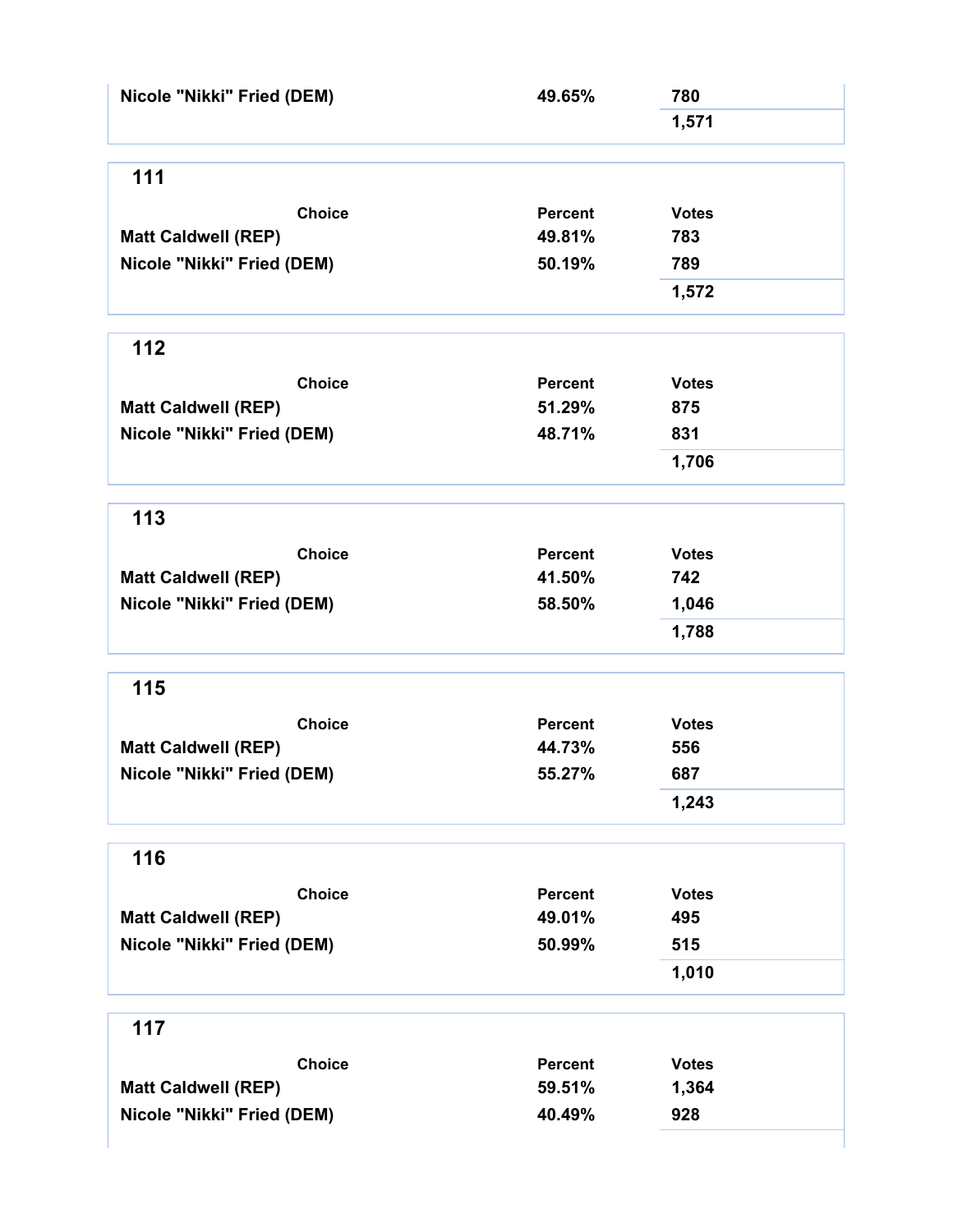|                            |                | 2,292        |
|----------------------------|----------------|--------------|
| 119                        |                |              |
| <b>Choice</b>              | Percent        | <b>Votes</b> |
| <b>Matt Caldwell (REP)</b> | 52.41%         | 1,219        |
| Nicole "Nikki" Fried (DEM) | 47.59%         | 1,107        |
|                            |                | 2,326        |
| 121                        |                |              |
| <b>Choice</b>              | <b>Percent</b> | <b>Votes</b> |
| <b>Matt Caldwell (REP)</b> | 45.21%         | 1,048        |
| Nicole "Nikki" Fried (DEM) | 54.79%         | 1,270        |
|                            |                | 2,318        |
| 123                        |                |              |
| <b>Choice</b>              | <b>Percent</b> | <b>Votes</b> |
| <b>Matt Caldwell (REP)</b> | 47.27%         | 1,134        |
| Nicole "Nikki" Fried (DEM) | 52.73%         | 1,265        |
|                            |                | 2,399        |
| 125                        |                |              |
| <b>Choice</b>              | Percent        | <b>Votes</b> |
| <b>Matt Caldwell (REP)</b> | 54.35%         | 525          |
| Nicole "Nikki" Fried (DEM) | 45.65%         | 441          |
|                            |                | 966          |
| 127                        |                |              |
| <b>Choice</b>              | <b>Percent</b> | <b>Votes</b> |
| <b>Matt Caldwell (REP)</b> | 49.60%         | 1,108        |
| Nicole "Nikki" Fried (DEM) | 50.40%         | 1,126        |
|                            |                | 2,234        |
| 129                        |                |              |
| <b>Choice</b>              | <b>Percent</b> | <b>Votes</b> |
| <b>Matt Caldwell (REP)</b> | 42.57%         | 814          |
| Nicole "Nikki" Fried (DEM) | 57.43%         | 1,098        |
|                            |                |              |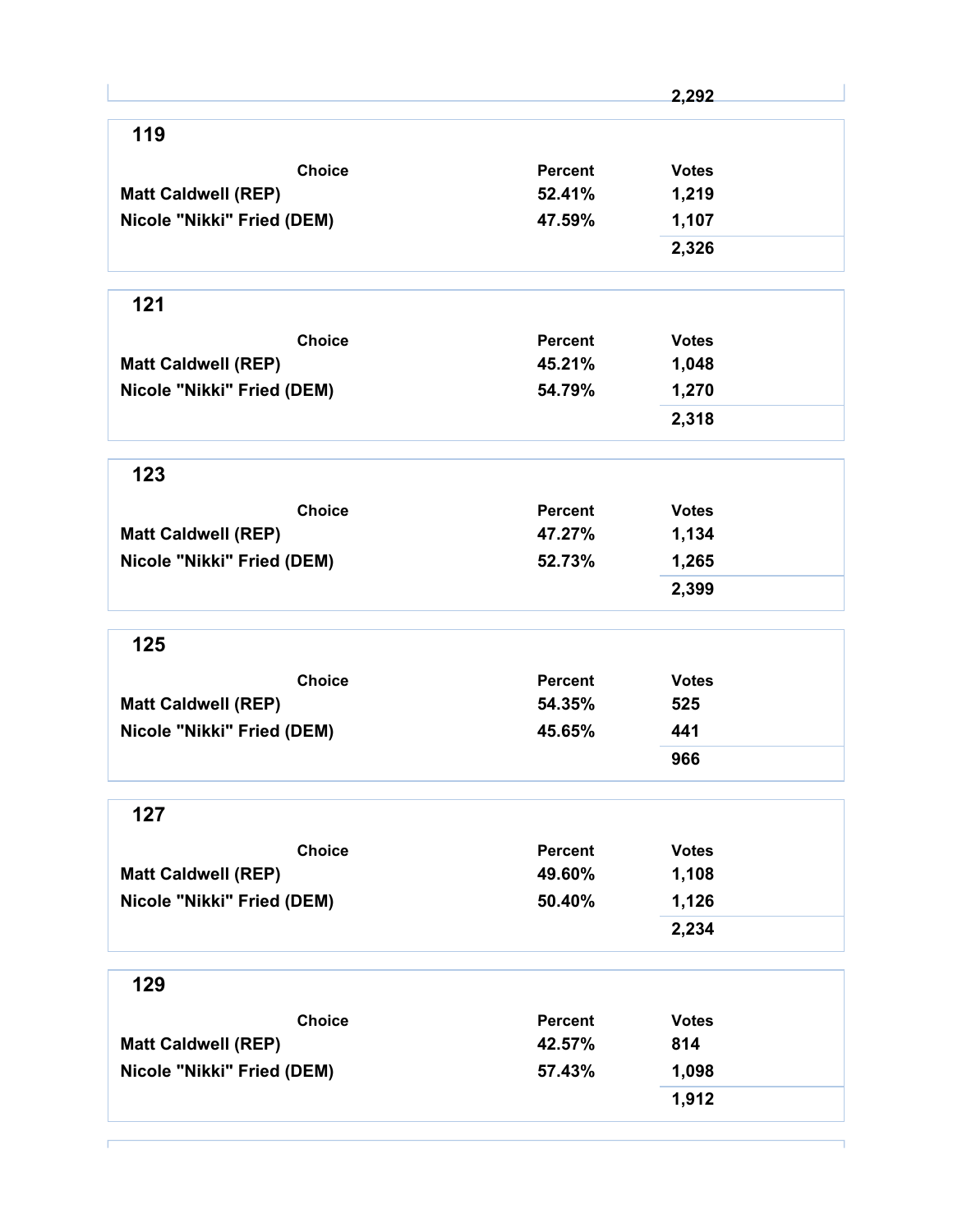| 131                        |                |              |
|----------------------------|----------------|--------------|
| <b>Choice</b>              | <b>Percent</b> | <b>Votes</b> |
| <b>Matt Caldwell (REP)</b> | 47.91%         | 1,133        |
| Nicole "Nikki" Fried (DEM) | 52.09%         | 1,232        |
|                            |                | 2,365        |
| 133                        |                |              |
| <b>Choice</b>              | <b>Percent</b> | <b>Votes</b> |
| <b>Matt Caldwell (REP)</b> | 64.02%         | 790          |
| Nicole "Nikki" Fried (DEM) | 35.98%         | 444          |
|                            |                | 1,234        |
| 135                        |                |              |
| <b>Choice</b>              | <b>Percent</b> | <b>Votes</b> |
| <b>Matt Caldwell (REP)</b> | 51.78%         | 1,280        |
| Nicole "Nikki" Fried (DEM) | 48.22%         | 1,192        |
|                            |                | 2,472        |
| 137                        |                |              |
| <b>Choice</b>              | <b>Percent</b> | <b>Votes</b> |
| <b>Matt Caldwell (REP)</b> | 51.99%         | 1,031        |
| Nicole "Nikki" Fried (DEM) | 48.01%         | 952          |
|                            |                | 1,983        |
| 139                        |                |              |
| <b>Choice</b>              | <b>Percent</b> | <b>Votes</b> |
| <b>Matt Caldwell (REP)</b> | 56.72%         | 1,182        |
| Nicole "Nikki" Fried (DEM) | 43.28%         | 902          |
|                            |                | 2,084        |
| 141                        |                |              |
| <b>Choice</b>              | <b>Percent</b> | <b>Votes</b> |
| <b>Matt Caldwell (REP)</b> | 39.09%         | 353          |
|                            | 60.91%         | 550          |
| Nicole "Nikki" Fried (DEM) |                |              |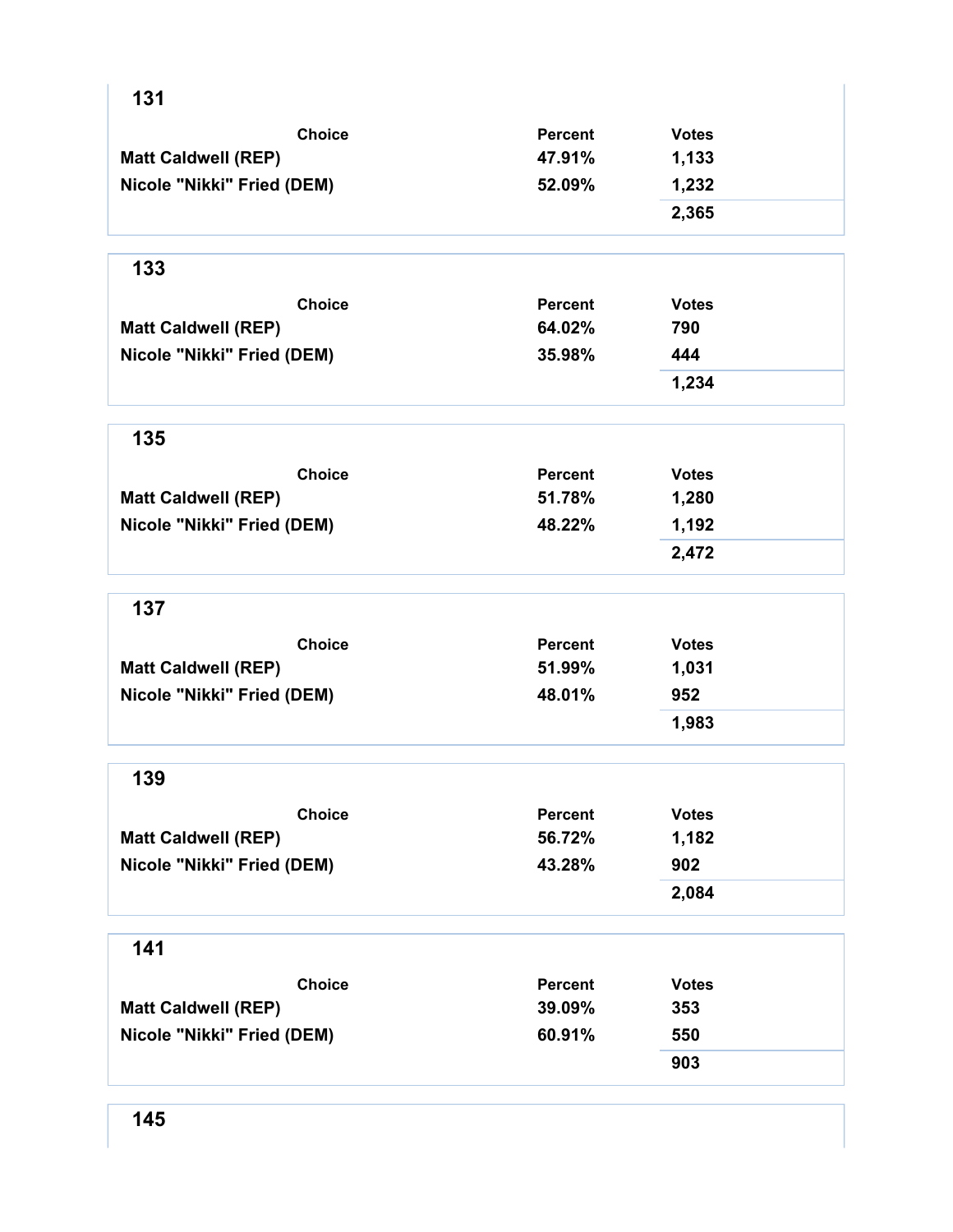| <b>Choice</b><br><b>Matt Caldwell (REP)</b><br>Nicole "Nikki" Fried (DEM)<br>151<br><b>Choice</b><br><b>Matt Caldwell (REP)</b><br>Nicole "Nikki" Fried (DEM) | <b>Percent</b><br>39.33%<br>60.67%<br><b>Percent</b><br>36.91%<br>63.09% | <b>Votes</b><br>304<br>469<br>773<br><b>Votes</b><br>334<br>571<br>905 |
|---------------------------------------------------------------------------------------------------------------------------------------------------------------|--------------------------------------------------------------------------|------------------------------------------------------------------------|
| 153                                                                                                                                                           |                                                                          |                                                                        |
| <b>Choice</b><br><b>Matt Caldwell (REP)</b><br>Nicole "Nikki" Fried (DEM)                                                                                     | <b>Percent</b><br>36.17%<br>63.83%                                       | <b>Votes</b><br>153<br>270<br>423                                      |
| 157                                                                                                                                                           |                                                                          |                                                                        |
| <b>Choice</b><br><b>Matt Caldwell (REP)</b><br>Nicole "Nikki" Fried (DEM)                                                                                     | <b>Percent</b><br>48.49%<br>51.51%                                       | <b>Votes</b><br>289<br>307<br>596                                      |
| 159                                                                                                                                                           |                                                                          |                                                                        |
| <b>Choice</b><br><b>Matt Caldwell (REP)</b><br>Nicole "Nikki" Fried (DEM)                                                                                     | Percent<br>47.76%<br>52.24%                                              | <b>Votes</b><br>1,154<br>1,262<br>2,416                                |
| 160                                                                                                                                                           |                                                                          |                                                                        |
| <b>Choice</b><br><b>Matt Caldwell (REP)</b><br>Nicole "Nikki" Fried (DEM)                                                                                     | <b>Percent</b><br>35.85%<br>64.15%                                       | <b>Votes</b><br>365<br>653<br>1,018                                    |
| 161                                                                                                                                                           |                                                                          |                                                                        |
| <b>Choice</b>                                                                                                                                                 | Percent                                                                  | <b>Votes</b>                                                           |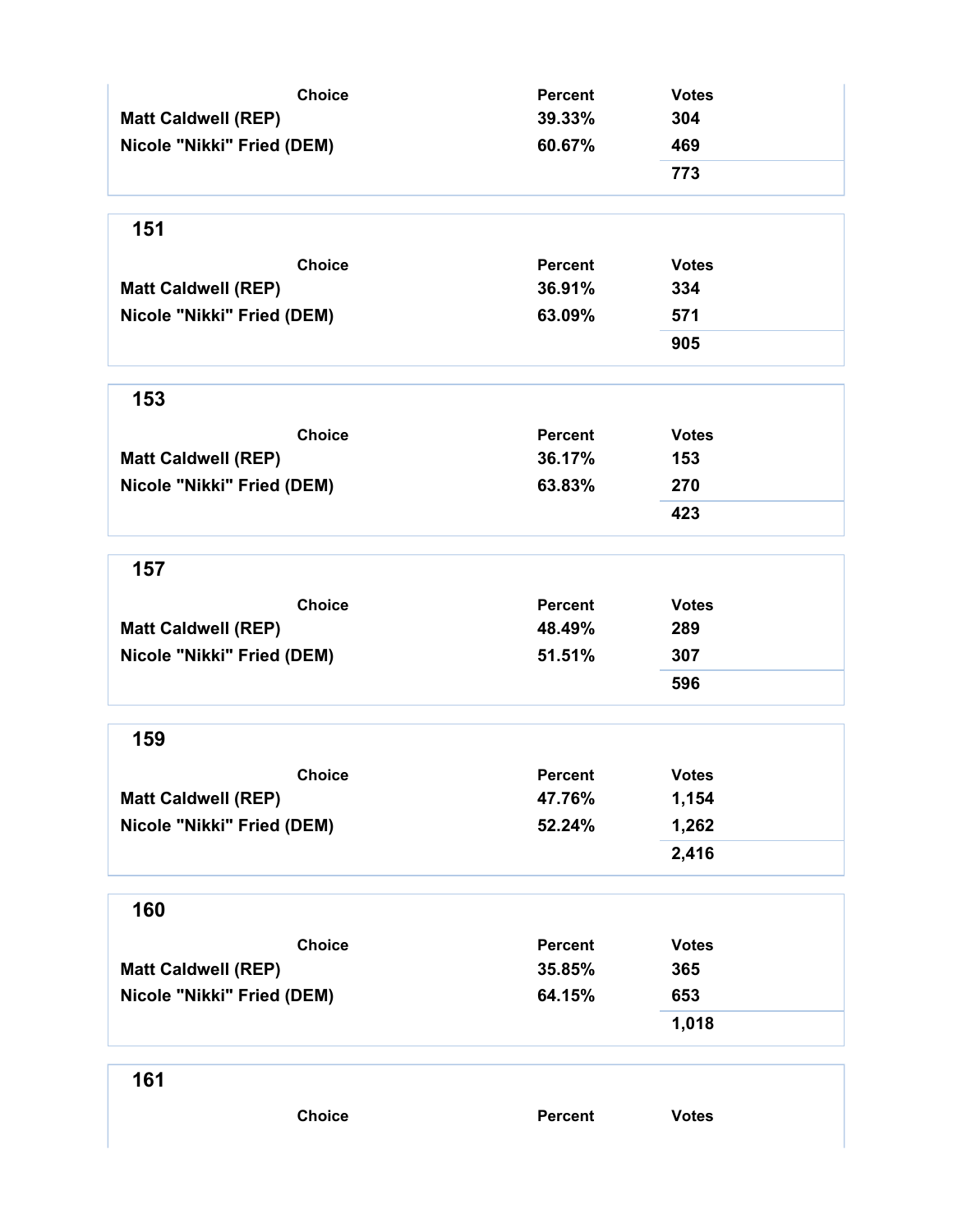| 1,251<br>163<br><b>Choice</b><br><b>Percent</b><br><b>Votes</b><br>25.66%<br>137<br><b>Matt Caldwell (REP)</b><br>Nicole "Nikki" Fried (DEM)<br>74.34%<br>397<br>534<br>165<br><b>Choice</b><br><b>Percent</b><br><b>Votes</b><br><b>Matt Caldwell (REP)</b><br>33.29%<br>281<br>Nicole "Nikki" Fried (DEM)<br>66.71%<br>563<br>844<br>169<br><b>Choice</b><br>Percent<br><b>Votes</b><br><b>Matt Caldwell (REP)</b><br>18.14%<br>259<br>Nicole "Nikki" Fried (DEM)<br>81.86%<br>1,169<br>1,428<br>175<br><b>Choice</b><br><b>Votes</b><br><b>Percent</b><br>34.62%<br>566<br><b>Matt Caldwell (REP)</b><br>Nicole "Nikki" Fried (DEM)<br>65.38%<br>1,069<br>1,635<br>179<br><b>Choice</b><br><b>Percent</b><br><b>Votes</b><br><b>Matt Caldwell (REP)</b><br>39.50%<br>427<br>Nicole "Nikki" Fried (DEM)<br>60.50%<br>654<br>1,081<br>203<br><b>Choice</b><br><b>Percent</b><br><b>Votes</b><br>26.25%<br>479 | <b>Matt Caldwell (REP)</b><br>Nicole "Nikki" Fried (DEM) | 39.33%<br>60.67% | 492<br>759 |
|----------------------------------------------------------------------------------------------------------------------------------------------------------------------------------------------------------------------------------------------------------------------------------------------------------------------------------------------------------------------------------------------------------------------------------------------------------------------------------------------------------------------------------------------------------------------------------------------------------------------------------------------------------------------------------------------------------------------------------------------------------------------------------------------------------------------------------------------------------------------------------------------------------------|----------------------------------------------------------|------------------|------------|
|                                                                                                                                                                                                                                                                                                                                                                                                                                                                                                                                                                                                                                                                                                                                                                                                                                                                                                                |                                                          |                  |            |
|                                                                                                                                                                                                                                                                                                                                                                                                                                                                                                                                                                                                                                                                                                                                                                                                                                                                                                                |                                                          |                  |            |
|                                                                                                                                                                                                                                                                                                                                                                                                                                                                                                                                                                                                                                                                                                                                                                                                                                                                                                                |                                                          |                  |            |
|                                                                                                                                                                                                                                                                                                                                                                                                                                                                                                                                                                                                                                                                                                                                                                                                                                                                                                                |                                                          |                  |            |
|                                                                                                                                                                                                                                                                                                                                                                                                                                                                                                                                                                                                                                                                                                                                                                                                                                                                                                                |                                                          |                  |            |
|                                                                                                                                                                                                                                                                                                                                                                                                                                                                                                                                                                                                                                                                                                                                                                                                                                                                                                                |                                                          |                  |            |
|                                                                                                                                                                                                                                                                                                                                                                                                                                                                                                                                                                                                                                                                                                                                                                                                                                                                                                                |                                                          |                  |            |
|                                                                                                                                                                                                                                                                                                                                                                                                                                                                                                                                                                                                                                                                                                                                                                                                                                                                                                                |                                                          |                  |            |
|                                                                                                                                                                                                                                                                                                                                                                                                                                                                                                                                                                                                                                                                                                                                                                                                                                                                                                                |                                                          |                  |            |
|                                                                                                                                                                                                                                                                                                                                                                                                                                                                                                                                                                                                                                                                                                                                                                                                                                                                                                                |                                                          |                  |            |
|                                                                                                                                                                                                                                                                                                                                                                                                                                                                                                                                                                                                                                                                                                                                                                                                                                                                                                                |                                                          |                  |            |
|                                                                                                                                                                                                                                                                                                                                                                                                                                                                                                                                                                                                                                                                                                                                                                                                                                                                                                                |                                                          |                  |            |
|                                                                                                                                                                                                                                                                                                                                                                                                                                                                                                                                                                                                                                                                                                                                                                                                                                                                                                                |                                                          |                  |            |
|                                                                                                                                                                                                                                                                                                                                                                                                                                                                                                                                                                                                                                                                                                                                                                                                                                                                                                                |                                                          |                  |            |
|                                                                                                                                                                                                                                                                                                                                                                                                                                                                                                                                                                                                                                                                                                                                                                                                                                                                                                                |                                                          |                  |            |
|                                                                                                                                                                                                                                                                                                                                                                                                                                                                                                                                                                                                                                                                                                                                                                                                                                                                                                                |                                                          |                  |            |
|                                                                                                                                                                                                                                                                                                                                                                                                                                                                                                                                                                                                                                                                                                                                                                                                                                                                                                                |                                                          |                  |            |
|                                                                                                                                                                                                                                                                                                                                                                                                                                                                                                                                                                                                                                                                                                                                                                                                                                                                                                                |                                                          |                  |            |
|                                                                                                                                                                                                                                                                                                                                                                                                                                                                                                                                                                                                                                                                                                                                                                                                                                                                                                                |                                                          |                  |            |
|                                                                                                                                                                                                                                                                                                                                                                                                                                                                                                                                                                                                                                                                                                                                                                                                                                                                                                                |                                                          |                  |            |
|                                                                                                                                                                                                                                                                                                                                                                                                                                                                                                                                                                                                                                                                                                                                                                                                                                                                                                                |                                                          |                  |            |
|                                                                                                                                                                                                                                                                                                                                                                                                                                                                                                                                                                                                                                                                                                                                                                                                                                                                                                                |                                                          |                  |            |
|                                                                                                                                                                                                                                                                                                                                                                                                                                                                                                                                                                                                                                                                                                                                                                                                                                                                                                                |                                                          |                  |            |
|                                                                                                                                                                                                                                                                                                                                                                                                                                                                                                                                                                                                                                                                                                                                                                                                                                                                                                                |                                                          |                  |            |
|                                                                                                                                                                                                                                                                                                                                                                                                                                                                                                                                                                                                                                                                                                                                                                                                                                                                                                                |                                                          |                  |            |
|                                                                                                                                                                                                                                                                                                                                                                                                                                                                                                                                                                                                                                                                                                                                                                                                                                                                                                                |                                                          |                  |            |
|                                                                                                                                                                                                                                                                                                                                                                                                                                                                                                                                                                                                                                                                                                                                                                                                                                                                                                                |                                                          |                  |            |
|                                                                                                                                                                                                                                                                                                                                                                                                                                                                                                                                                                                                                                                                                                                                                                                                                                                                                                                |                                                          |                  |            |
|                                                                                                                                                                                                                                                                                                                                                                                                                                                                                                                                                                                                                                                                                                                                                                                                                                                                                                                | <b>Matt Caldwell (REP)</b>                               |                  |            |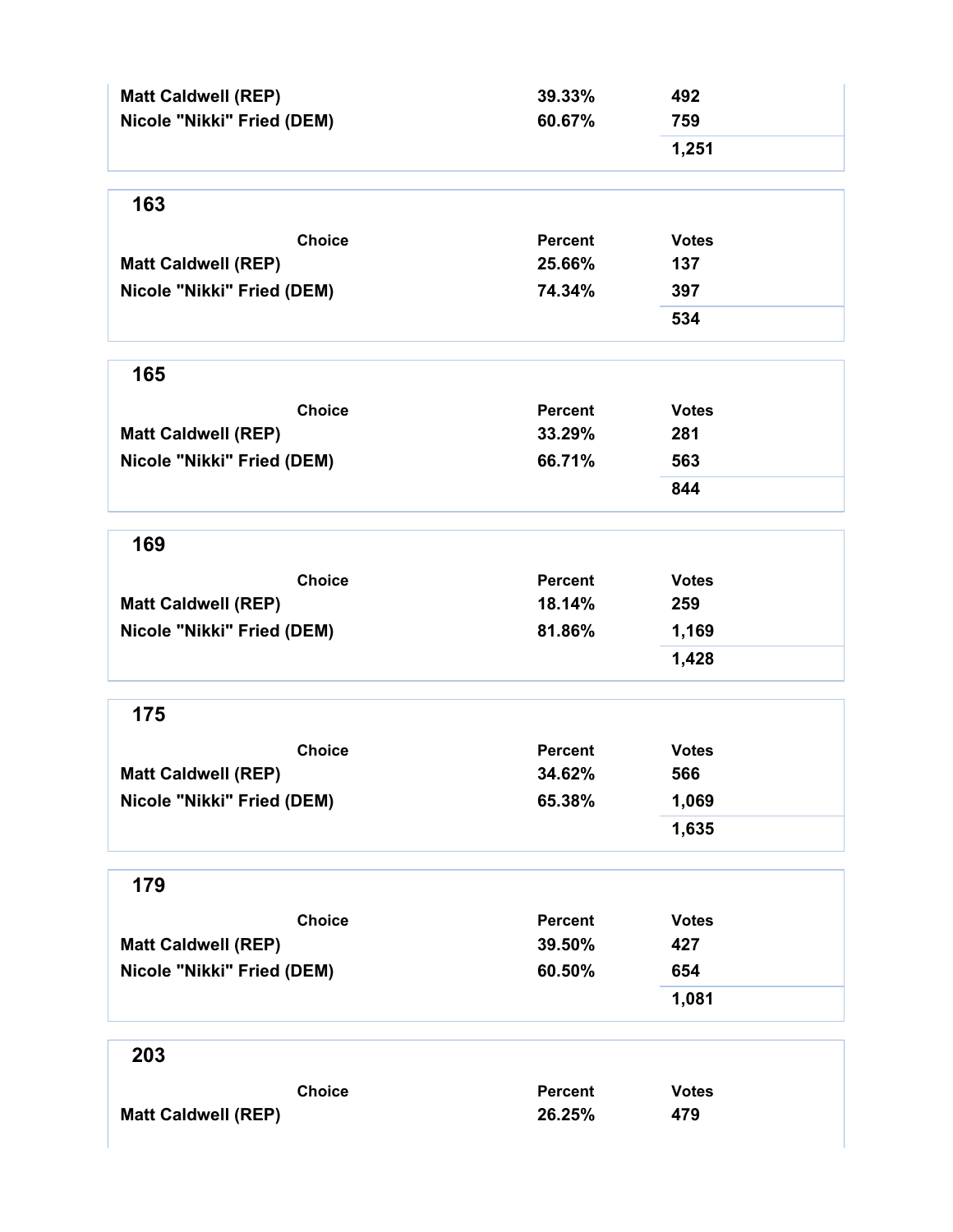| Nicole "Nikki" Fried (DEM) | 73.75%         | 1,346        |  |
|----------------------------|----------------|--------------|--|
|                            |                | 1,825        |  |
|                            |                |              |  |
| 205                        |                |              |  |
| <b>Choice</b>              | Percent        | <b>Votes</b> |  |
| <b>Matt Caldwell (REP)</b> | 32.52%         | 643          |  |
| Nicole "Nikki" Fried (DEM) | 67.48%         | 1,334        |  |
|                            |                | 1,977        |  |
| 207                        |                |              |  |
|                            |                |              |  |
| <b>Choice</b>              | Percent        | <b>Votes</b> |  |
| <b>Matt Caldwell (REP)</b> | 9.43%          | 89           |  |
| Nicole "Nikki" Fried (DEM) | 90.57%         | 855          |  |
|                            |                | 944          |  |
| 209                        |                |              |  |
| <b>Choice</b>              | <b>Percent</b> | <b>Votes</b> |  |
| <b>Matt Caldwell (REP)</b> | 16.80%         | 173          |  |
| Nicole "Nikki" Fried (DEM) | 83.20%         | 857          |  |
|                            |                | 1,030        |  |
| 213                        |                |              |  |
| <b>Choice</b>              | <b>Percent</b> | <b>Votes</b> |  |
| <b>Matt Caldwell (REP)</b> | 15.22%         | 173          |  |
| Nicole "Nikki" Fried (DEM) | 84.78%         | 964          |  |
|                            |                | 1,137        |  |
|                            |                |              |  |
| 217                        |                |              |  |
| <b>Choice</b>              | <b>Percent</b> | <b>Votes</b> |  |
| <b>Matt Caldwell (REP)</b> | 32.07%         | 601          |  |
| Nicole "Nikki" Fried (DEM) | 67.93%         | 1,273        |  |
|                            |                | 1,874        |  |
| 218                        |                |              |  |
| <b>Choice</b>              | <b>Percent</b> | <b>Votes</b> |  |
| <b>Matt Caldwell (REP)</b> | 35.73%         | 179          |  |
| Nicole "Nikki" Fried (DEM) | 64.27%         | 322          |  |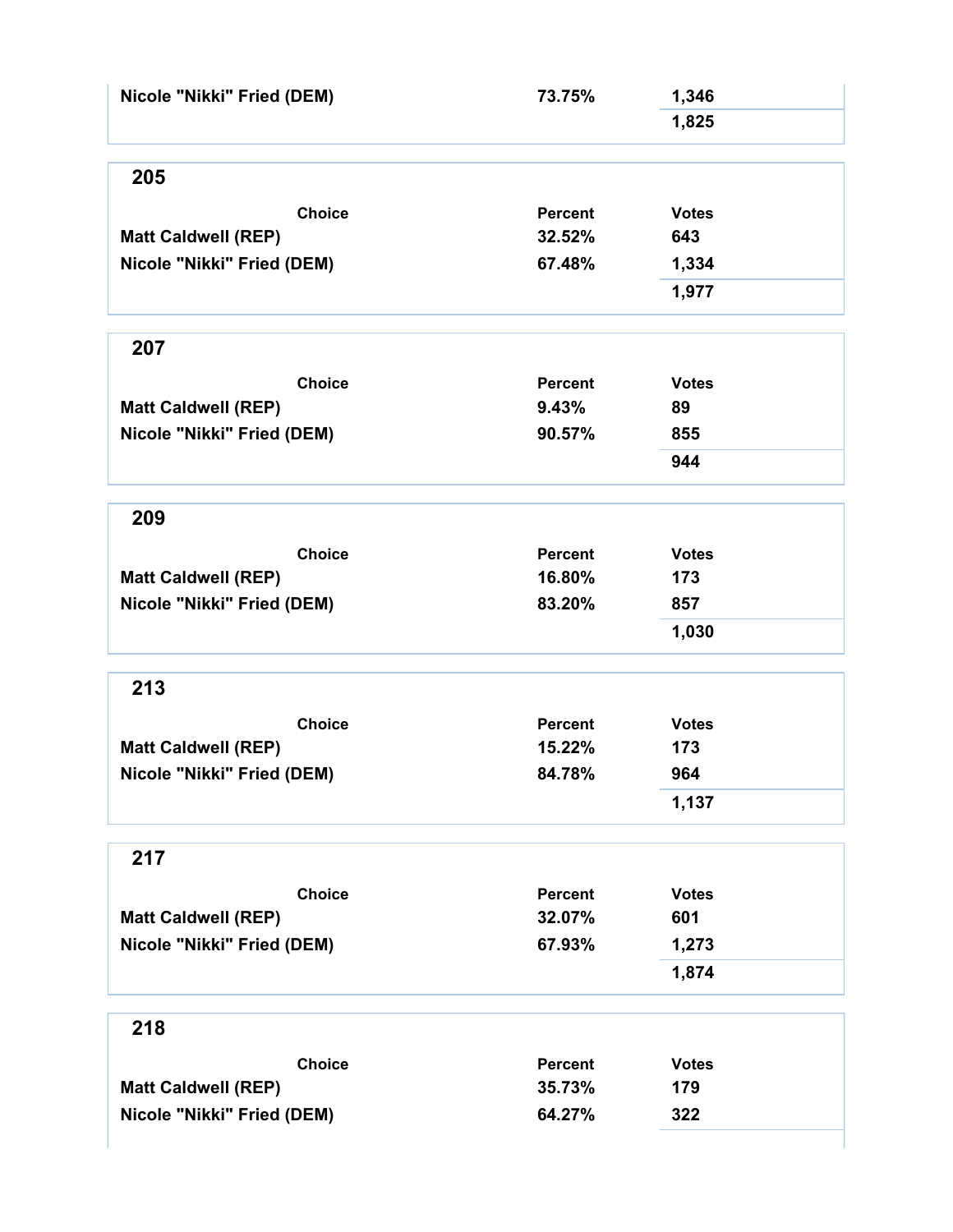|                            |                | 501          |
|----------------------------|----------------|--------------|
| 219                        |                |              |
| <b>Choice</b>              | <b>Percent</b> | <b>Votes</b> |
| <b>Matt Caldwell (REP)</b> | 36.67%         | 586          |
| Nicole "Nikki" Fried (DEM) | 63.33%         | 1,012        |
|                            |                | 1,598        |
| 221                        |                |              |
| <b>Choice</b>              | Percent        | <b>Votes</b> |
| <b>Matt Caldwell (REP)</b> | 40.08%         | 99           |
| Nicole "Nikki" Fried (DEM) | 59.92%         | 148          |
|                            |                | 247          |
| 223                        |                |              |
| <b>Choice</b>              | <b>Percent</b> | <b>Votes</b> |
| <b>Matt Caldwell (REP)</b> | 29.19%         | 395          |
| Nicole "Nikki" Fried (DEM) | 70.81%         | 958          |
|                            |                | 1,353        |
| 225                        |                |              |
| <b>Choice</b>              | Percent        | <b>Votes</b> |
| <b>Matt Caldwell (REP)</b> | 46.63%         | 284          |
| Nicole "Nikki" Fried (DEM) | 53.37%         | 325          |
|                            |                | 609          |
| 227                        |                |              |
| <b>Choice</b>              | <b>Percent</b> | <b>Votes</b> |
| <b>Matt Caldwell (REP)</b> | 36.64%         | 639          |
| Nicole "Nikki" Fried (DEM) | 63.36%         | 1,105        |
|                            |                | 1,744        |
| 231                        |                |              |
| <b>Choice</b>              | <b>Percent</b> | <b>Votes</b> |
| <b>Matt Caldwell (REP)</b> | 25.30%         | 502          |
| Nicole "Nikki" Fried (DEM) | 74.70%         | 1,482        |
|                            |                |              |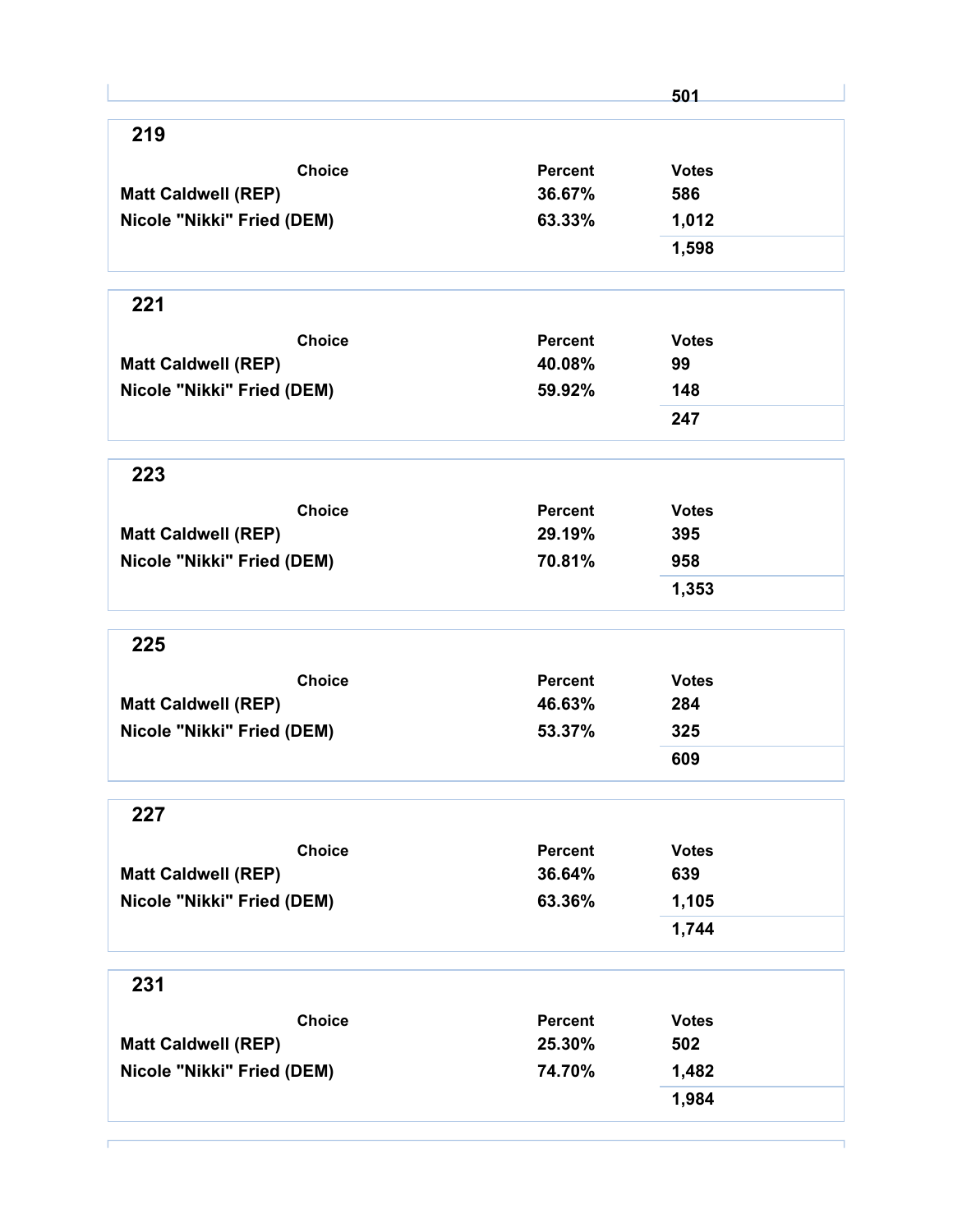| 233                        |                |              |
|----------------------------|----------------|--------------|
| <b>Choice</b>              | <b>Percent</b> | <b>Votes</b> |
| <b>Matt Caldwell (REP)</b> | 27.92%         | 378          |
| Nicole "Nikki" Fried (DEM) | 72.08%         | 976          |
|                            |                | 1,354        |
| 237                        |                |              |
| <b>Choice</b>              | <b>Percent</b> | <b>Votes</b> |
| <b>Matt Caldwell (REP)</b> | 28.98%         | 492          |
| Nicole "Nikki" Fried (DEM) | 71.02%         | 1,206        |
|                            |                | 1,698        |
| 239                        |                |              |
| <b>Choice</b>              | <b>Percent</b> | <b>Votes</b> |
| <b>Matt Caldwell (REP)</b> | 34.62%         | 456          |
| Nicole "Nikki" Fried (DEM) | 65.38%         | 861          |
|                            |                | 1,317        |
| 240                        |                |              |
| <b>Choice</b>              | <b>Percent</b> | <b>Votes</b> |
| <b>Matt Caldwell (REP)</b> | 37.80%         | 666          |
| Nicole "Nikki" Fried (DEM) | 62.20%         | 1,096        |
|                            |                | 1,762        |
| 241                        |                |              |
| <b>Choice</b>              | <b>Percent</b> | <b>Votes</b> |
| <b>Matt Caldwell (REP)</b> | 16.75%         | 32           |
| Nicole "Nikki" Fried (DEM) | 83.25%         | 159          |
|                            |                | 191          |
| 243                        |                |              |
| <b>Choice</b>              | <b>Percent</b> | <b>Votes</b> |
| <b>Matt Caldwell (REP)</b> | 31.99%         | 427          |
| Nicole "Nikki" Fried (DEM) | 68.01%         | 908          |
|                            |                | 1,335        |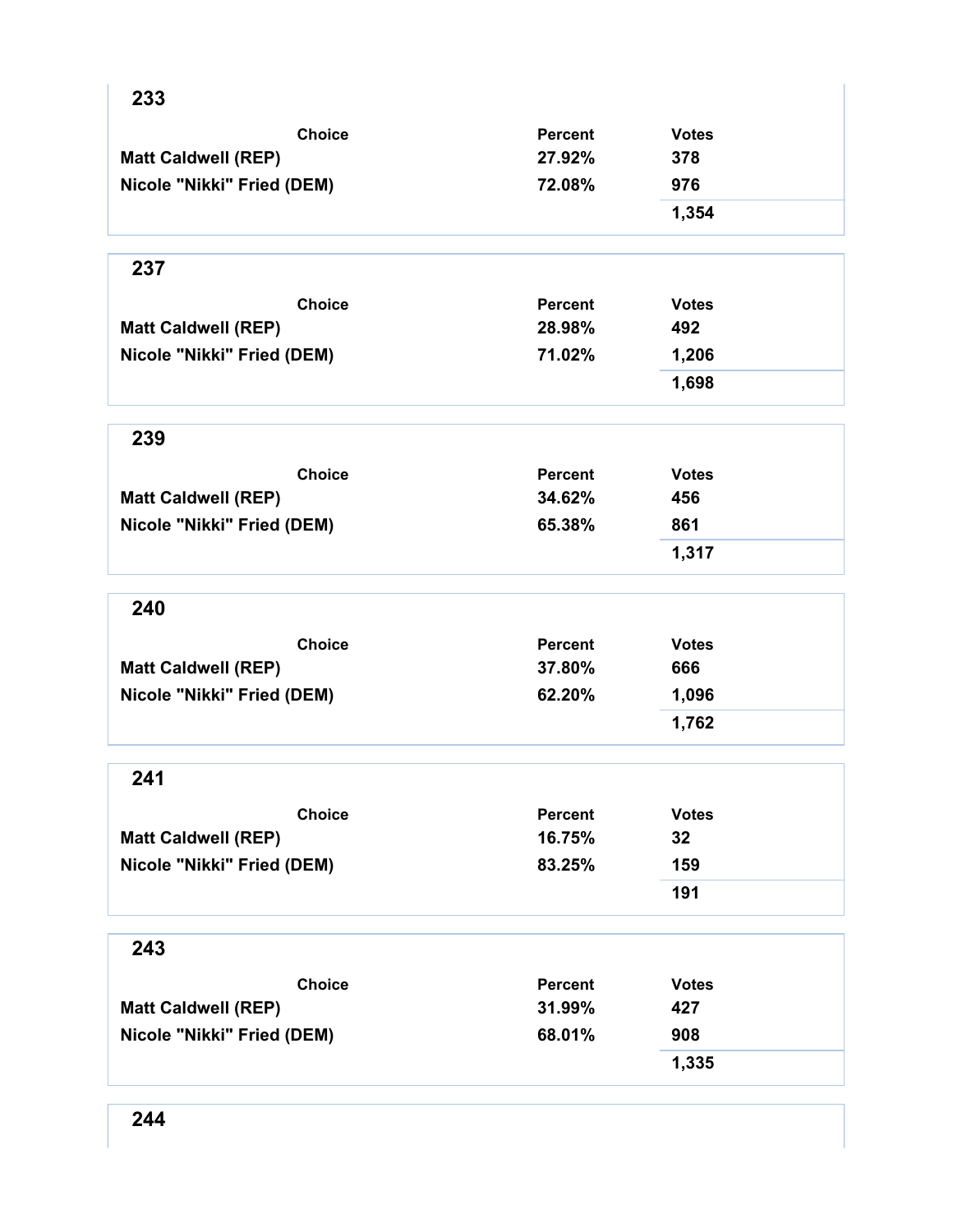| <b>Choice</b>              | <b>Percent</b> | <b>Votes</b> |
|----------------------------|----------------|--------------|
| <b>Matt Caldwell (REP)</b> | 38.46%         | 5            |
| Nicole "Nikki" Fried (DEM) | 61.54%         | 8            |
|                            |                | 13           |
| 245                        |                |              |
| <b>Choice</b>              | <b>Percent</b> | <b>Votes</b> |
| <b>Matt Caldwell (REP)</b> | 40.18%         | 442          |
| Nicole "Nikki" Fried (DEM) | 59.82%         | 658          |
|                            |                | 1,100        |
| 247                        |                |              |
| <b>Choice</b>              | <b>Percent</b> | <b>Votes</b> |
| <b>Matt Caldwell (REP)</b> | 30.06%         | 95           |
| Nicole "Nikki" Fried (DEM) | 69.94%         | 221          |
|                            |                | 316          |
| 249                        |                |              |
| <b>Choice</b>              | <b>Percent</b> | <b>Votes</b> |
| <b>Matt Caldwell (REP)</b> | 46.09%         | 861          |
| Nicole "Nikki" Fried (DEM) | 53.91%         | 1,007        |
|                            |                | 1,868        |
| 250                        |                |              |
| <b>Choice</b>              | Percent        | <b>Votes</b> |
| <b>Matt Caldwell (REP)</b> | 37.25%         | 19           |
| Nicole "Nikki" Fried (DEM) | 62.75%         | 32           |
|                            |                | 51           |
| 301                        |                |              |
| <b>Choice</b>              | <b>Percent</b> | <b>Votes</b> |
| <b>Matt Caldwell (REP)</b> | 31.83%         | 141          |
| Nicole "Nikki" Fried (DEM) | 68.17%         | 302          |
|                            |                | 443          |
| 303                        |                |              |
| <b>Choice</b>              | Percent        | <b>Votes</b> |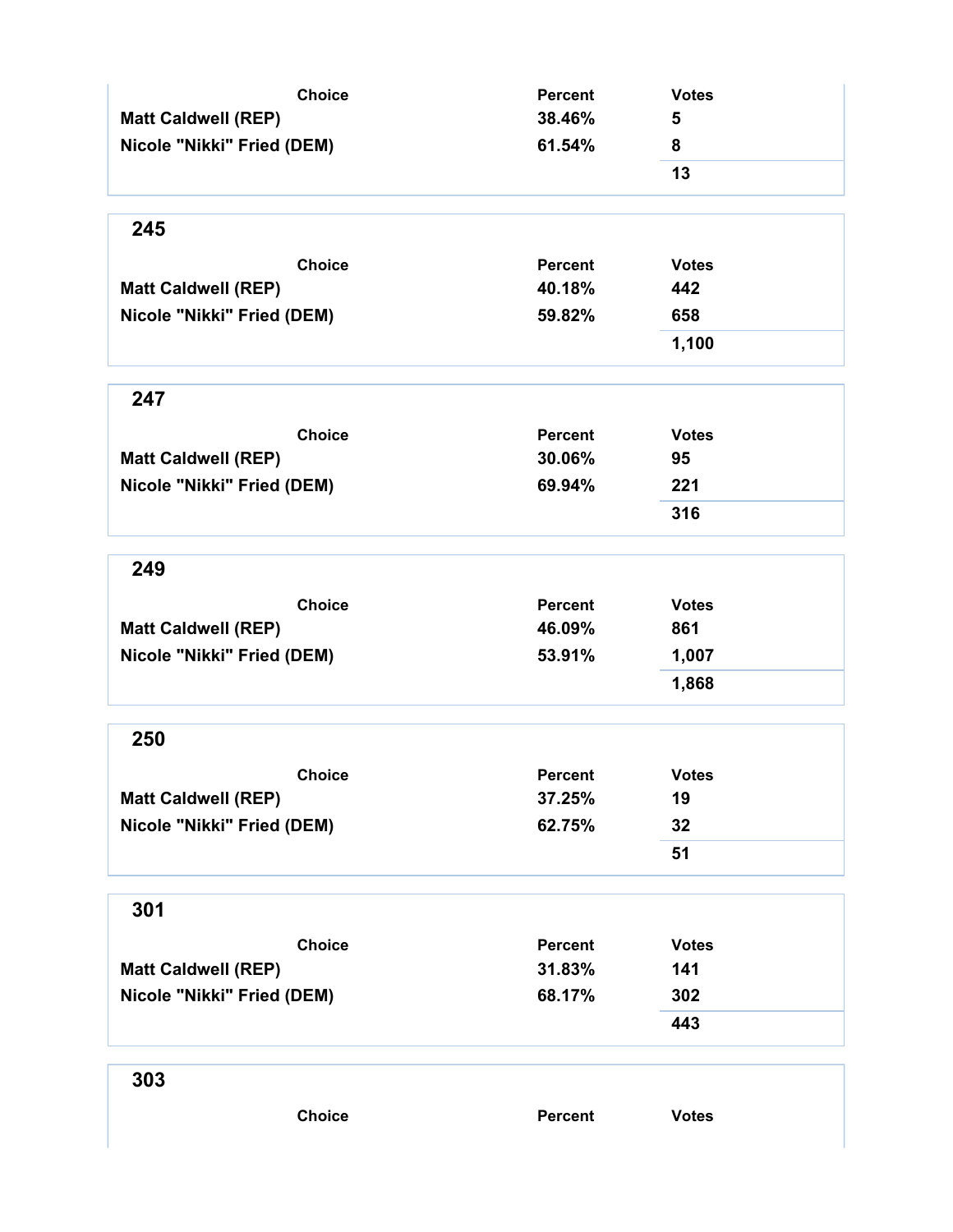| <b>Matt Caldwell (REP)</b><br>Nicole "Nikki" Fried (DEM) | 5.86%<br>94.14% | 14<br>225    |
|----------------------------------------------------------|-----------------|--------------|
|                                                          |                 | 239          |
| 304                                                      |                 |              |
| <b>Choice</b>                                            | <b>Percent</b>  | <b>Votes</b> |
| <b>Matt Caldwell (REP)</b>                               | 12.41%          | 35           |
| Nicole "Nikki" Fried (DEM)                               | 87.59%          | 247          |
|                                                          |                 | 282          |
| 305                                                      |                 |              |
| <b>Choice</b>                                            | <b>Percent</b>  | <b>Votes</b> |
| <b>Matt Caldwell (REP)</b>                               | 10.67%          | 244          |
| Nicole "Nikki" Fried (DEM)                               | 89.33%          | 2,043        |
|                                                          |                 | 2,287        |
| 307                                                      |                 |              |
| <b>Choice</b>                                            | <b>Percent</b>  | <b>Votes</b> |
| <b>Matt Caldwell (REP)</b>                               | 12.32%          | 156          |
| Nicole "Nikki" Fried (DEM)                               | 87.68%          | 1,110        |
|                                                          |                 | 1,266        |
| 309                                                      |                 |              |
| <b>Choice</b>                                            | <b>Percent</b>  | <b>Votes</b> |
| <b>Matt Caldwell (REP)</b>                               | 3.91%           | 60           |
| Nicole "Nikki" Fried (DEM)                               | 96.09%          | 1,475        |
|                                                          |                 | 1,535        |
| 317                                                      |                 |              |
| <b>Choice</b>                                            | <b>Percent</b>  | <b>Votes</b> |
| <b>Matt Caldwell (REP)</b>                               | 13.74%          | 163          |
| Nicole "Nikki" Fried (DEM)                               | 86.26%          | 1,023        |
|                                                          |                 | 1,186        |
| 318                                                      |                 |              |
| <b>Choice</b>                                            | <b>Percent</b>  | <b>Votes</b> |
| <b>Matt Caldwell (REP)</b>                               | 20.69%          | 205          |
|                                                          |                 |              |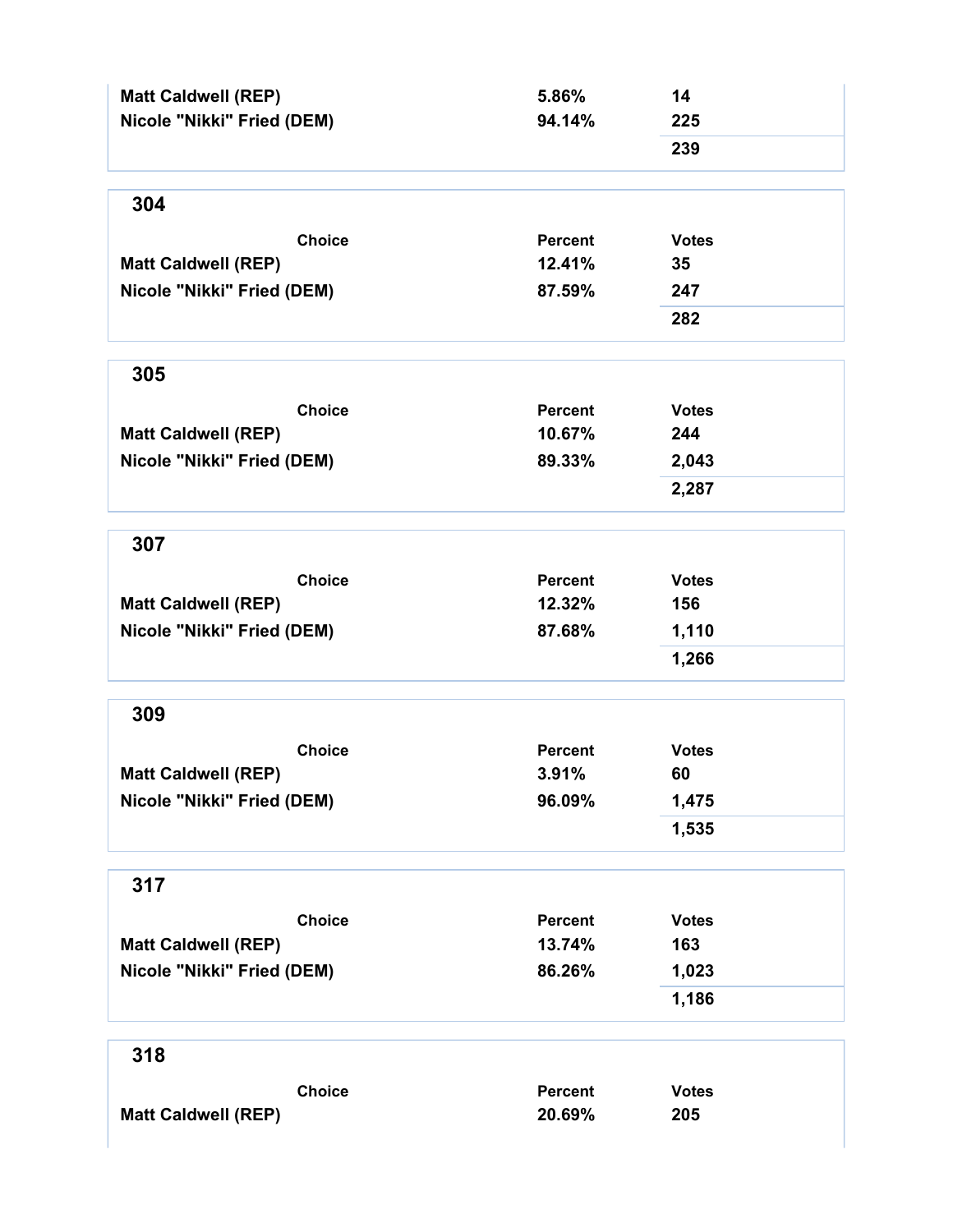| Nicole "Nikki" Fried (DEM) | 79.31%         | 786          |  |
|----------------------------|----------------|--------------|--|
|                            |                | 991          |  |
| 319                        |                |              |  |
| <b>Choice</b>              | <b>Percent</b> | <b>Votes</b> |  |
| <b>Matt Caldwell (REP)</b> | 19.17%         | 253          |  |
| Nicole "Nikki" Fried (DEM) | 80.83%         | 1,067        |  |
|                            |                | 1,320        |  |
| 321                        |                |              |  |
| <b>Choice</b>              | <b>Percent</b> | <b>Votes</b> |  |
| <b>Matt Caldwell (REP)</b> | 5.54%          | 100          |  |
| Nicole "Nikki" Fried (DEM) | 94.46%         | 1,705        |  |
|                            |                | 1,805        |  |
| 325                        |                |              |  |
| <b>Choice</b>              | <b>Percent</b> | <b>Votes</b> |  |
| <b>Matt Caldwell (REP)</b> | 4.80%          | 87           |  |
| Nicole "Nikki" Fried (DEM) | 95.20%         | 1,724        |  |
|                            |                | 1,811        |  |
| 327                        |                |              |  |
| <b>Choice</b>              | <b>Percent</b> | <b>Votes</b> |  |
| <b>Matt Caldwell (REP)</b> | 8.72%          | 161          |  |
| Nicole "Nikki" Fried (DEM) | 91.28%         | 1,685        |  |
|                            |                | 1,846        |  |
| 329                        |                |              |  |
| <b>Choice</b>              | <b>Percent</b> | <b>Votes</b> |  |
| <b>Matt Caldwell (REP)</b> | 10.22%         | 200          |  |
| Nicole "Nikki" Fried (DEM) | 89.78%         | 1,757        |  |
|                            |                | 1,957        |  |
| 333                        |                |              |  |
| <b>Choice</b>              | <b>Percent</b> | <b>Votes</b> |  |
| <b>Matt Caldwell (REP)</b> | 26.88%         | 236          |  |
| Nicole "Nikki" Fried (DEM) | 73.12%         | 642          |  |
|                            |                |              |  |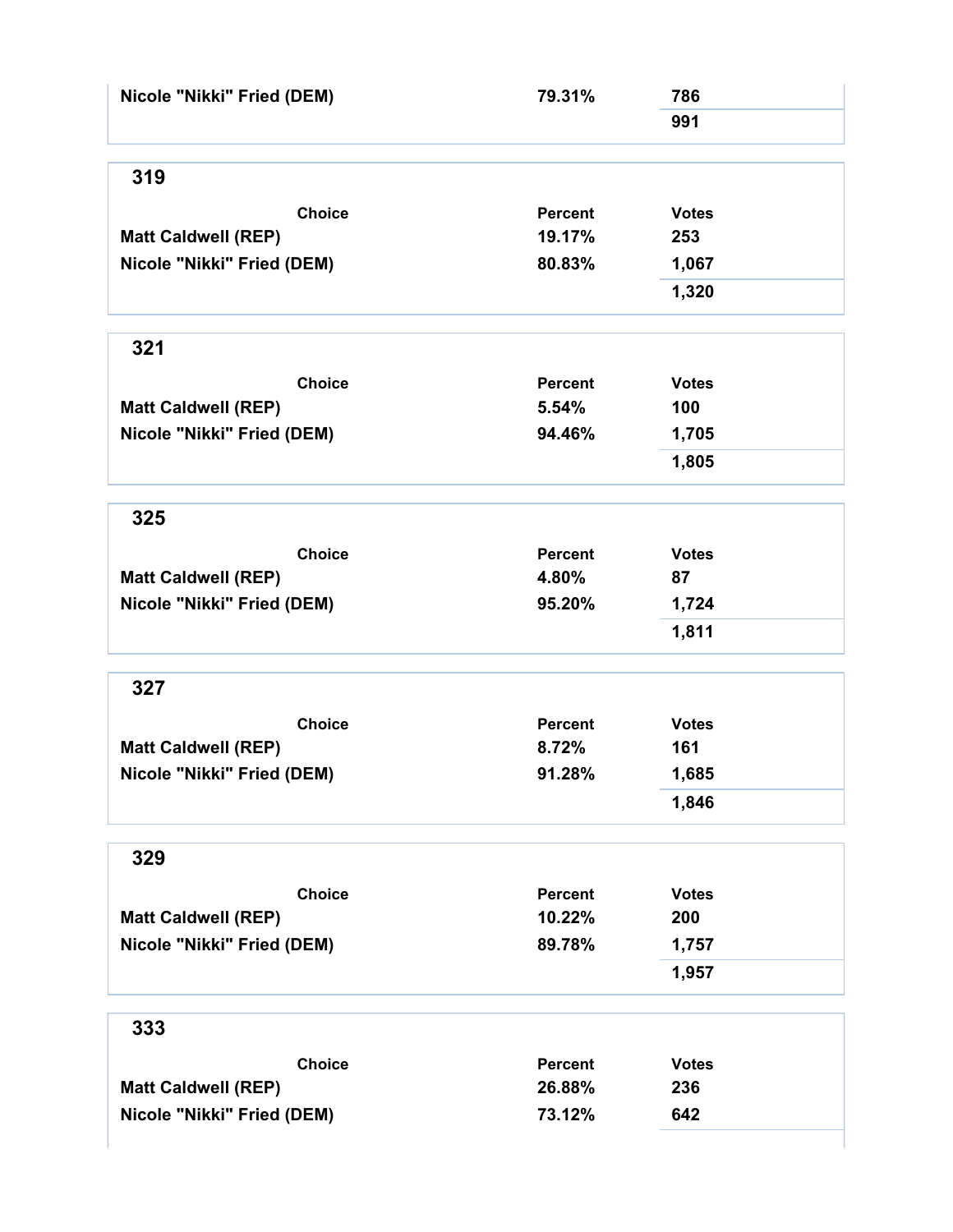|                            |                | 878          |
|----------------------------|----------------|--------------|
| 335                        |                |              |
| <b>Choice</b>              | <b>Percent</b> | <b>Votes</b> |
| <b>Matt Caldwell (REP)</b> | 25.28%         | 229          |
| Nicole "Nikki" Fried (DEM) | 74.72%         | 677          |
|                            |                | 906          |
| 338                        |                |              |
| <b>Choice</b>              | <b>Percent</b> | <b>Votes</b> |
| <b>Matt Caldwell (REP)</b> | 15.74%         | 128          |
| Nicole "Nikki" Fried (DEM) | 84.26%         | 685          |
|                            |                | 813          |
| 339                        |                |              |
| <b>Choice</b>              | Percent        | <b>Votes</b> |
| <b>Matt Caldwell (REP)</b> | 21.45%         | 178          |
| Nicole "Nikki" Fried (DEM) | 78.55%         | 652          |
|                            |                | 830          |
| 341                        |                |              |
| <b>Choice</b>              | <b>Percent</b> | <b>Votes</b> |
| <b>Matt Caldwell (REP)</b> | 17.30%         | 365          |
| Nicole "Nikki" Fried (DEM) | 82.70%         | 1,745        |
|                            |                | 2,110        |
| 342                        |                |              |
| <b>Choice</b>              | Percent        | <b>Votes</b> |
| <b>Matt Caldwell (REP)</b> | 22.24%         | 367          |
| Nicole "Nikki" Fried (DEM) | 77.76%         | 1,283        |
|                            |                | 1,650        |
| 343                        |                |              |
| <b>Choice</b>              | <b>Percent</b> | <b>Votes</b> |
| <b>Matt Caldwell (REP)</b> | 25.14%         | 263          |
| Nicole "Nikki" Fried (DEM) | 74.86%         | 783          |
|                            |                | 1,046        |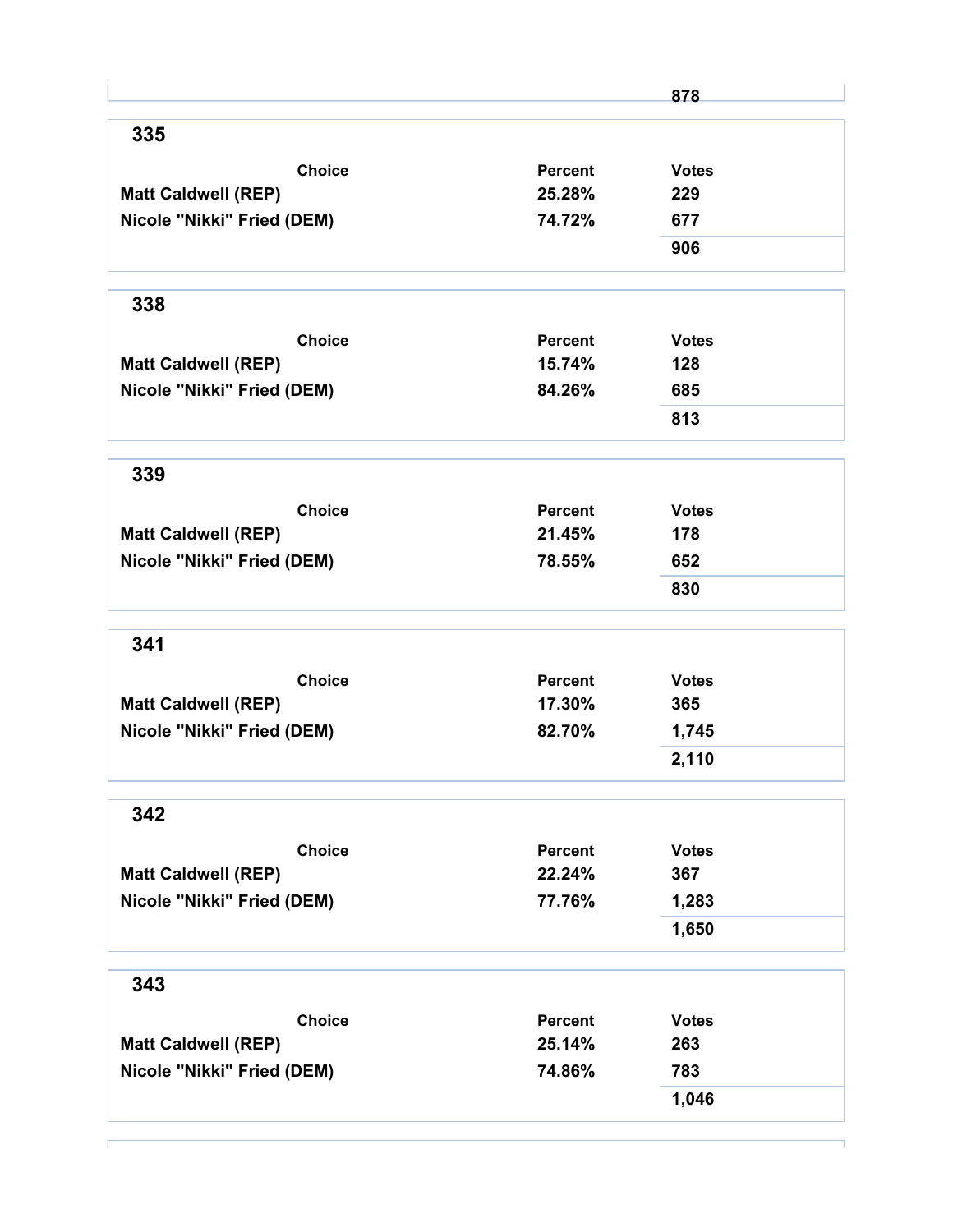| <b>Choice</b>              | <b>Percent</b> | <b>Votes</b> |
|----------------------------|----------------|--------------|
|                            |                |              |
| <b>Matt Caldwell (REP)</b> | 12.31%         | 150          |
| Nicole "Nikki" Fried (DEM) | 87.69%         | 1,069        |
|                            |                | 1,219        |
| 345                        |                |              |
| <b>Choice</b>              | <b>Percent</b> | <b>Votes</b> |
| <b>Matt Caldwell (REP)</b> | 26.10%         | 362          |
| Nicole "Nikki" Fried (DEM) | 73.90%         | 1,025        |
|                            |                | 1,387        |
| 346                        |                |              |
| <b>Choice</b>              | <b>Percent</b> | <b>Votes</b> |
| <b>Matt Caldwell (REP)</b> | 2.78%          | 1            |
| Nicole "Nikki" Fried (DEM) | 97.22%         | 35           |
|                            |                | 36           |
| 347                        |                |              |
| <b>Choice</b>              | <b>Percent</b> | <b>Votes</b> |
| <b>Matt Caldwell (REP)</b> | 18.23%         | 287          |
| Nicole "Nikki" Fried (DEM) | 81.77%         | 1,287        |
|                            |                | 1,574        |
| 353                        |                |              |
| <b>Choice</b>              | Percent        | <b>Votes</b> |
| <b>Matt Caldwell (REP)</b> | 19.97%         | 250          |
| Nicole "Nikki" Fried (DEM) | 80.03%         | 1,002        |
|                            |                | 1,252        |
| 355                        |                |              |
| <b>Choice</b>              | <b>Percent</b> | <b>Votes</b> |
| <b>Matt Caldwell (REP)</b> | 37.39%         | 132          |
| Nicole "Nikki" Fried (DEM) | 62.61%         | 221          |
|                            |                | 353          |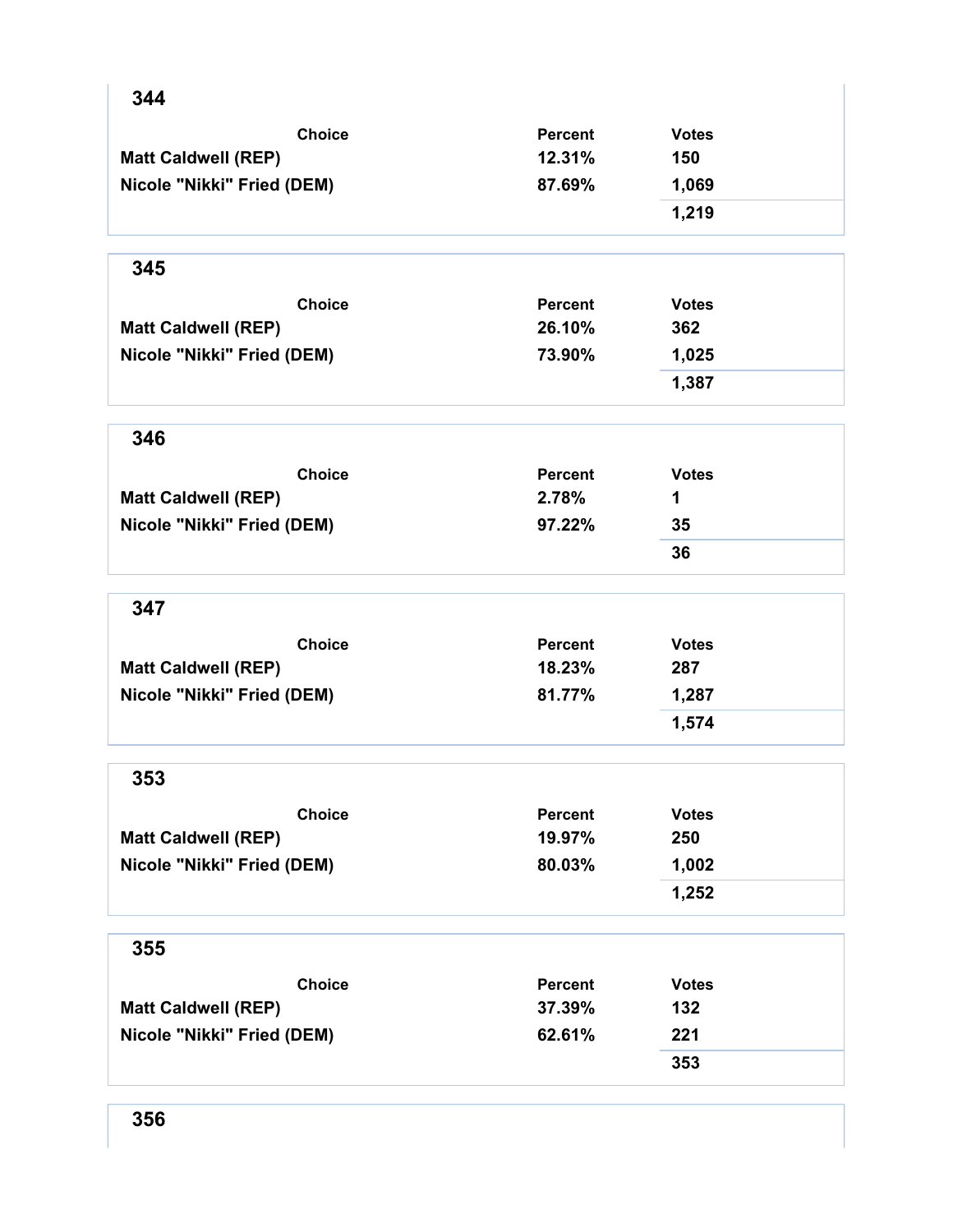| <b>Choice</b>              | <b>Percent</b> | <b>Votes</b> |
|----------------------------|----------------|--------------|
| <b>Matt Caldwell (REP)</b> | 15.15%         | 30           |
| Nicole "Nikki" Fried (DEM) | 84.85%         | 168          |
|                            |                | 198          |
| 357                        |                |              |
| <b>Choice</b>              | <b>Percent</b> | <b>Votes</b> |
| <b>Matt Caldwell (REP)</b> | 44.29%         | 570          |
| Nicole "Nikki" Fried (DEM) | 55.71%         | 717          |
|                            |                | 1,287        |
| 358                        |                |              |
| <b>Choice</b>              | <b>Percent</b> | <b>Votes</b> |
| <b>Matt Caldwell (REP)</b> | 42.32%         | 951          |
| Nicole "Nikki" Fried (DEM) | 57.68%         | 1,296        |
|                            |                | 2,247        |
| 359                        |                |              |
| <b>Choice</b>              | <b>Percent</b> | <b>Votes</b> |
| <b>Matt Caldwell (REP)</b> | 35.90%         | 699          |
| Nicole "Nikki" Fried (DEM) | 64.10%         | 1,248        |
|                            |                | 1,947        |
| 360                        |                |              |
| <b>Choice</b>              | <b>Percent</b> | <b>Votes</b> |
| <b>Matt Caldwell (REP)</b> | 38.46%         | 453          |
| Nicole "Nikki" Fried (DEM) | 61.54%         | 725          |
|                            |                | 1,178        |
| 361                        |                |              |
| <b>Choice</b>              | <b>Percent</b> | <b>Votes</b> |
| <b>Matt Caldwell (REP)</b> | 46.22%         | 1,252        |
| Nicole "Nikki" Fried (DEM) | 53.78%         | 1,457        |
|                            |                | 2,709        |
| 362                        |                |              |
| <b>Choice</b>              | <b>Percent</b> | <b>Votes</b> |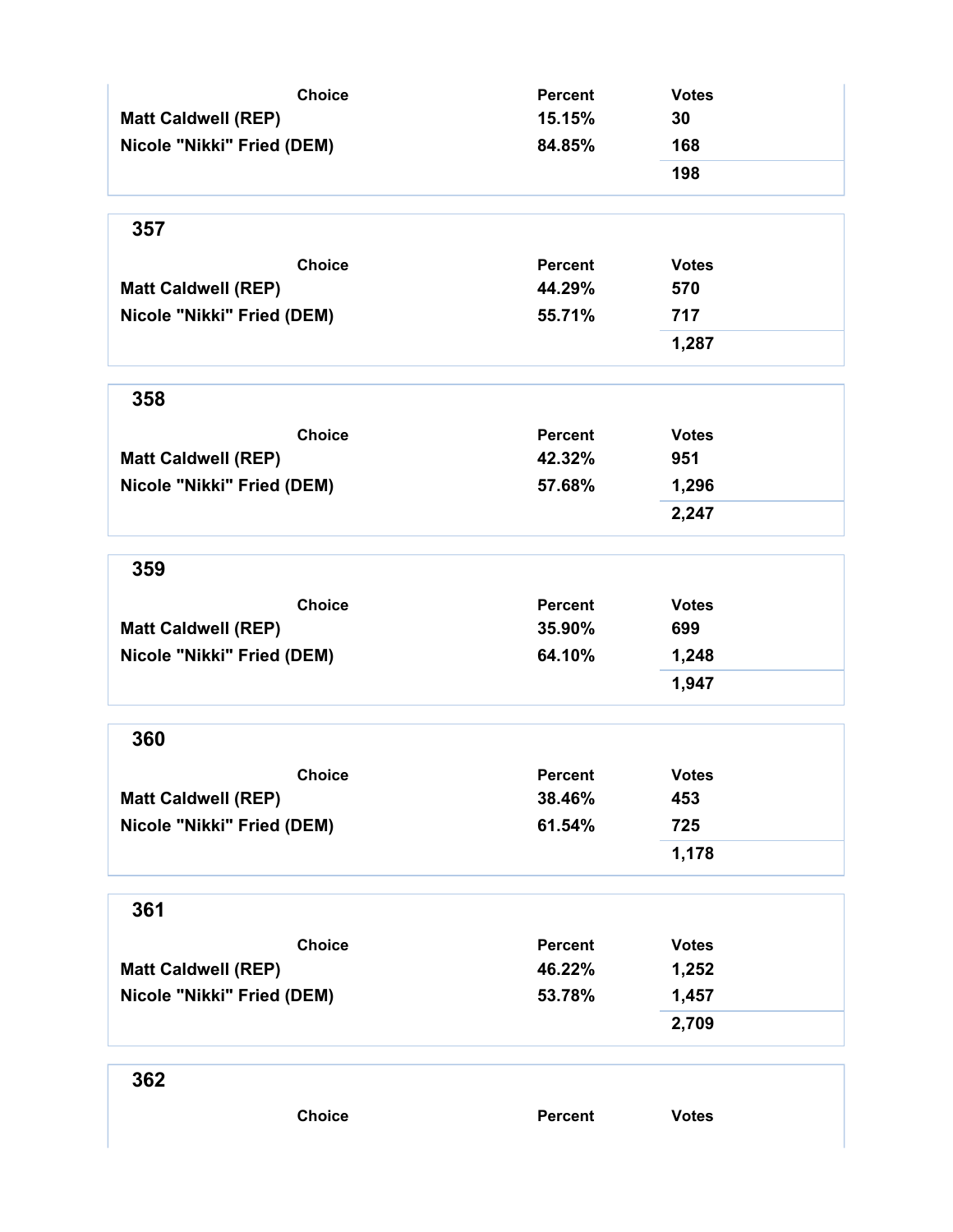| <b>Matt Caldwell (REP)</b> | 44.46%         | 766          |
|----------------------------|----------------|--------------|
| Nicole "Nikki" Fried (DEM) | 55.54%         | 957          |
|                            |                | 1,723        |
| 363                        |                |              |
| <b>Choice</b>              | <b>Percent</b> | <b>Votes</b> |
| <b>Matt Caldwell (REP)</b> | 24.50%         | 134          |
| Nicole "Nikki" Fried (DEM) | 75.50%         | 413          |
|                            |                | 547          |
| 364                        |                |              |
| <b>Choice</b>              | <b>Percent</b> | <b>Votes</b> |
| <b>Matt Caldwell (REP)</b> | 33.05%         | 387          |
| Nicole "Nikki" Fried (DEM) | 66.95%         | 784          |
|                            |                | 1,171        |
| 365                        |                |              |
| <b>Choice</b>              | Percent        | <b>Votes</b> |
| <b>Matt Caldwell (REP)</b> | 37.64%         | 274          |
| Nicole "Nikki" Fried (DEM) | 62.36%         | 454          |
|                            |                | 728          |
| 366                        |                |              |
| <b>Choice</b>              | <b>Percent</b> | <b>Votes</b> |
| <b>Matt Caldwell (REP)</b> | 38.61%         | 1,013        |
| Nicole "Nikki" Fried (DEM) | 61.39%         | 1,611        |
|                            |                | 2,624        |
| 368                        |                |              |
| <b>Choice</b>              | <b>Percent</b> | <b>Votes</b> |
| <b>Matt Caldwell (REP)</b> | 26.49%         | 204          |
| Nicole "Nikki" Fried (DEM) | 73.51%         | 566          |
|                            |                | 770          |
| 369                        |                |              |
| <b>Choice</b>              | <b>Percent</b> | <b>Votes</b> |
| <b>Matt Caldwell (REP)</b> | 24.69%         | 99           |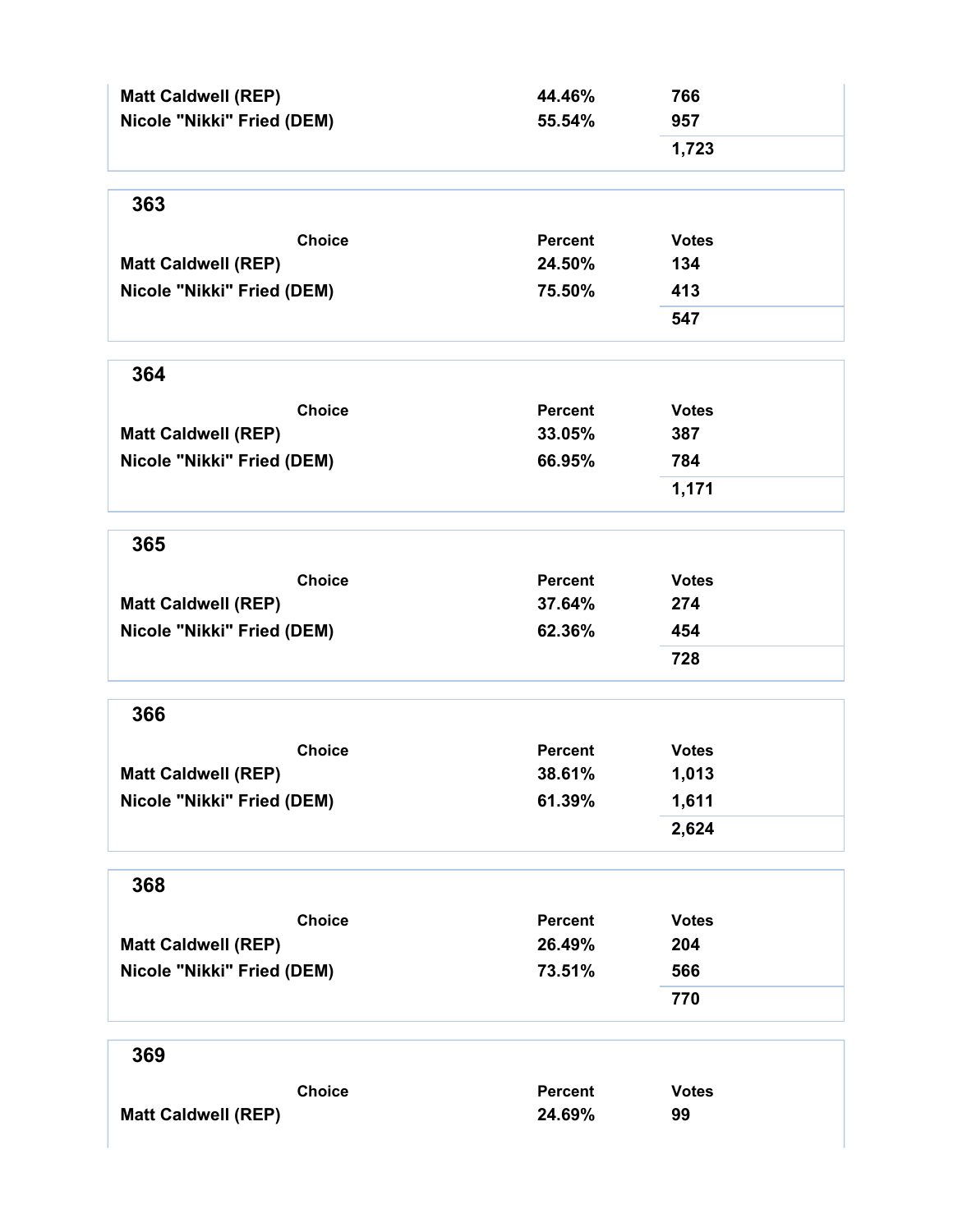| Nicole "Nikki" Fried (DEM) | 75.31%         | 302          |
|----------------------------|----------------|--------------|
|                            |                | 401          |
| 370                        |                |              |
| <b>Choice</b>              | <b>Percent</b> | <b>Votes</b> |
| <b>Matt Caldwell (REP)</b> | 41.23%         | 545          |
| Nicole "Nikki" Fried (DEM) | 58.77%         | 777          |
|                            |                | 1,322        |
| 371                        |                |              |
| <b>Choice</b>              | <b>Percent</b> | <b>Votes</b> |
| <b>Matt Caldwell (REP)</b> | 32.96%         | 237          |
| Nicole "Nikki" Fried (DEM) | 67.04%         | 482          |
|                            |                | 719          |
| 372                        |                |              |
| <b>Choice</b>              | Percent        | <b>Votes</b> |
| <b>Matt Caldwell (REP)</b> | 40.30%         | 214          |
| Nicole "Nikki" Fried (DEM) | 59.70%         | 317          |
|                            |                | 531          |
| 373                        |                |              |
| <b>Choice</b>              | <b>Percent</b> | <b>Votes</b> |
| <b>Matt Caldwell (REP)</b> | 22.12%         | 50           |
| Nicole "Nikki" Fried (DEM) | 77.88%         | 176          |
|                            |                | 226          |
| 401                        |                |              |
| <b>Choice</b>              | <b>Percent</b> | <b>Votes</b> |
| <b>Matt Caldwell (REP)</b> | 46.19%         | 1,000        |
| Nicole "Nikki" Fried (DEM) | 53.81%         | 1,165        |
|                            |                | 2,165        |
| 403                        |                |              |
| <b>Choice</b>              | <b>Percent</b> | <b>Votes</b> |
| <b>Matt Caldwell (REP)</b> | 36.60%         | 542          |
| Nicole "Nikki" Fried (DEM) | 63.40%         | 939          |
|                            |                |              |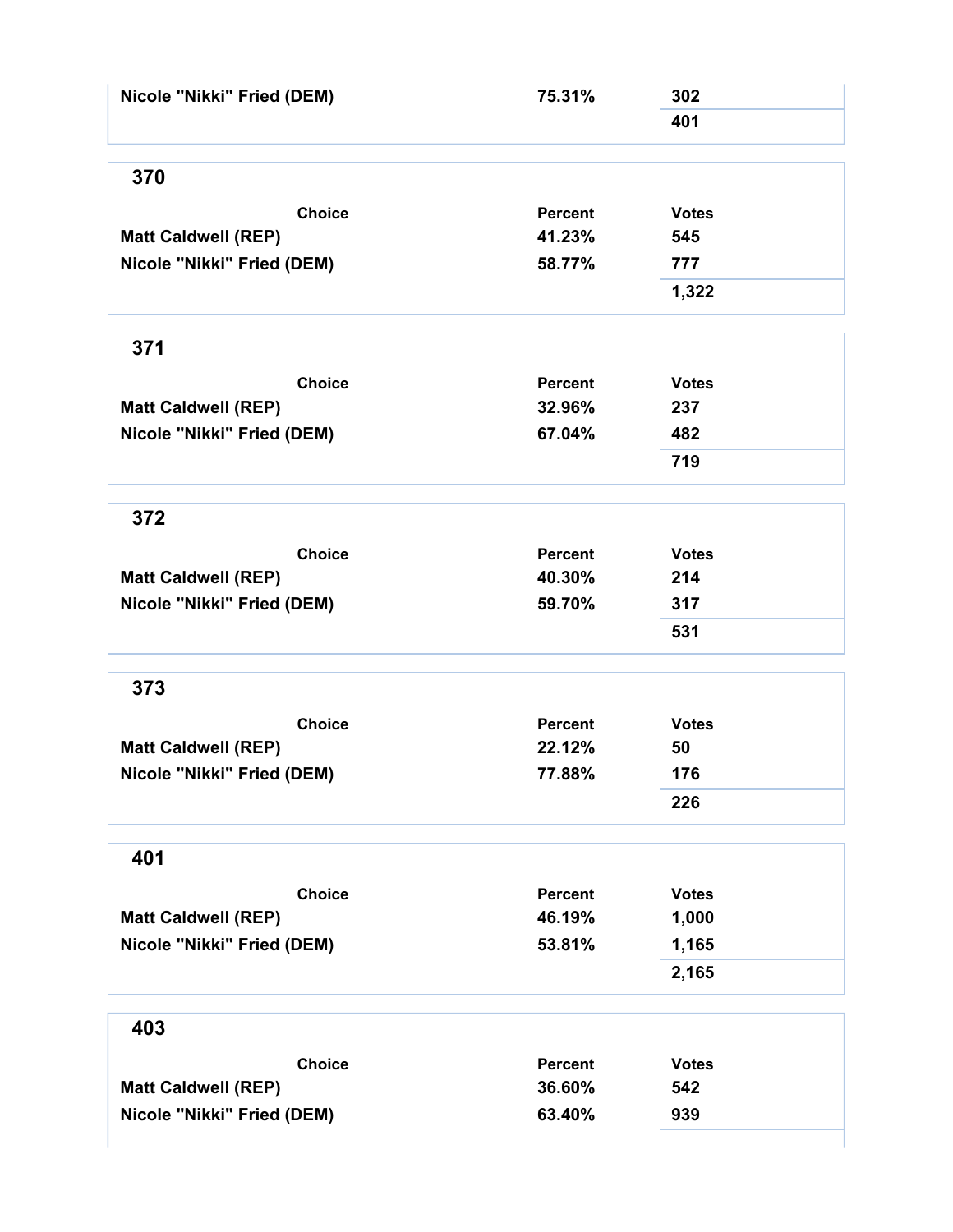|                            |                | 1,481        |
|----------------------------|----------------|--------------|
| 404                        |                |              |
| <b>Choice</b>              | Percent        | <b>Votes</b> |
| <b>Matt Caldwell (REP)</b> | 59.62%         | 434          |
| Nicole "Nikki" Fried (DEM) | 40.38%         | 294          |
|                            |                | 728          |
| 405                        |                |              |
| <b>Choice</b>              | <b>Percent</b> | <b>Votes</b> |
| <b>Matt Caldwell (REP)</b> | 29.33%         | 288          |
| Nicole "Nikki" Fried (DEM) | 70.67%         | 694          |
|                            |                | 982          |
| 407                        |                |              |
| <b>Choice</b>              | <b>Percent</b> | <b>Votes</b> |
| <b>Matt Caldwell (REP)</b> | 39.17%         | 591          |
| Nicole "Nikki" Fried (DEM) | 60.83%         | 918          |
|                            |                | 1,509        |
| 410                        |                |              |
| <b>Choice</b>              | <b>Percent</b> | <b>Votes</b> |
| <b>Matt Caldwell (REP)</b> | 35.55%         | 358          |
| Nicole "Nikki" Fried (DEM) | 64.45%         | 649          |
|                            |                | 1,007        |
| 411                        |                |              |
| <b>Choice</b>              | <b>Percent</b> | <b>Votes</b> |
| <b>Matt Caldwell (REP)</b> | 41.01%         | 586          |
| Nicole "Nikki" Fried (DEM) | 58.99%         | 843          |
|                            |                | 1,429        |
| 412                        |                |              |
| <b>Choice</b>              | <b>Percent</b> | <b>Votes</b> |
| <b>Matt Caldwell (REP)</b> | 47.75%         | 934          |
| Nicole "Nikki" Fried (DEM) | 52.25%         | 1,022        |
|                            |                | 1,956        |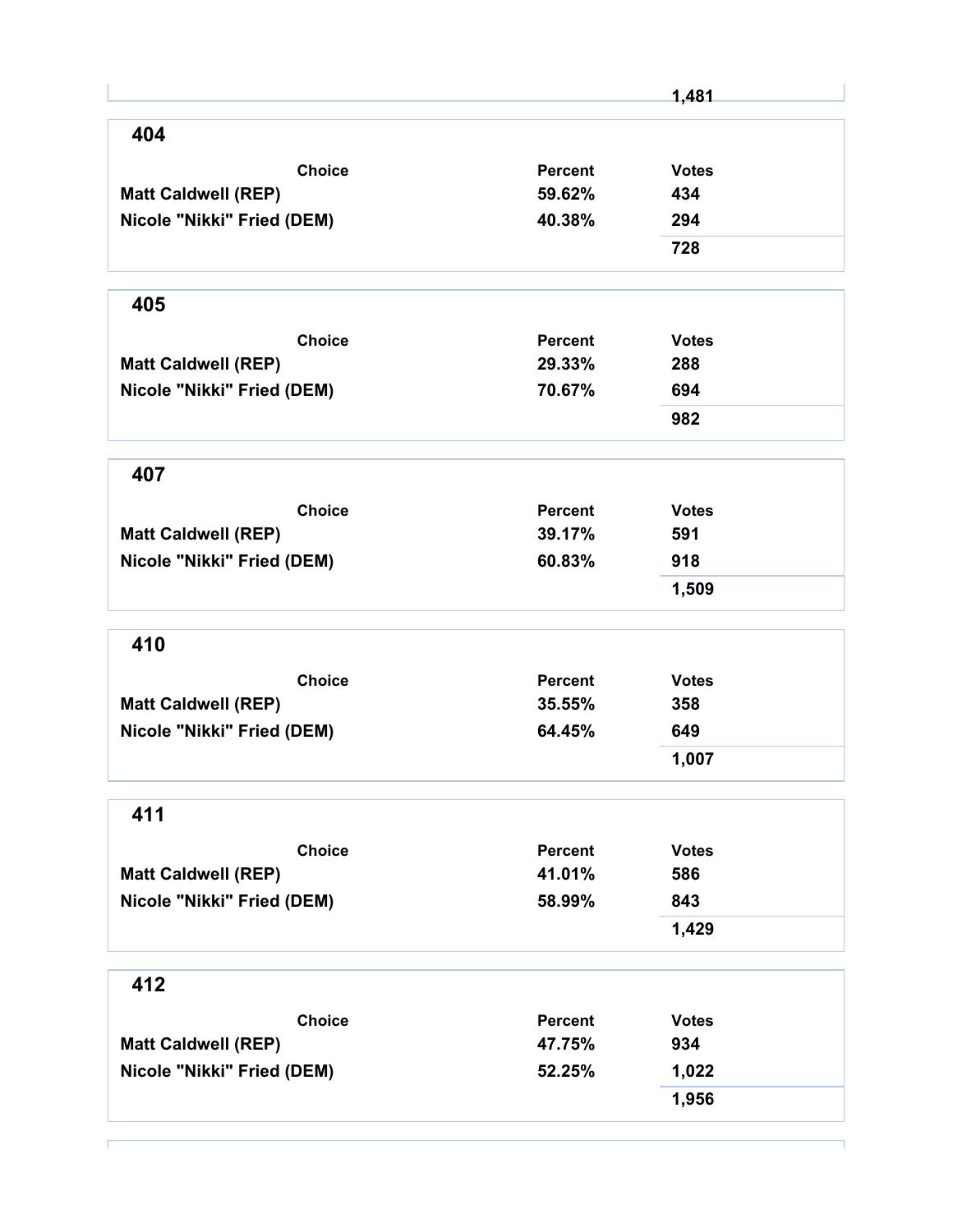| 413                        |                |              |
|----------------------------|----------------|--------------|
| <b>Choice</b>              | <b>Percent</b> | <b>Votes</b> |
| <b>Matt Caldwell (REP)</b> | 44.72%         | 343          |
| Nicole "Nikki" Fried (DEM) | 55.28%         | 424          |
|                            |                | 767          |
| 414                        |                |              |
| <b>Choice</b>              | <b>Percent</b> | <b>Votes</b> |
| <b>Matt Caldwell (REP)</b> | 27.12%         | 486          |
| Nicole "Nikki" Fried (DEM) | 72.88%         | 1,306        |
|                            |                | 1,792        |
| 415                        |                |              |
| <b>Choice</b>              | <b>Percent</b> | <b>Votes</b> |
| <b>Matt Caldwell (REP)</b> | 43.97%         | 846          |
| Nicole "Nikki" Fried (DEM) | 56.03%         | 1,078        |
|                            |                | 1,924        |
| 421                        |                |              |
| <b>Choice</b>              | <b>Percent</b> | <b>Votes</b> |
| <b>Matt Caldwell (REP)</b> | 39.71%         | 623          |
| Nicole "Nikki" Fried (DEM) | 60.29%         | 946          |
|                            |                | 1,569        |
| 422                        |                |              |
| <b>Choice</b>              | <b>Percent</b> | <b>Votes</b> |
| <b>Matt Caldwell (REP)</b> | 35.11%         | 560          |
| Nicole "Nikki" Fried (DEM) | 64.89%         | 1,035        |
|                            |                | 1,595        |
| 423                        |                |              |
| <b>Choice</b>              | <b>Percent</b> | <b>Votes</b> |
| <b>Matt Caldwell (REP)</b> | 35.41%         | 478          |
| Nicole "Nikki" Fried (DEM) | 64.59%         | 872          |
|                            |                | 1,350        |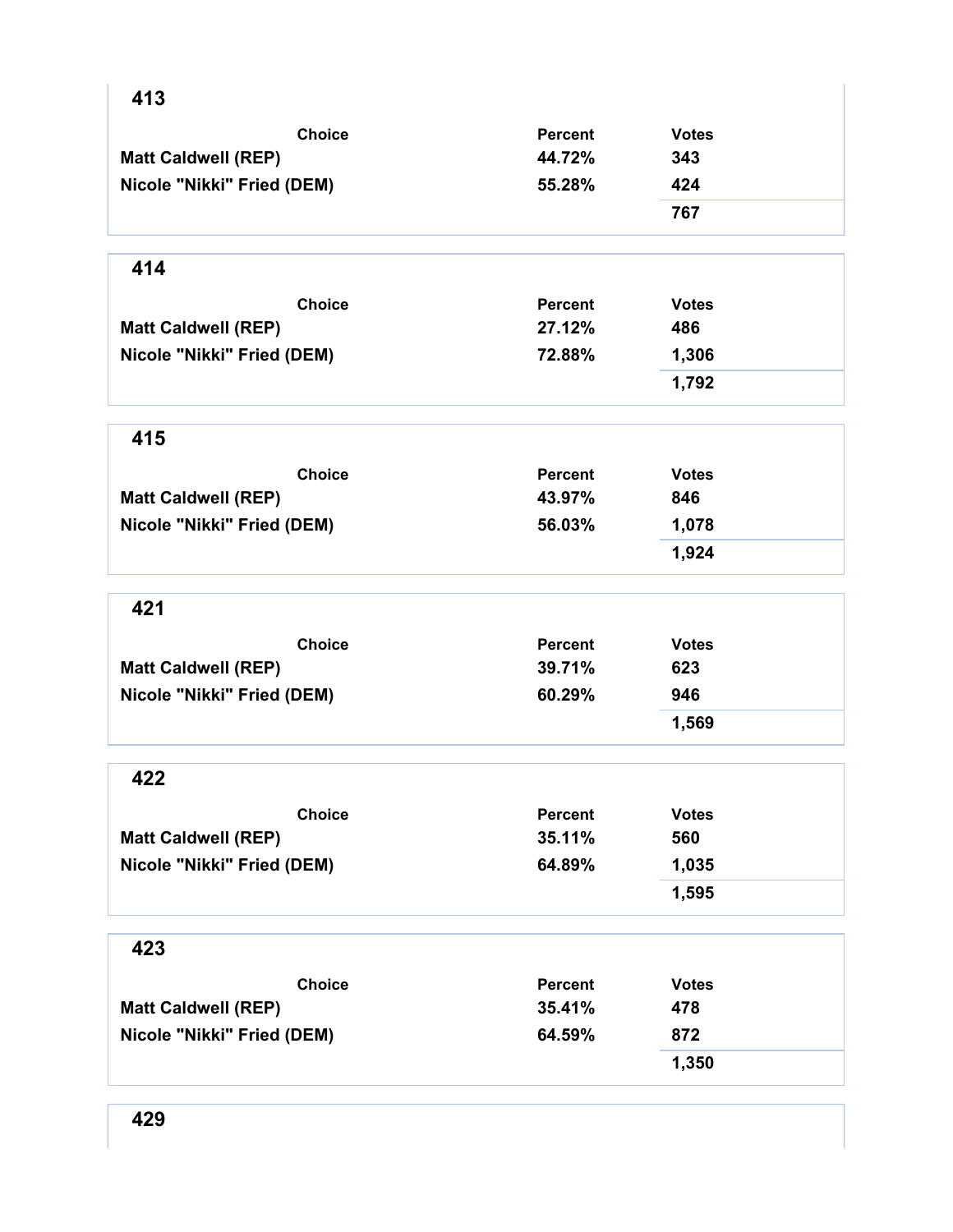| <b>Choice</b>              | <b>Percent</b> | <b>Votes</b> |
|----------------------------|----------------|--------------|
| <b>Matt Caldwell (REP)</b> | 35.93%         | 582          |
| Nicole "Nikki" Fried (DEM) | 64.07%         | 1,038        |
|                            |                | 1,620        |
| 430                        |                |              |
| <b>Choice</b>              | <b>Percent</b> | <b>Votes</b> |
| <b>Matt Caldwell (REP)</b> | 40.48%         | 238          |
| Nicole "Nikki" Fried (DEM) | 59.52%         | 350          |
|                            |                | 588          |
| 431                        |                |              |
| <b>Choice</b>              | <b>Percent</b> | <b>Votes</b> |
| <b>Matt Caldwell (REP)</b> | 46.84%         | 1,075        |
| Nicole "Nikki" Fried (DEM) | 53.16%         | 1,220        |
|                            |                | 2,295        |
| 433                        |                |              |
| <b>Choice</b>              | <b>Percent</b> | <b>Votes</b> |
| <b>Matt Caldwell (REP)</b> | 55.70%         | 425          |
| Nicole "Nikki" Fried (DEM) | 44.30%         | 338          |
|                            |                | 763          |
| 434                        |                |              |
| <b>Choice</b>              | <b>Percent</b> | <b>Votes</b> |
| <b>Matt Caldwell (REP)</b> | 39.83%         | 866          |
| Nicole "Nikki" Fried (DEM) | 60.17%         | 1,308        |
|                            |                | 2,174        |
| 451                        |                |              |
| <b>Choice</b>              | <b>Percent</b> | <b>Votes</b> |
| <b>Matt Caldwell (REP)</b> | 45.72%         | 748          |
| Nicole "Nikki" Fried (DEM) | 54.28%         | 888          |
|                            |                | 1,636        |
| 454                        |                |              |
| <b>Choice</b>              | <b>Percent</b> | <b>Votes</b> |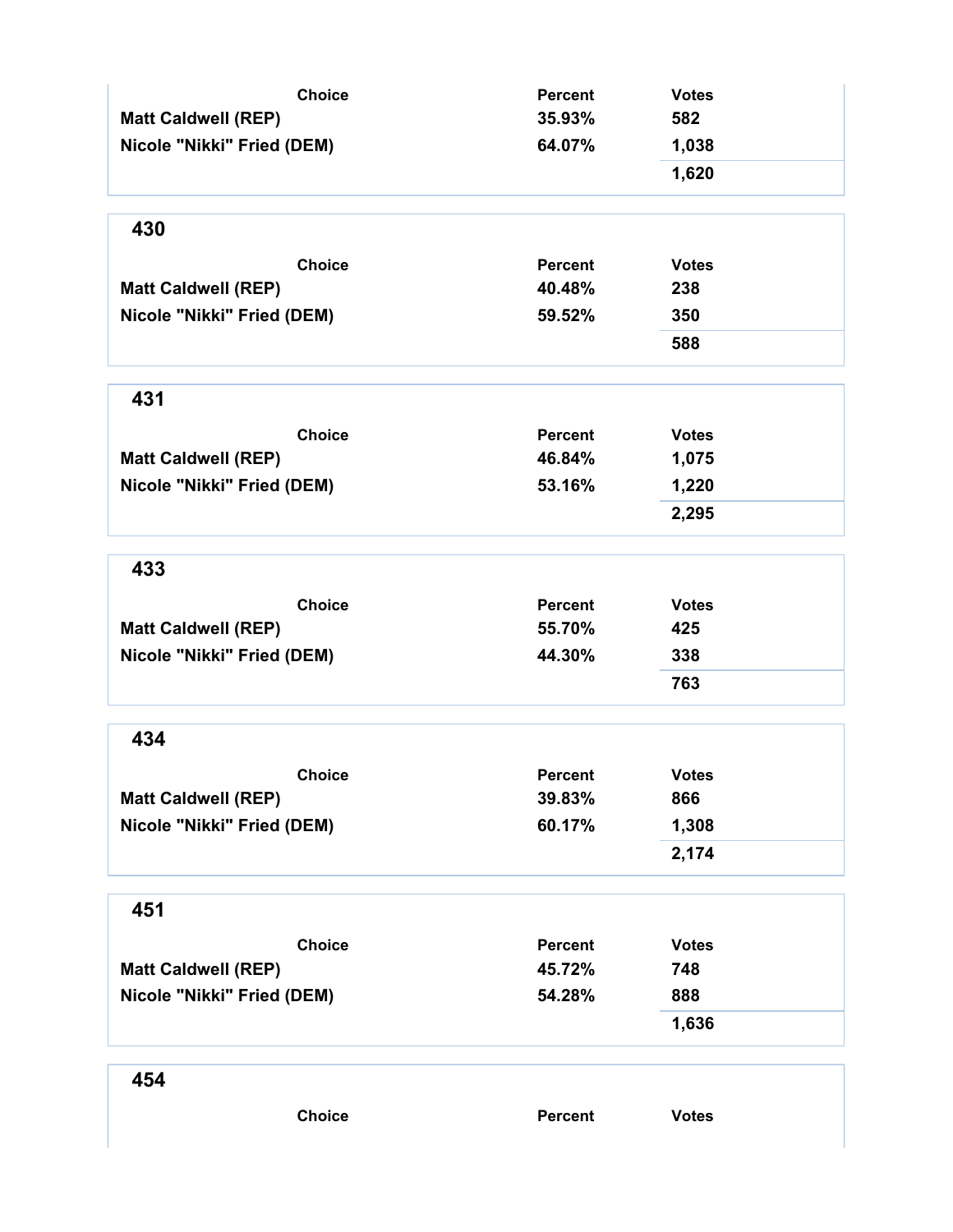| <b>Matt Caldwell (REP)</b><br>Nicole "Nikki" Fried (DEM) | 35.49%<br>64.51% | 472<br>858   |
|----------------------------------------------------------|------------------|--------------|
|                                                          |                  | 1,330        |
| 455                                                      |                  |              |
| <b>Choice</b>                                            | <b>Percent</b>   | <b>Votes</b> |
| <b>Matt Caldwell (REP)</b>                               | 41.19%           | 407          |
| Nicole "Nikki" Fried (DEM)                               | 58.81%           | 581          |
|                                                          |                  | 988          |
| 457                                                      |                  |              |
| <b>Choice</b>                                            | <b>Percent</b>   | <b>Votes</b> |
| <b>Matt Caldwell (REP)</b>                               | 44.46%           | 642          |
| Nicole "Nikki" Fried (DEM)                               | 55.54%           | 802          |
|                                                          |                  | 1,444        |
| 459                                                      |                  |              |
| <b>Choice</b>                                            | <b>Percent</b>   | <b>Votes</b> |
| <b>Matt Caldwell (REP)</b>                               | 33.49%           | 715          |
| Nicole "Nikki" Fried (DEM)                               | 66.51%           | 1,420        |
|                                                          |                  | 2,135        |
| 461                                                      |                  |              |
| <b>Choice</b>                                            | <b>Percent</b>   | <b>Votes</b> |
| <b>Matt Caldwell (REP)</b>                               | 42.54%           | 265          |
| Nicole "Nikki" Fried (DEM)                               | 57.46%           | 358          |
|                                                          |                  | 623          |
| 462                                                      |                  |              |
| <b>Choice</b>                                            | <b>Percent</b>   | <b>Votes</b> |
| <b>Matt Caldwell (REP)</b>                               | 52.13%           | 110          |
| Nicole "Nikki" Fried (DEM)                               | 47.87%           | 101          |
|                                                          |                  | 211          |
| 463                                                      |                  |              |
| <b>Choice</b>                                            | <b>Percent</b>   | <b>Votes</b> |
| <b>Matt Caldwell (REP)</b>                               | 24.74%           | 214          |
|                                                          |                  |              |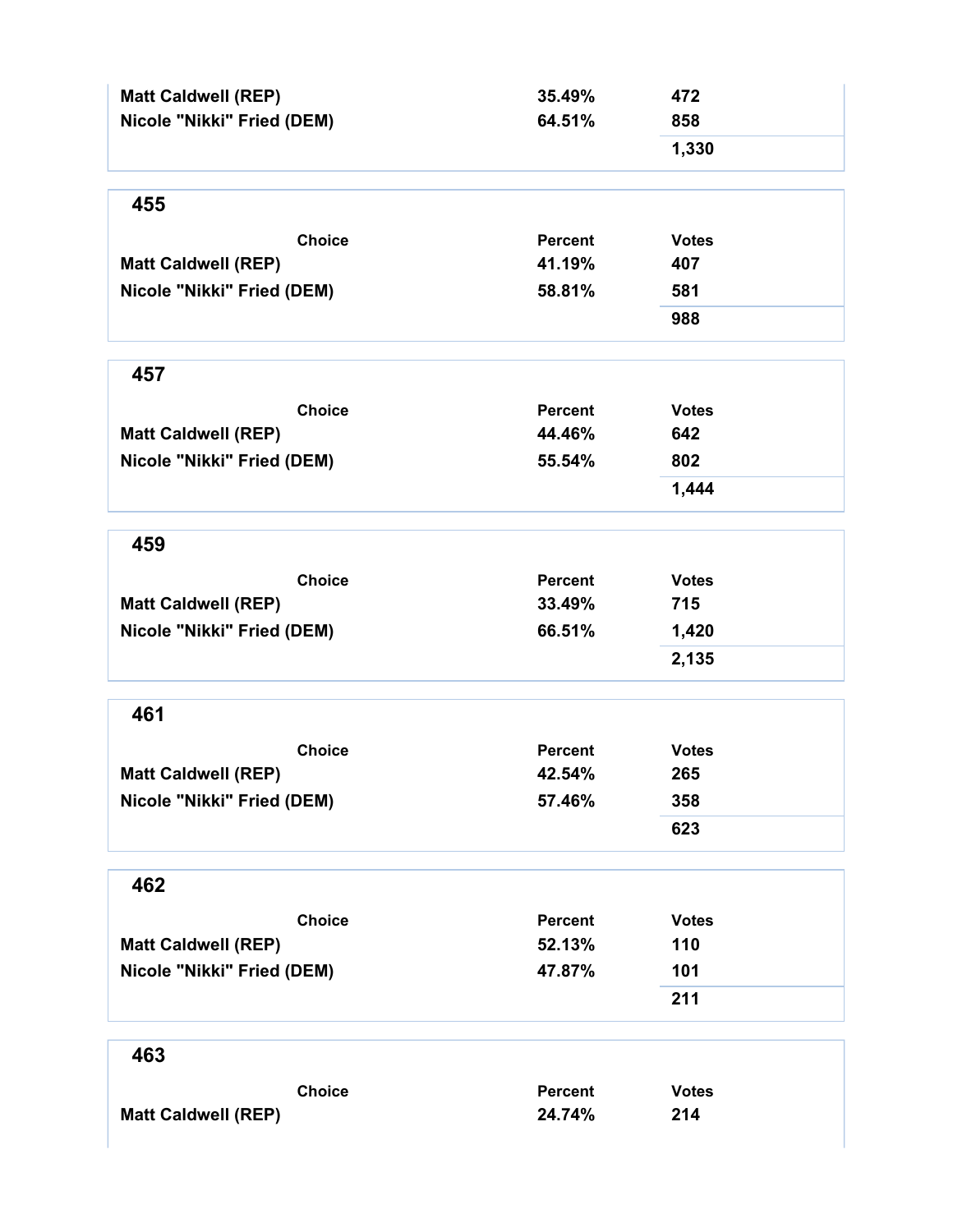| Nicole "Nikki" Fried (DEM) | 75.26%         | 651          |  |
|----------------------------|----------------|--------------|--|
|                            |                | 865          |  |
| 500                        |                |              |  |
| <b>Choice</b>              | Percent        | <b>Votes</b> |  |
| <b>Matt Caldwell (REP)</b> | 51.49%         | 1,711        |  |
| Nicole "Nikki" Fried (DEM) | 48.51%         | 1,612        |  |
|                            |                | 3,323        |  |
| 501                        |                |              |  |
| <b>Choice</b>              | <b>Percent</b> | <b>Votes</b> |  |
| <b>Matt Caldwell (REP)</b> | 44.86%         | 493          |  |
| Nicole "Nikki" Fried (DEM) | 55.14%         | 606          |  |
|                            |                | 1,099        |  |
| 502                        |                |              |  |
| <b>Choice</b>              | <b>Percent</b> | <b>Votes</b> |  |
| <b>Matt Caldwell (REP)</b> | 41.81%         | 319          |  |
| Nicole "Nikki" Fried (DEM) | 58.19%         | 444          |  |
|                            |                | 763          |  |
|                            |                |              |  |
| 503                        |                |              |  |
| <b>Choice</b>              | <b>Percent</b> | <b>Votes</b> |  |
| <b>Matt Caldwell (REP)</b> | 38.77%         | 841          |  |
| Nicole "Nikki" Fried (DEM) | 61.23%         | 1,328        |  |
|                            |                | 2,169        |  |
| 504                        |                |              |  |
| <b>Choice</b>              | <b>Percent</b> | <b>Votes</b> |  |
| <b>Matt Caldwell (REP)</b> | 31.24%         | 576          |  |
| Nicole "Nikki" Fried (DEM) | 68.76%         | 1,268        |  |
|                            |                | 1,844        |  |
| 505                        |                |              |  |
| <b>Choice</b>              | <b>Percent</b> | <b>Votes</b> |  |
| <b>Matt Caldwell (REP)</b> | 38.33%         | 969          |  |
| Nicole "Nikki" Fried (DEM) | 61.67%         | 1,559        |  |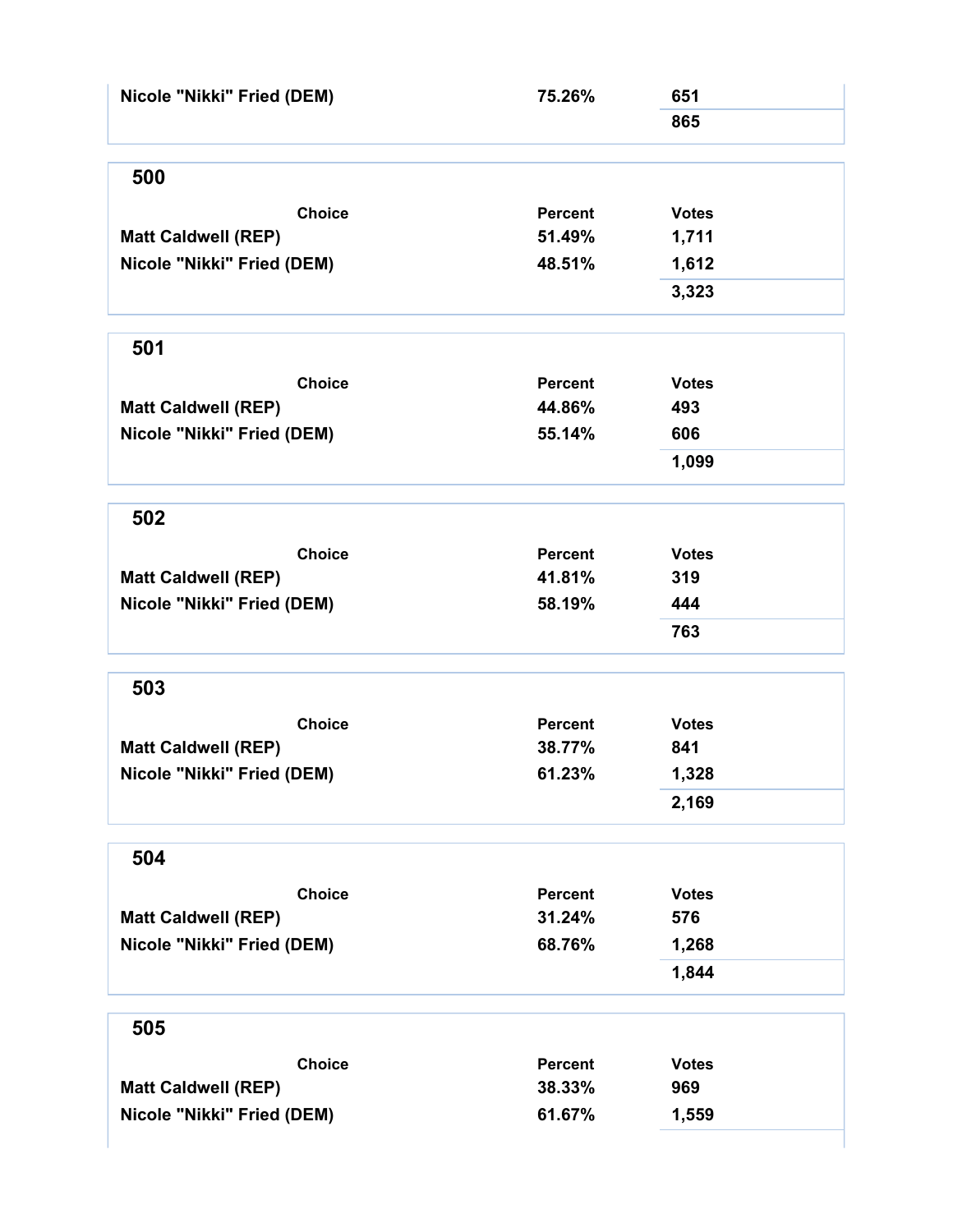|                            |                | 2,528        |
|----------------------------|----------------|--------------|
| 506                        |                |              |
| <b>Choice</b>              | <b>Percent</b> | <b>Votes</b> |
| <b>Matt Caldwell (REP)</b> | 50.22%         | 467          |
| Nicole "Nikki" Fried (DEM) | 49.78%         | 463          |
|                            |                | 930          |
| 507                        |                |              |
| <b>Choice</b>              | Percent        | <b>Votes</b> |
| <b>Matt Caldwell (REP)</b> | 45.22%         | 705          |
| Nicole "Nikki" Fried (DEM) | 54.78%         | 854          |
|                            |                | 1,559        |
| 508                        |                |              |
| <b>Choice</b>              | <b>Percent</b> | <b>Votes</b> |
| <b>Matt Caldwell (REP)</b> | 51.23%         | 1,079        |
| Nicole "Nikki" Fried (DEM) | 48.77%         | 1,027        |
|                            |                | 2,106        |
| 509                        |                |              |
| <b>Choice</b>              | <b>Percent</b> | <b>Votes</b> |
| <b>Matt Caldwell (REP)</b> | 50.43%         | 591          |
| Nicole "Nikki" Fried (DEM) | 49.57%         | 581          |
|                            |                | 1,172        |
| 510                        |                |              |
| <b>Choice</b>              | <b>Percent</b> | <b>Votes</b> |
| <b>Matt Caldwell (REP)</b> | 53.17%         | 906          |
| Nicole "Nikki" Fried (DEM) | 46.83%         | 798          |
|                            |                | 1,704        |
| 511                        |                |              |
| <b>Choice</b>              | <b>Percent</b> | <b>Votes</b> |
| <b>Matt Caldwell (REP)</b> | 42.62%         | 754          |
| Nicole "Nikki" Fried (DEM) | 57.38%         | 1,015        |
|                            |                |              |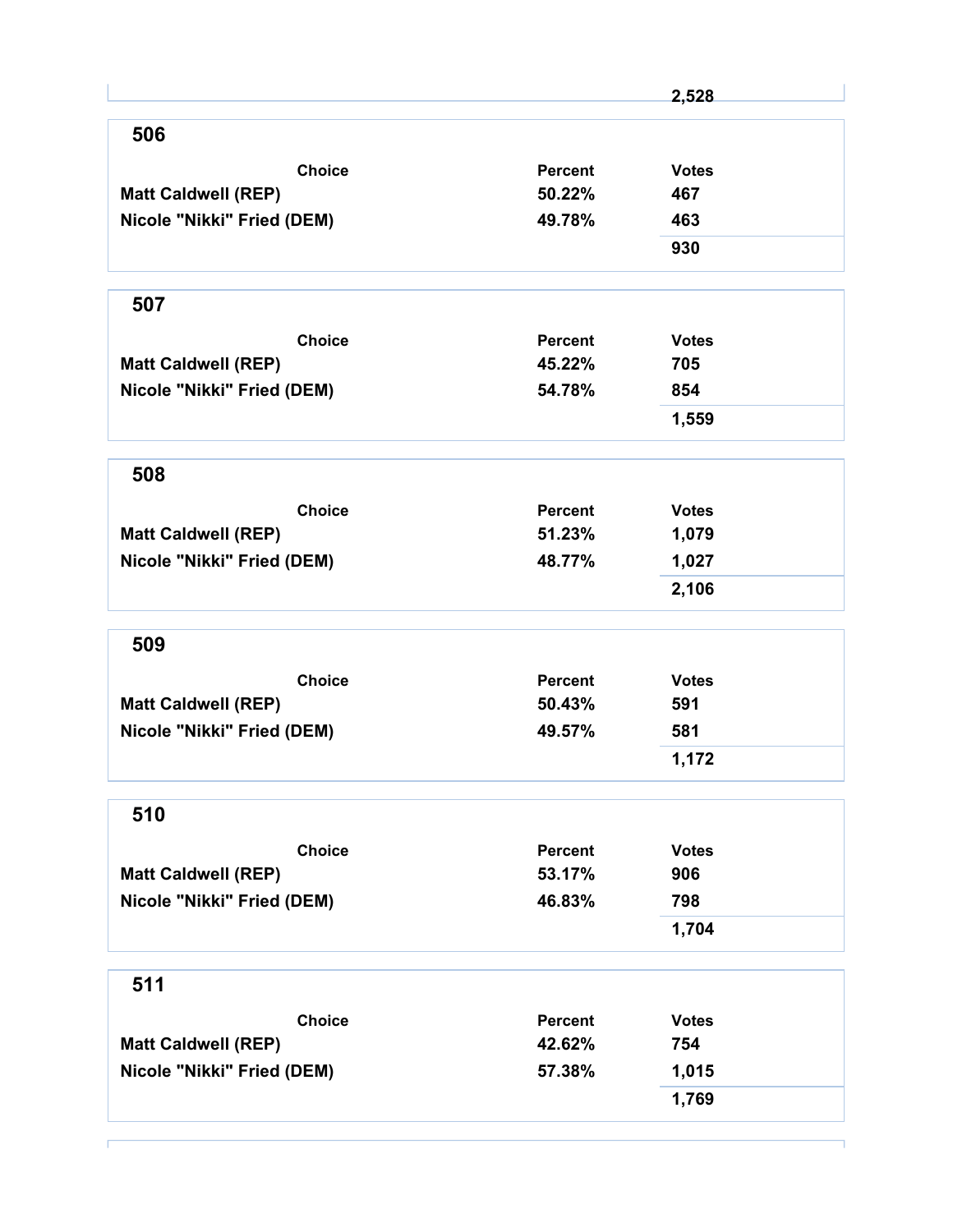| 512                        |                |              |  |
|----------------------------|----------------|--------------|--|
| <b>Choice</b>              | <b>Percent</b> | <b>Votes</b> |  |
| <b>Matt Caldwell (REP)</b> | 39.85%         | 314          |  |
| Nicole "Nikki" Fried (DEM) | 60.15%         | 474          |  |
|                            |                | 788          |  |
| 513                        |                |              |  |
| <b>Choice</b>              | <b>Percent</b> | <b>Votes</b> |  |
| <b>Matt Caldwell (REP)</b> | 53.98%         | 380          |  |
| Nicole "Nikki" Fried (DEM) | 46.02%         | 324          |  |
|                            |                | 704          |  |
| 514                        |                |              |  |
| <b>Choice</b>              | <b>Percent</b> | <b>Votes</b> |  |
| <b>Matt Caldwell (REP)</b> | 53.60%         | 670          |  |
| Nicole "Nikki" Fried (DEM) | 46.40%         | 580          |  |
|                            |                | 1,250        |  |
| 516                        |                |              |  |
| <b>Choice</b>              | <b>Percent</b> | <b>Votes</b> |  |
| <b>Matt Caldwell (REP)</b> | 49.20%         | 796          |  |
| Nicole "Nikki" Fried (DEM) | 50.80%         | 822          |  |
|                            |                | 1,618        |  |
| 517                        |                |              |  |
| <b>Choice</b>              | <b>Percent</b> | <b>Votes</b> |  |
| <b>Matt Caldwell (REP)</b> | 49.59%         | 604          |  |
| Nicole "Nikki" Fried (DEM) | 50.41%         | 614          |  |
|                            |                | 1,218        |  |
| 518                        |                |              |  |
| <b>Choice</b>              | <b>Percent</b> | <b>Votes</b> |  |
| <b>Matt Caldwell (REP)</b> | 67.97%         | 365          |  |
| Nicole "Nikki" Fried (DEM) | 32.03%         | 172          |  |
|                            |                | 537          |  |
|                            |                |              |  |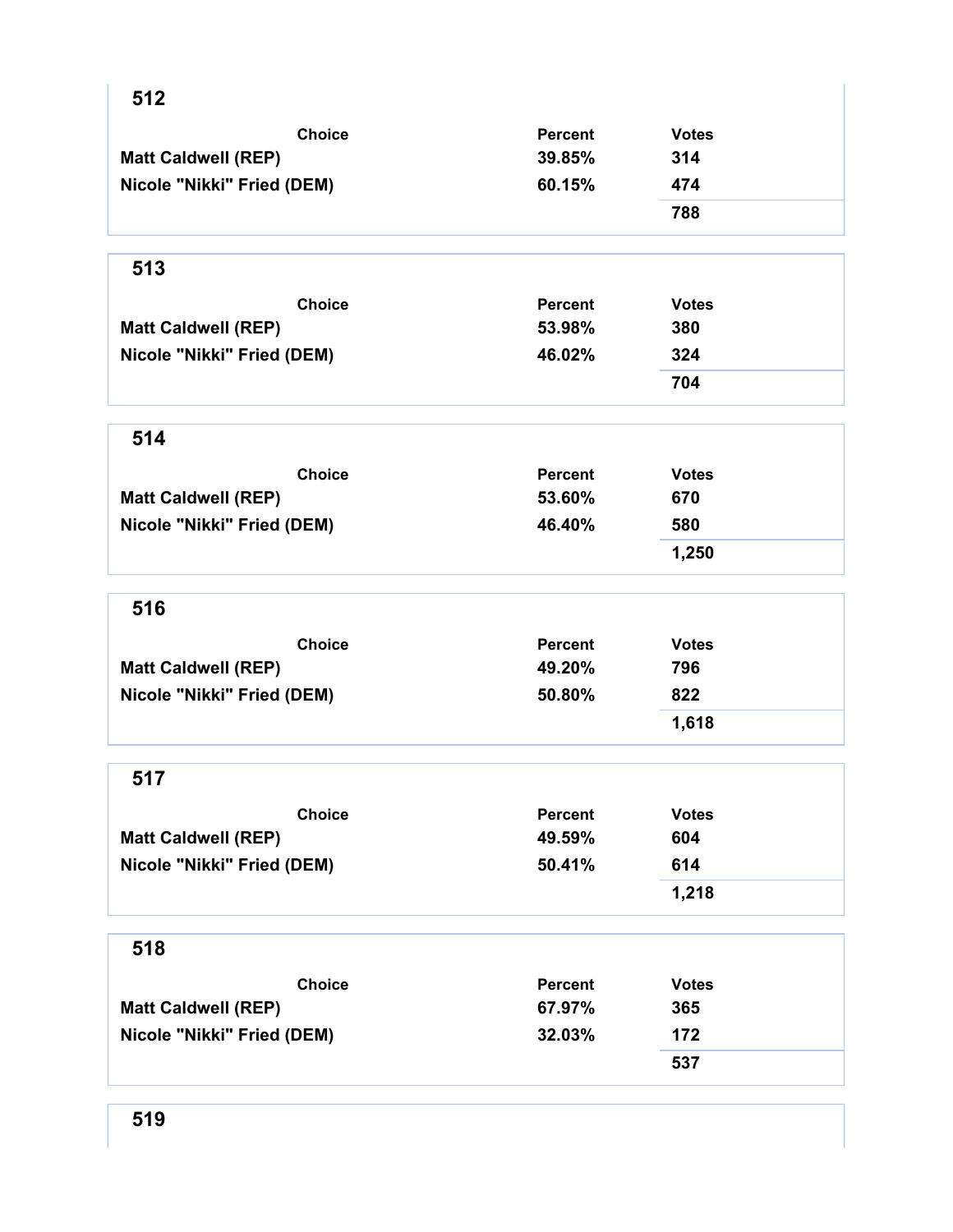| <b>Choice</b><br><b>Matt Caldwell (REP)</b><br>Nicole "Nikki" Fried (DEM)<br>520<br><b>Choice</b><br><b>Matt Caldwell (REP)</b><br>Nicole "Nikki" Fried (DEM) | <b>Percent</b><br>46.24%<br>53.76%<br><b>Percent</b><br>42.38%<br>57.62% | <b>Votes</b><br>689<br>801<br>1,490<br><b>Votes</b><br>345<br>469<br>814 |
|---------------------------------------------------------------------------------------------------------------------------------------------------------------|--------------------------------------------------------------------------|--------------------------------------------------------------------------|
| 521                                                                                                                                                           |                                                                          |                                                                          |
| <b>Choice</b><br><b>Matt Caldwell (REP)</b><br>Nicole "Nikki" Fried (DEM)                                                                                     | <b>Percent</b><br>48.95%<br>51.05%                                       | <b>Votes</b><br>884<br>922<br>1,806                                      |
| 522                                                                                                                                                           |                                                                          |                                                                          |
| <b>Choice</b><br><b>Matt Caldwell (REP)</b><br>Nicole "Nikki" Fried (DEM)                                                                                     | <b>Percent</b><br>51.19%<br>48.81%                                       | <b>Votes</b><br>430<br>410<br>840                                        |
| 523                                                                                                                                                           |                                                                          |                                                                          |
| <b>Choice</b><br><b>Matt Caldwell (REP)</b><br>Nicole "Nikki" Fried (DEM)                                                                                     | Percent<br>43.55%<br>56.45%                                              | <b>Votes</b><br>905<br>1,173<br>2,078                                    |
| 524                                                                                                                                                           |                                                                          |                                                                          |
| <b>Choice</b><br><b>Matt Caldwell (REP)</b><br>Nicole "Nikki" Fried (DEM)                                                                                     | <b>Percent</b><br>43.48%<br>56.52%                                       | <b>Votes</b><br>447<br>581<br>1,028                                      |
| 525                                                                                                                                                           |                                                                          |                                                                          |
| <b>Choice</b>                                                                                                                                                 | Percent                                                                  | <b>Votes</b>                                                             |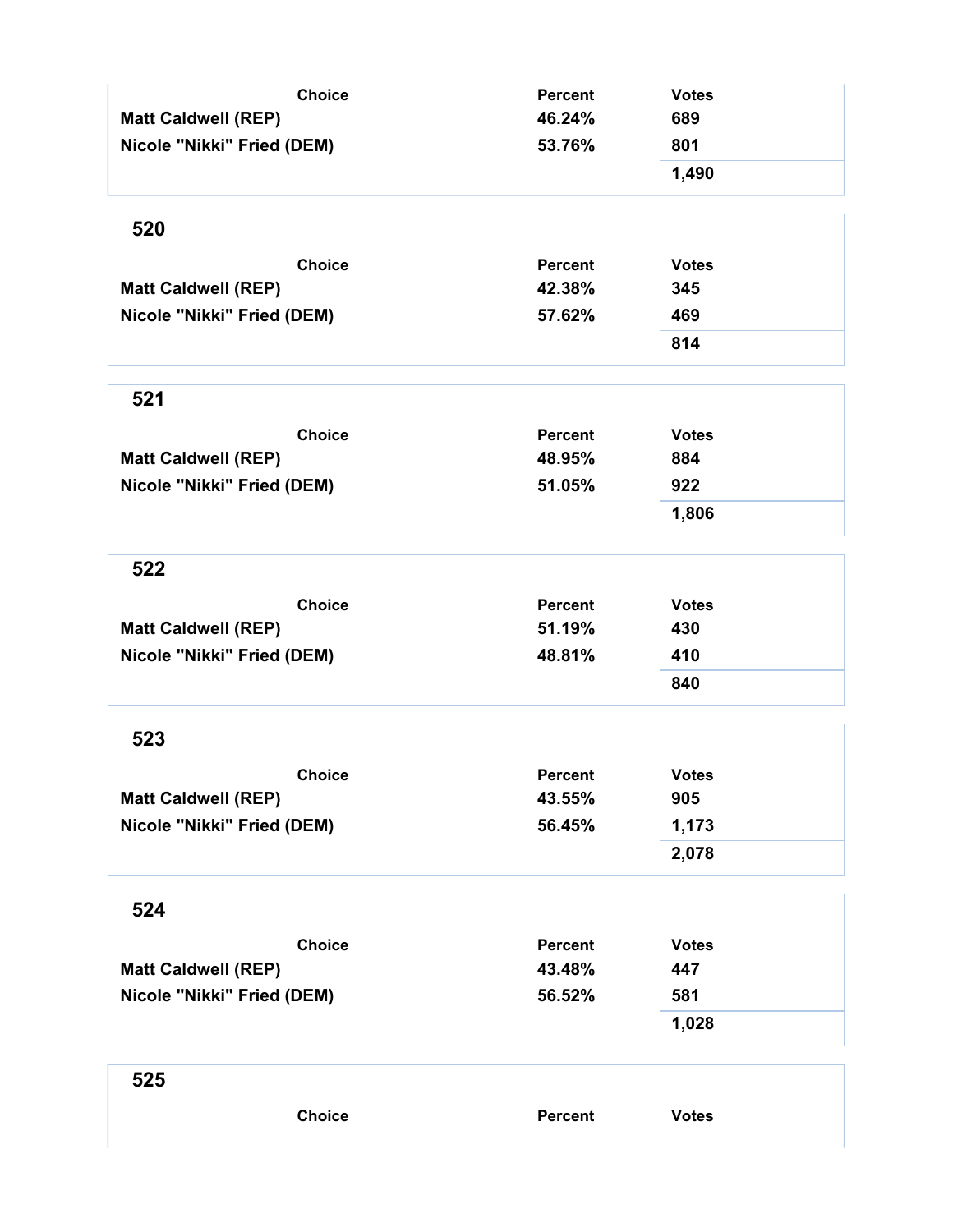| <b>Matt Caldwell (REP)</b> | 48.85%                   | 1,277        |
|----------------------------|--------------------------|--------------|
| Nicole "Nikki" Fried (DEM) | 51.15%                   | 1,337        |
|                            |                          | 2,614        |
|                            |                          |              |
| 526                        |                          |              |
| <b>Choice</b>              | <b>Percent</b>           | <b>Votes</b> |
| <b>Matt Caldwell (REP)</b> | 56.29%                   | 644          |
| Nicole "Nikki" Fried (DEM) | 43.71%                   | 500          |
|                            |                          | 1,144        |
| 527                        |                          |              |
| <b>Choice</b>              | <b>Percent</b>           | <b>Votes</b> |
| <b>Matt Caldwell (REP)</b> | 57.36%                   | 2,070        |
| Nicole "Nikki" Fried (DEM) | 42.64%                   | 1,539        |
|                            |                          | 3,609        |
| 528                        |                          |              |
|                            |                          |              |
| <b>Choice</b>              | <b>Percent</b><br>67.25% | <b>Votes</b> |
| <b>Matt Caldwell (REP)</b> |                          | 1,304        |
| Nicole "Nikki" Fried (DEM) | 32.75%                   | 635          |
|                            |                          | 1,939        |
| 529                        |                          |              |
| <b>Choice</b>              | <b>Percent</b>           | <b>Votes</b> |
| <b>Matt Caldwell (REP)</b> | 58.03%                   | 1,276        |
| Nicole "Nikki" Fried (DEM) | 41.97%                   | 923          |
|                            |                          | 2,199        |
| 530                        |                          |              |
| <b>Choice</b>              | <b>Percent</b>           | <b>Votes</b> |
| <b>Matt Caldwell (REP)</b> | 56.83%                   | 578          |
| Nicole "Nikki" Fried (DEM) | 43.17%                   | 439          |
|                            |                          | 1,017        |
| 531                        |                          |              |
| <b>Choice</b>              | <b>Percent</b>           | <b>Votes</b> |
| <b>Matt Caldwell (REP)</b> | 61.21%                   | 1,562        |
|                            |                          |              |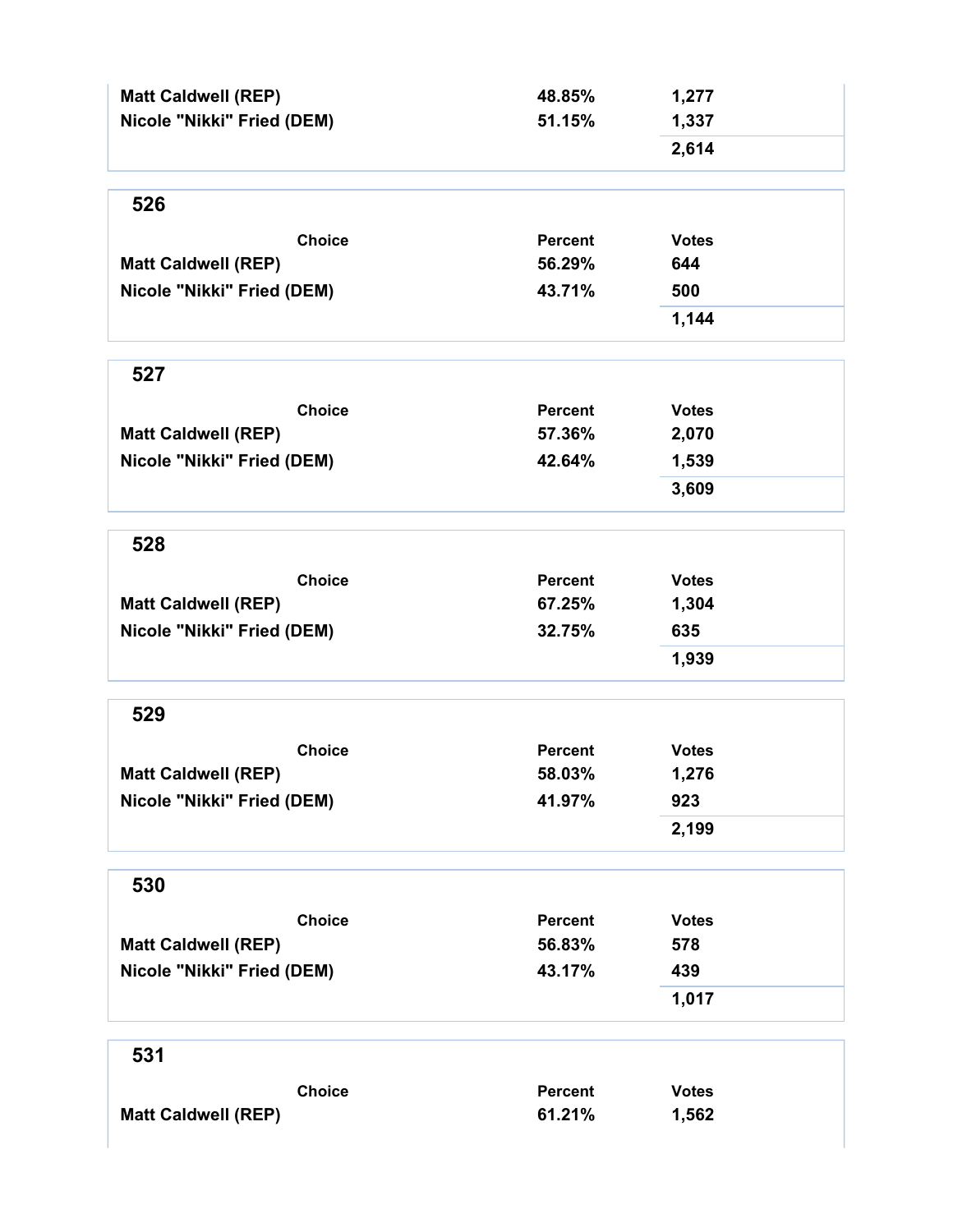| Nicole "Nikki" Fried (DEM) | 38.79%         | 990          |
|----------------------------|----------------|--------------|
|                            |                | 2,552        |
| 532                        |                |              |
| <b>Choice</b>              | <b>Percent</b> | <b>Votes</b> |
| <b>Matt Caldwell (REP)</b> | 69.93%         | 307          |
| Nicole "Nikki" Fried (DEM) | 30.07%         | 132          |
|                            |                | 439          |
| 533                        |                |              |
| <b>Choice</b>              | <b>Percent</b> | <b>Votes</b> |
| <b>Matt Caldwell (REP)</b> | 51.49%         | 1,157        |
| Nicole "Nikki" Fried (DEM) | 48.51%         | 1,090        |
|                            |                | 2,247        |
| 534                        |                |              |
| <b>Choice</b>              | <b>Percent</b> | <b>Votes</b> |
| <b>Matt Caldwell (REP)</b> | 37.97%         | 590          |
| Nicole "Nikki" Fried (DEM) | 62.03%         | 964          |
|                            |                | 1,554        |
| 535                        |                |              |
| <b>Choice</b>              | <b>Percent</b> | <b>Votes</b> |
| <b>Matt Caldwell (REP)</b> | 39.69%         | 485          |
| Nicole "Nikki" Fried (DEM) | 60.31%         | 737          |
|                            |                | 1,222        |
| 536                        |                |              |
| <b>Choice</b>              | <b>Percent</b> | <b>Votes</b> |
| <b>Matt Caldwell (REP)</b> | 57.50%         | 433          |
| Nicole "Nikki" Fried (DEM) | 42.50%         | 320          |
|                            |                | 753          |
| 537                        |                |              |
| <b>Choice</b>              | <b>Percent</b> | <b>Votes</b> |
| <b>Matt Caldwell (REP)</b> | 58.67%         | 264          |
| Nicole "Nikki" Fried (DEM) | 41.33%         | 186          |
|                            |                |              |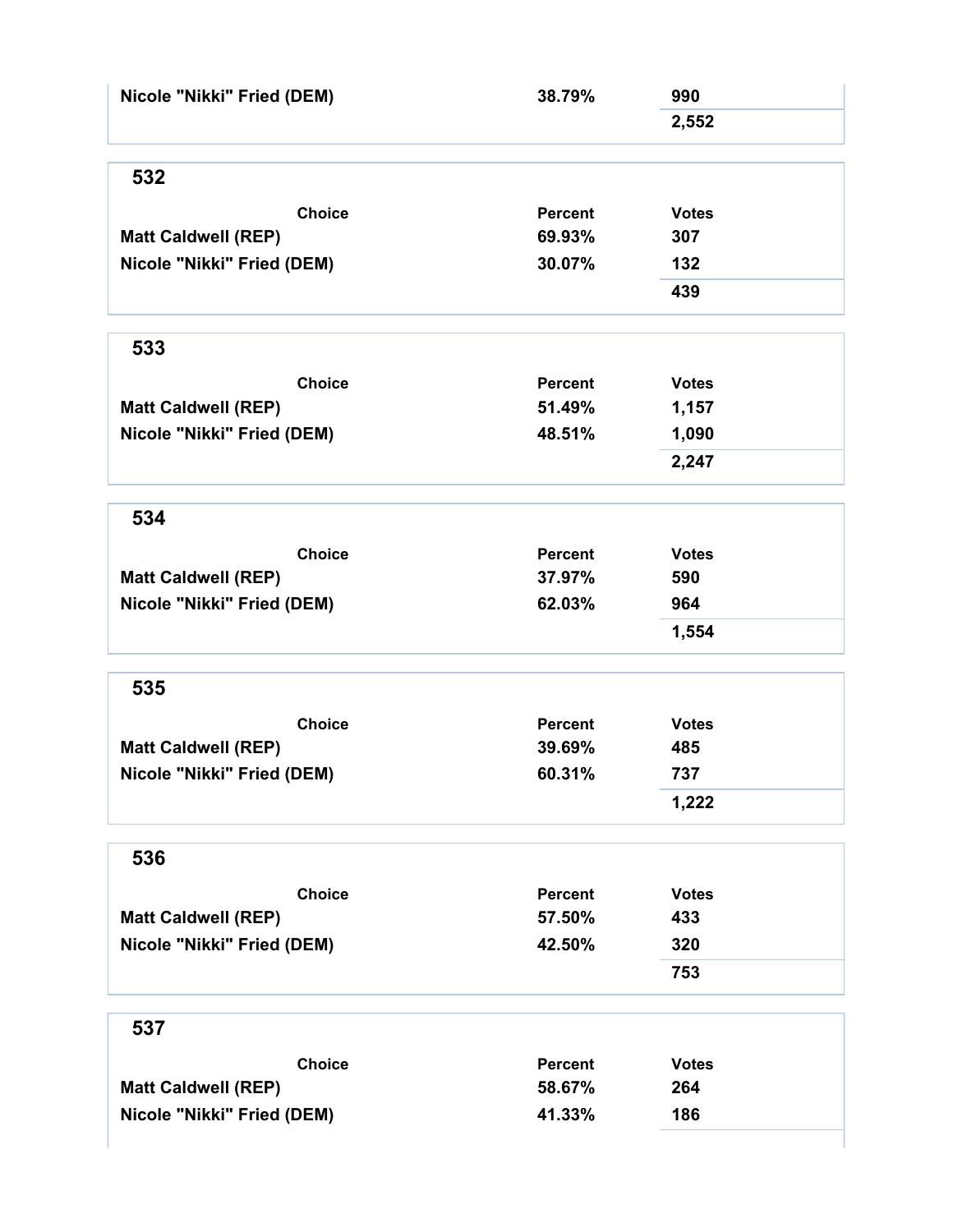|                            |                | 450          |
|----------------------------|----------------|--------------|
| 538                        |                |              |
| <b>Choice</b>              | <b>Percent</b> | <b>Votes</b> |
| <b>Matt Caldwell (REP)</b> | 55.57%         | 1,062        |
| Nicole "Nikki" Fried (DEM) | 44.43%         | 849          |
|                            |                | 1,911        |
| 539                        |                |              |
| <b>Choice</b>              | <b>Percent</b> | <b>Votes</b> |
| <b>Matt Caldwell (REP)</b> | 49.74%         | 470          |
| Nicole "Nikki" Fried (DEM) | 50.26%         | 475          |
|                            |                | 945          |
| 540                        |                |              |
| <b>Choice</b>              | <b>Percent</b> | <b>Votes</b> |
| <b>Matt Caldwell (REP)</b> | 54.35%         | 387          |
| Nicole "Nikki" Fried (DEM) | 45.65%         | 325          |
|                            |                | 712          |
| 541                        |                |              |
| <b>Choice</b>              | Percent        | <b>Votes</b> |
| <b>Matt Caldwell (REP)</b> | 69.23%         | 144          |
| Nicole "Nikki" Fried (DEM) | 30.77%         | 64           |
|                            |                | 208          |
| 542                        |                |              |
| <b>Choice</b>              | <b>Percent</b> | <b>Votes</b> |
| <b>Matt Caldwell (REP)</b> | 55.45%         | 183          |
| Nicole "Nikki" Fried (DEM) | 44.55%         | 147          |
|                            |                | 330          |
| 550                        |                |              |
| <b>Choice</b>              | <b>Percent</b> | <b>Votes</b> |
| <b>Matt Caldwell (REP)</b> | 58.54%         | 425          |
| Nicole "Nikki" Fried (DEM) | 41.46%         | 301          |
|                            |                |              |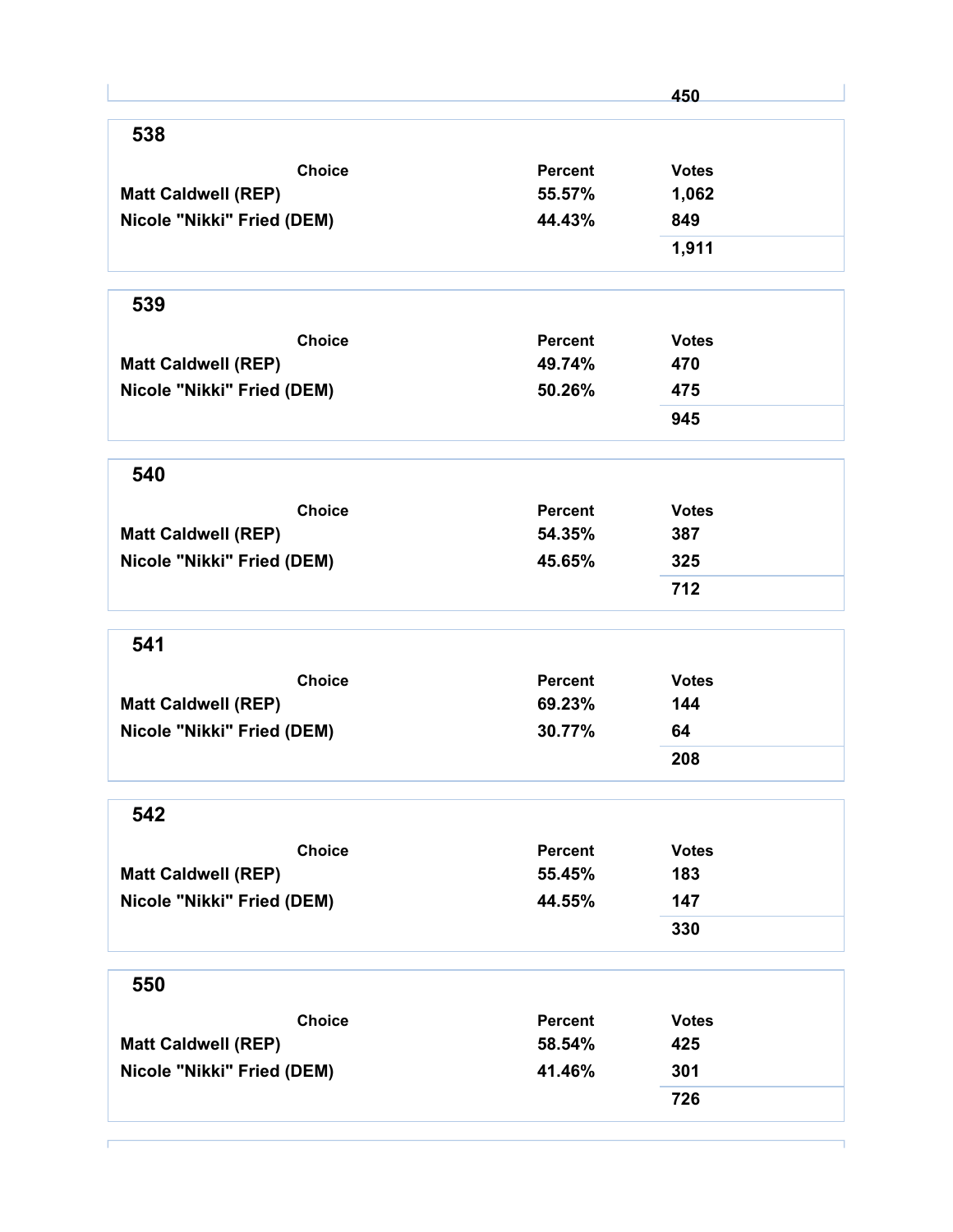| 551                        |                |              |
|----------------------------|----------------|--------------|
| <b>Choice</b>              | Percent        | <b>Votes</b> |
| <b>Matt Caldwell (REP)</b> | 55.28%         | 838          |
| Nicole "Nikki" Fried (DEM) | 44.72%         | 678          |
|                            |                | 1,516        |
| 552                        |                |              |
| <b>Choice</b>              | <b>Percent</b> | <b>Votes</b> |
| <b>Matt Caldwell (REP)</b> | 50.28%         | 633          |
| Nicole "Nikki" Fried (DEM) | 49.72%         | 626          |
|                            |                | 1,259        |
| 554                        |                |              |
| <b>Choice</b>              | <b>Percent</b> | <b>Votes</b> |
| <b>Matt Caldwell (REP)</b> | 53.84%         | 442          |
| Nicole "Nikki" Fried (DEM) | 46.16%         | 379          |
|                            |                | 821          |
| 555                        |                |              |
| <b>Choice</b>              | Percent        | <b>Votes</b> |
| <b>Matt Caldwell (REP)</b> | 45.94%         | 345          |
| Nicole "Nikki" Fried (DEM) | 54.06%         | 406          |
|                            |                | 751          |
| 557                        |                |              |
| <b>Choice</b>              | <b>Percent</b> | <b>Votes</b> |
| <b>Matt Caldwell (REP)</b> | 44.62%         | 531          |
| Nicole "Nikki" Fried (DEM) | 55.38%         | 659          |
|                            |                | 1,190        |
| 559                        |                |              |
| <b>Choice</b>              | <b>Percent</b> | <b>Votes</b> |
| <b>Matt Caldwell (REP)</b> | 13.89%         | 114          |
| Nicole "Nikki" Fried (DEM) | 86.11%         | 707          |
|                            |                | 821          |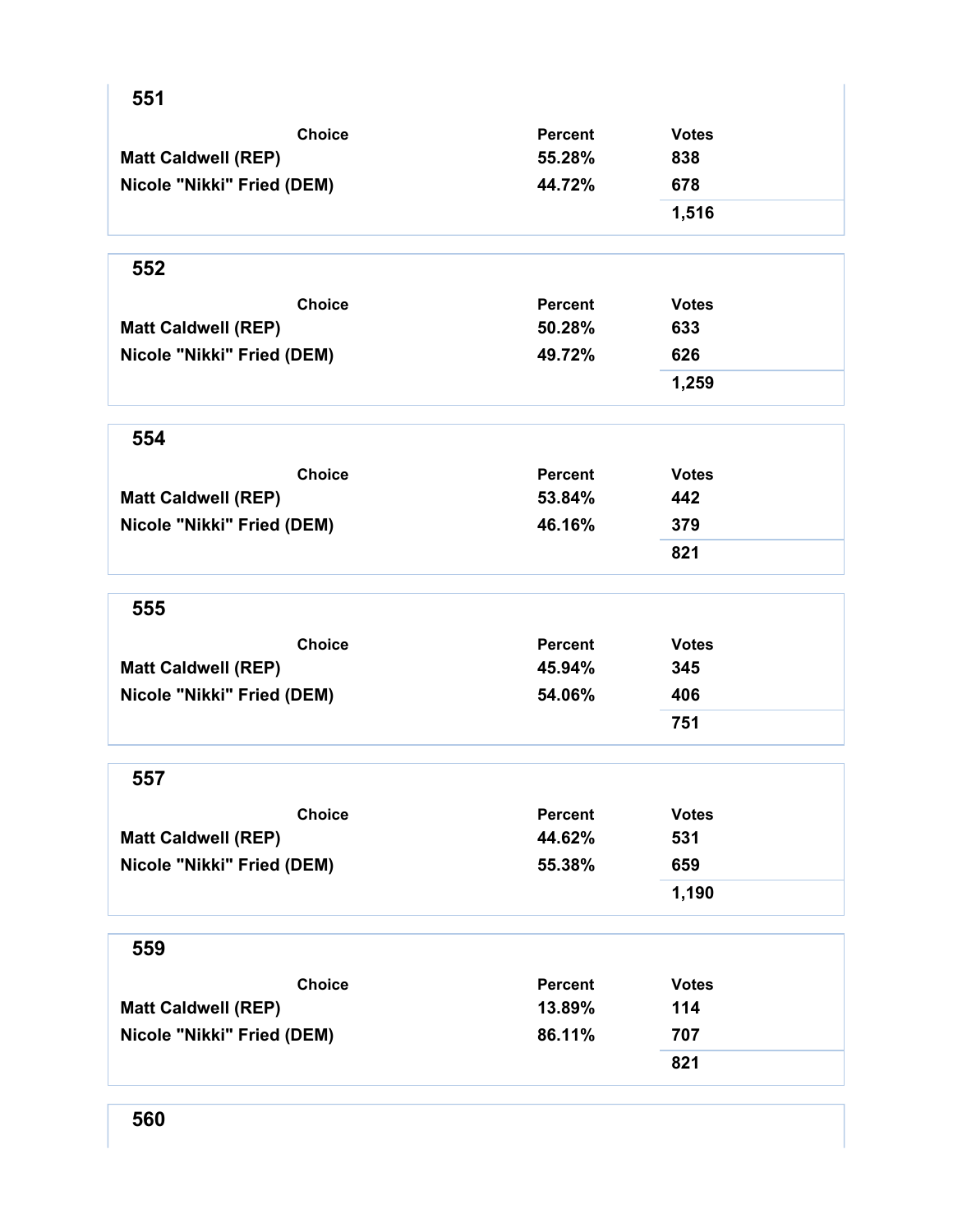| <b>Choice</b>              | <b>Percent</b> | <b>Votes</b> |
|----------------------------|----------------|--------------|
| <b>Matt Caldwell (REP)</b> | 48.74%         | 116          |
| Nicole "Nikki" Fried (DEM) | 51.26%         | 122          |
|                            |                | 238          |
| 561                        |                |              |
| <b>Choice</b>              | <b>Percent</b> | <b>Votes</b> |
| <b>Matt Caldwell (REP)</b> | 50.95%         | 107          |
| Nicole "Nikki" Fried (DEM) | 49.05%         | 103          |
|                            |                | 210          |
| 562                        |                |              |
| <b>Choice</b>              | <b>Percent</b> | <b>Votes</b> |
| <b>Matt Caldwell (REP)</b> | 15.93%         | 350          |
| Nicole "Nikki" Fried (DEM) | 84.07%         | 1,847        |
|                            |                | 2,197        |
| 563                        |                |              |
| <b>Choice</b>              | <b>Percent</b> | <b>Votes</b> |
| <b>Matt Caldwell (REP)</b> | 16.93%         | 218          |
| Nicole "Nikki" Fried (DEM) | 83.07%         | 1,070        |
|                            |                | 1,288        |
| 565                        |                |              |
| <b>Choice</b>              | Percent        | <b>Votes</b> |
| <b>Matt Caldwell (REP)</b> | 35.81%         | 53           |
| Nicole "Nikki" Fried (DEM) | 64.19%         | 95           |
|                            |                | 148          |
| 566                        |                |              |
| <b>Choice</b>              | <b>Percent</b> | <b>Votes</b> |
| <b>Matt Caldwell (REP)</b> | 15.41%         | 158          |
| Nicole "Nikki" Fried (DEM) | 84.59%         | 867          |
|                            |                | 1,025        |
| 567                        |                |              |
| <b>Choice</b>              | Percent        | <b>Votes</b> |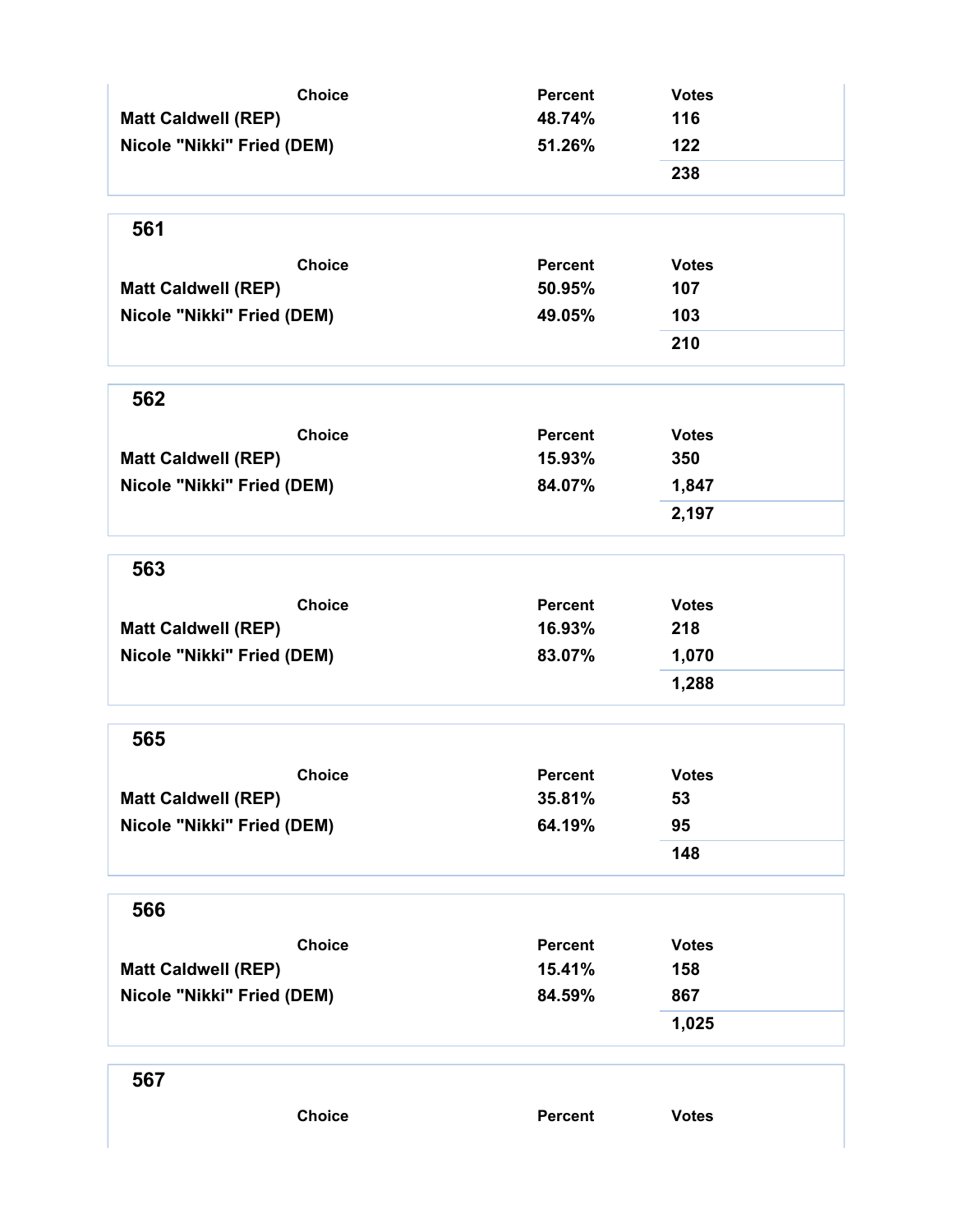| <b>Matt Caldwell (REP)</b><br>Nicole "Nikki" Fried (DEM) | 16.04%<br>83.96% | 86<br>450    |
|----------------------------------------------------------|------------------|--------------|
|                                                          |                  | 536          |
| 569                                                      |                  |              |
| <b>Choice</b>                                            | <b>Percent</b>   | <b>Votes</b> |
| <b>Matt Caldwell (REP)</b>                               | 47.69%           | 805          |
| Nicole "Nikki" Fried (DEM)                               | 52.31%           | 883          |
|                                                          |                  | 1,688        |
| 571                                                      |                  |              |
| <b>Choice</b>                                            | <b>Percent</b>   | <b>Votes</b> |
| <b>Matt Caldwell (REP)</b>                               | 42.41%           | 478          |
| Nicole "Nikki" Fried (DEM)                               | 57.59%           | 649          |
|                                                          |                  | 1,127        |
| 573                                                      |                  |              |
| <b>Choice</b>                                            | <b>Percent</b>   | <b>Votes</b> |
| <b>Matt Caldwell (REP)</b>                               | 33.77%           | 51           |
| Nicole "Nikki" Fried (DEM)                               | 66.23%           | 100          |
|                                                          |                  | 151          |
| 574                                                      |                  |              |
| <b>Choice</b>                                            | <b>Percent</b>   | <b>Votes</b> |
| <b>Matt Caldwell (REP)</b>                               | 47.57%           | 860          |
| Nicole "Nikki" Fried (DEM)                               | 52.43%           | 948          |
|                                                          |                  | 1,808        |
| 575                                                      |                  |              |
| <b>Choice</b>                                            | <b>Percent</b>   | <b>Votes</b> |
| <b>Matt Caldwell (REP)</b>                               | 52.28%           | 849          |
| Nicole "Nikki" Fried (DEM)                               | 47.72%           | 775          |
|                                                          |                  | 1,624        |
| 577                                                      |                  |              |
| <b>Choice</b>                                            | <b>Percent</b>   | <b>Votes</b> |
| <b>Matt Caldwell (REP)</b>                               | 47.23%           | 1,116        |
|                                                          |                  |              |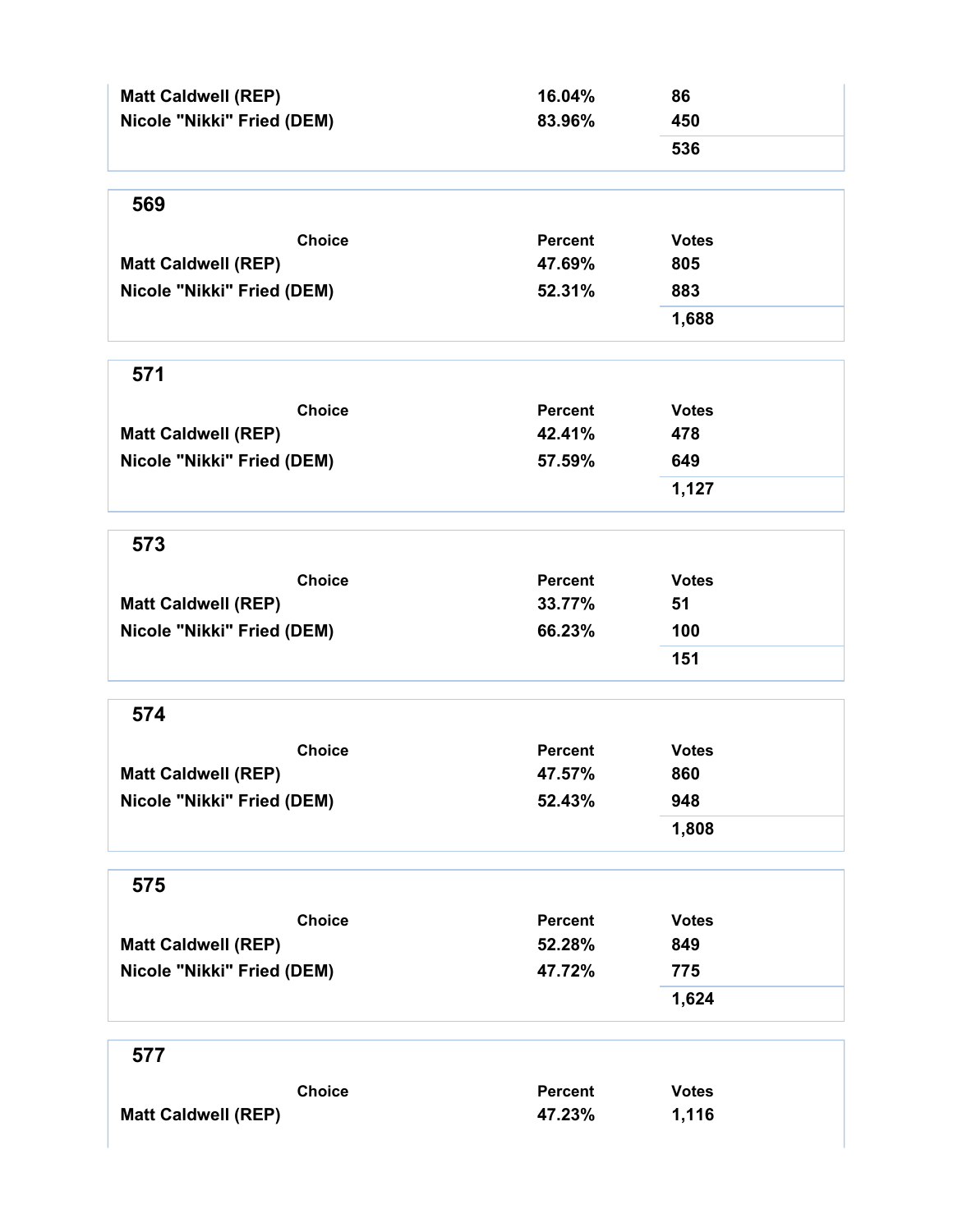| Nicole "Nikki" Fried (DEM) | 52.77%         | 1,247        |
|----------------------------|----------------|--------------|
|                            |                | 2,363        |
| 578                        |                |              |
| <b>Choice</b>              | <b>Percent</b> | <b>Votes</b> |
| <b>Matt Caldwell (REP)</b> | 51.37%         | 599          |
| Nicole "Nikki" Fried (DEM) | 48.63%         | 567          |
|                            |                | 1,166        |
| 579                        |                |              |
| <b>Choice</b>              | <b>Percent</b> | <b>Votes</b> |
| <b>Matt Caldwell (REP)</b> | 58.72%         | 1,010        |
| Nicole "Nikki" Fried (DEM) | 41.28%         | 710          |
|                            |                | 1,720        |
| 581                        |                |              |
| <b>Choice</b>              | Percent        | <b>Votes</b> |
| <b>Matt Caldwell (REP)</b> | 37.67%         | 515          |
| Nicole "Nikki" Fried (DEM) | 62.33%         | 852          |
|                            |                | 1,367        |
| 583                        |                |              |
| <b>Choice</b>              | <b>Percent</b> | <b>Votes</b> |
| <b>Matt Caldwell (REP)</b> | 29.79%         | 319          |
| Nicole "Nikki" Fried (DEM) | 70.21%         | 752          |
|                            |                | 1,071        |
| 584                        |                |              |
| <b>Choice</b>              | <b>Percent</b> | <b>Votes</b> |
| <b>Matt Caldwell (REP)</b> | 26.51%         | 219          |
| Nicole "Nikki" Fried (DEM) | 73.49%         | 607          |
|                            |                | 826          |
| 585                        |                |              |
| <b>Choice</b>              | <b>Percent</b> | <b>Votes</b> |
| <b>Matt Caldwell (REP)</b> | 56.17%         | 974          |
| Nicole "Nikki" Fried (DEM) | 43.83%         | 760          |
|                            |                |              |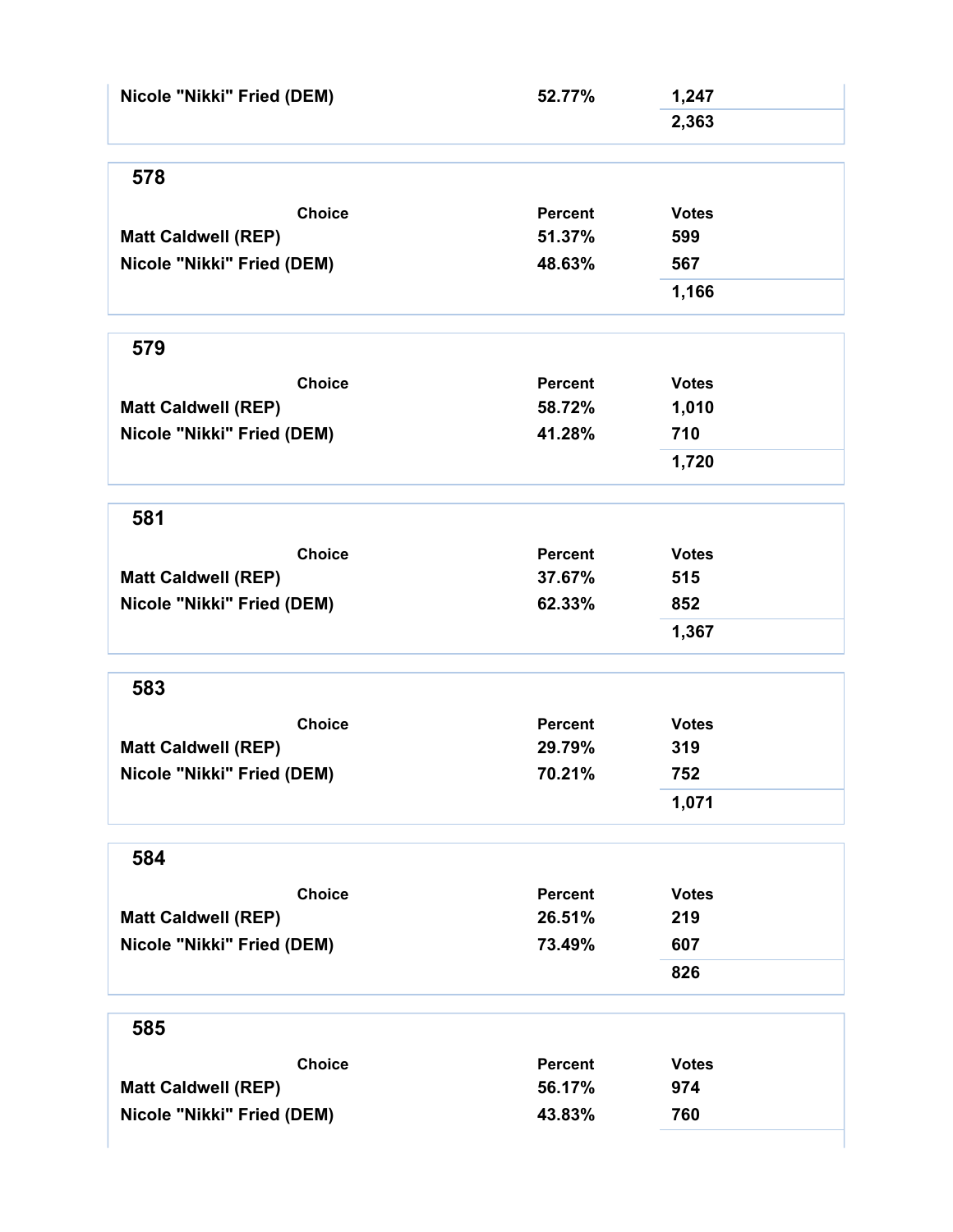|                            |                | 1,734        |
|----------------------------|----------------|--------------|
| 587                        |                |              |
| <b>Choice</b>              | <b>Percent</b> | <b>Votes</b> |
| <b>Matt Caldwell (REP)</b> | 55.30%         | 997          |
| Nicole "Nikki" Fried (DEM) | 44.70%         | 806          |
|                            |                | 1,803        |
| 589                        |                |              |
| <b>Choice</b>              | Percent        | <b>Votes</b> |
| <b>Matt Caldwell (REP)</b> | 60.05%         | 696          |
| Nicole "Nikki" Fried (DEM) | 39.95%         | 463          |
|                            |                | 1,159        |
| 591                        |                |              |
| <b>Choice</b>              | Percent        | <b>Votes</b> |
| <b>Matt Caldwell (REP)</b> | 63.44%         | 1,577        |
| Nicole "Nikki" Fried (DEM) | 36.56%         | 909          |
|                            |                | 2,486        |
| 595                        |                |              |
| <b>Choice</b>              | <b>Percent</b> | <b>Votes</b> |
| <b>Matt Caldwell (REP)</b> | 60.33%         | 1,206        |
| Nicole "Nikki" Fried (DEM) | 39.67%         | 793          |
|                            |                | 1,999        |
| 601                        |                |              |
| <b>Choice</b>              | <b>Percent</b> | <b>Votes</b> |
| <b>Matt Caldwell (REP)</b> | 27.38%         | 388          |
| Nicole "Nikki" Fried (DEM) | 72.62%         | 1,029        |
|                            |                | 1,417        |
| 605                        |                |              |
| <b>Choice</b>              | <b>Percent</b> | <b>Votes</b> |
| <b>Matt Caldwell (REP)</b> | 49.20%         | 154          |
| Nicole "Nikki" Fried (DEM) | 50.80%         | 159          |
|                            |                |              |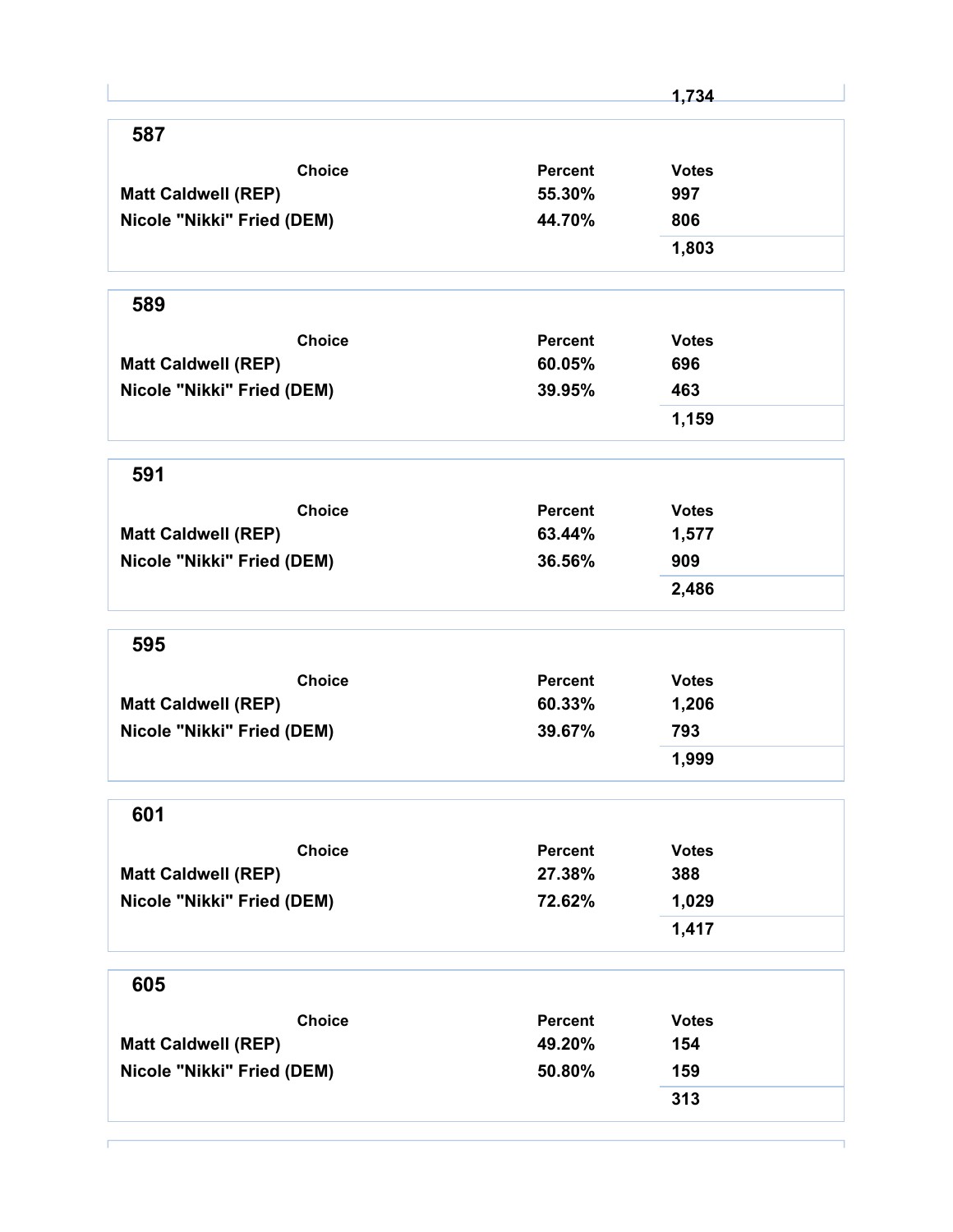| 613                        |                |              |
|----------------------------|----------------|--------------|
| <b>Choice</b>              | <b>Percent</b> | <b>Votes</b> |
| <b>Matt Caldwell (REP)</b> | 11.05%         | 81           |
| Nicole "Nikki" Fried (DEM) | 88.95%         | 652          |
|                            |                | 733          |
|                            |                |              |
| 617                        |                |              |
| <b>Choice</b>              | <b>Percent</b> | <b>Votes</b> |
| <b>Matt Caldwell (REP)</b> | 13.08%         | 212          |
| Nicole "Nikki" Fried (DEM) | 86.92%         | 1,409        |
|                            |                | 1,621        |
| 622                        |                |              |
| <b>Choice</b>              | <b>Percent</b> | <b>Votes</b> |
| <b>Matt Caldwell (REP)</b> | 23.71%         | 170          |
| Nicole "Nikki" Fried (DEM) | 76.29%         | 547          |
|                            |                | 717          |
| 623                        |                |              |
| <b>Choice</b>              | <b>Percent</b> | <b>Votes</b> |
| <b>Matt Caldwell (REP)</b> | 16.16%         | 180          |
| Nicole "Nikki" Fried (DEM) | 83.84%         | 934          |
|                            |                | 1,114        |
| 625                        |                |              |
| <b>Choice</b>              | <b>Percent</b> | <b>Votes</b> |
| <b>Matt Caldwell (REP)</b> | 41.11%         | 238          |
| Nicole "Nikki" Fried (DEM) | 58.89%         | 341          |
|                            |                | 579          |
| 626                        |                |              |
| <b>Choice</b>              | <b>Percent</b> | <b>Votes</b> |
| <b>Matt Caldwell (REP)</b> | 29.41%         | 170          |
| Nicole "Nikki" Fried (DEM) | 70.59%         | 408          |
|                            |                | 578          |
|                            |                |              |

 $\mathbf{I}$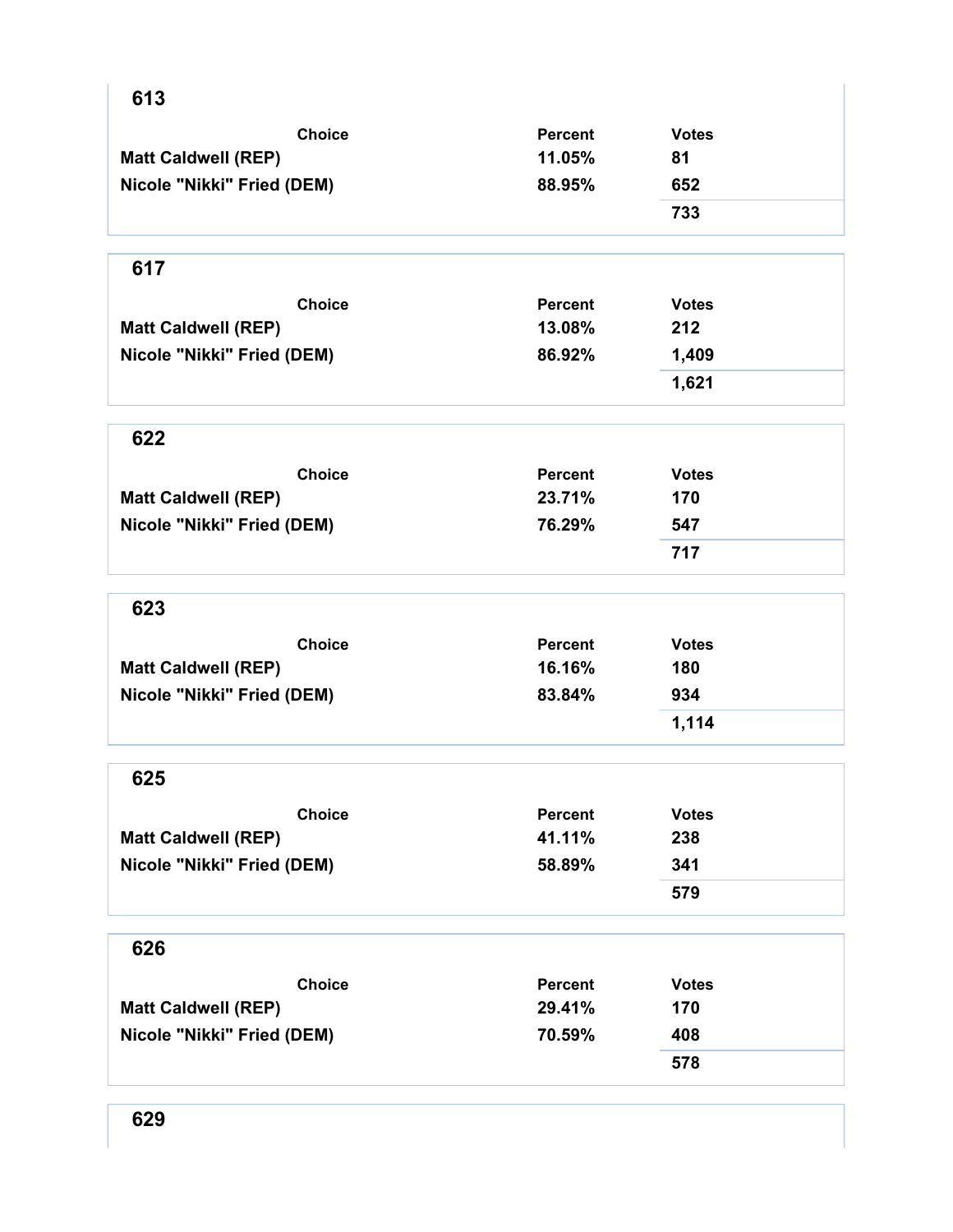| <b>Choice</b>              | <b>Percent</b> | <b>Votes</b>   |
|----------------------------|----------------|----------------|
| <b>Matt Caldwell (REP)</b> | 42.46%         | 619            |
| Nicole "Nikki" Fried (DEM) | 57.54%         | 839            |
|                            |                | 1,458          |
| 631                        |                |                |
| <b>Choice</b>              | Percent        | <b>Votes</b>   |
| <b>Matt Caldwell (REP)</b> | 59.93%         | 492            |
| Nicole "Nikki" Fried (DEM) | 40.07%         | 329            |
|                            |                | 821            |
| 633                        |                |                |
| <b>Choice</b>              | <b>Percent</b> | <b>Votes</b>   |
| <b>Matt Caldwell (REP)</b> | 69.17%         | 958            |
| Nicole "Nikki" Fried (DEM) | 30.83%         | 427            |
|                            |                | 1,385          |
| 635                        |                |                |
| <b>Choice</b>              | <b>Percent</b> | <b>Votes</b>   |
| <b>Matt Caldwell (REP)</b> | 42.56%         | 518            |
| Nicole "Nikki" Fried (DEM) | 57.44%         | 699            |
|                            |                | 1,217          |
| 636                        |                |                |
| <b>Choice</b>              | <b>Percent</b> | <b>Votes</b>   |
| <b>Matt Caldwell (REP)</b> | 49.18%         | 150            |
| Nicole "Nikki" Fried (DEM) | 50.82%         | 155            |
|                            |                | 305            |
| 637                        |                |                |
| <b>Choice</b>              | <b>Percent</b> | <b>Votes</b>   |
| <b>Matt Caldwell (REP)</b> | 22.58%         | $\overline{7}$ |
| Nicole "Nikki" Fried (DEM) | 77.42%         | 24             |
|                            |                | 31             |
| 639                        |                |                |
| <b>Choice</b>              | <b>Percent</b> | <b>Votes</b>   |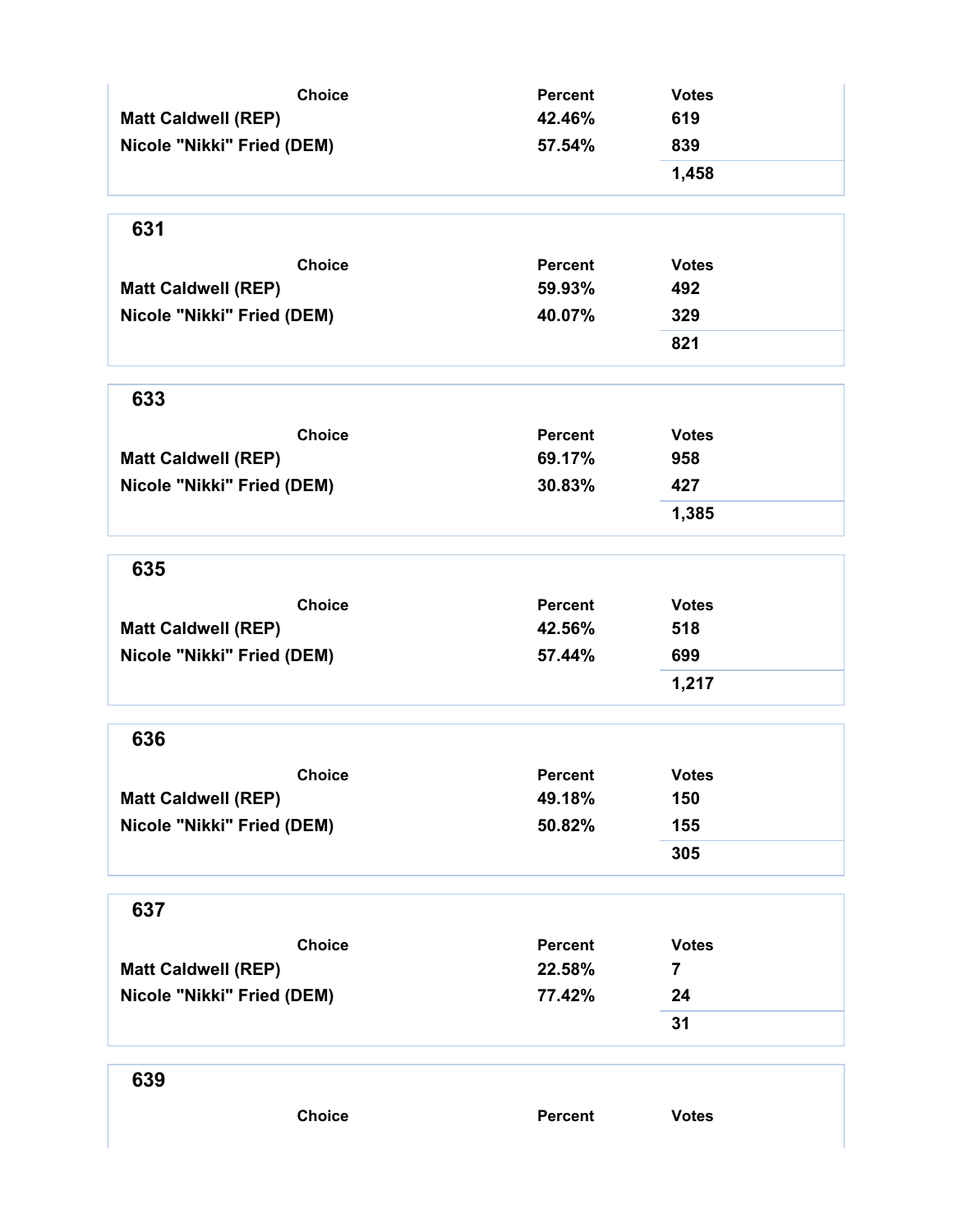| <b>Matt Caldwell (REP)</b> | 71.36%         | 431          |
|----------------------------|----------------|--------------|
| Nicole "Nikki" Fried (DEM) | 28.64%         | 173          |
|                            |                | 604          |
| 641                        |                |              |
| <b>Choice</b>              | <b>Percent</b> | <b>Votes</b> |
| <b>Matt Caldwell (REP)</b> | 17.14%         | 146          |
| Nicole "Nikki" Fried (DEM) | 82.86%         | 706          |
|                            |                | 852          |
| 643                        |                |              |
| <b>Choice</b>              | <b>Percent</b> | <b>Votes</b> |
| <b>Matt Caldwell (REP)</b> | 20.71%         | 76           |
| Nicole "Nikki" Fried (DEM) | 79.29%         | 291          |
|                            |                | 367          |
| 650                        |                |              |
| <b>Choice</b>              | <b>Percent</b> | <b>Votes</b> |
| <b>Matt Caldwell (REP)</b> | 19.21%         | 122          |
| Nicole "Nikki" Fried (DEM) | 80.79%         | 513          |
|                            |                | 635          |
| 651                        |                |              |
| <b>Choice</b>              | <b>Percent</b> | <b>Votes</b> |
| <b>Matt Caldwell (REP)</b> | 40.00%         | 442          |
| Nicole "Nikki" Fried (DEM) | 60.00%         | 663          |
|                            |                | 1,105        |
| 652                        |                |              |
| <b>Choice</b>              | <b>Percent</b> | <b>Votes</b> |
| <b>Matt Caldwell (REP)</b> | 29.51%         | 304          |
| Nicole "Nikki" Fried (DEM) | 70.49%         | 726          |
|                            |                | 1,030        |
| 653                        |                |              |
| <b>Choice</b>              | <b>Percent</b> | <b>Votes</b> |
| <b>Matt Caldwell (REP)</b> | 45.31%         | 608          |
|                            |                |              |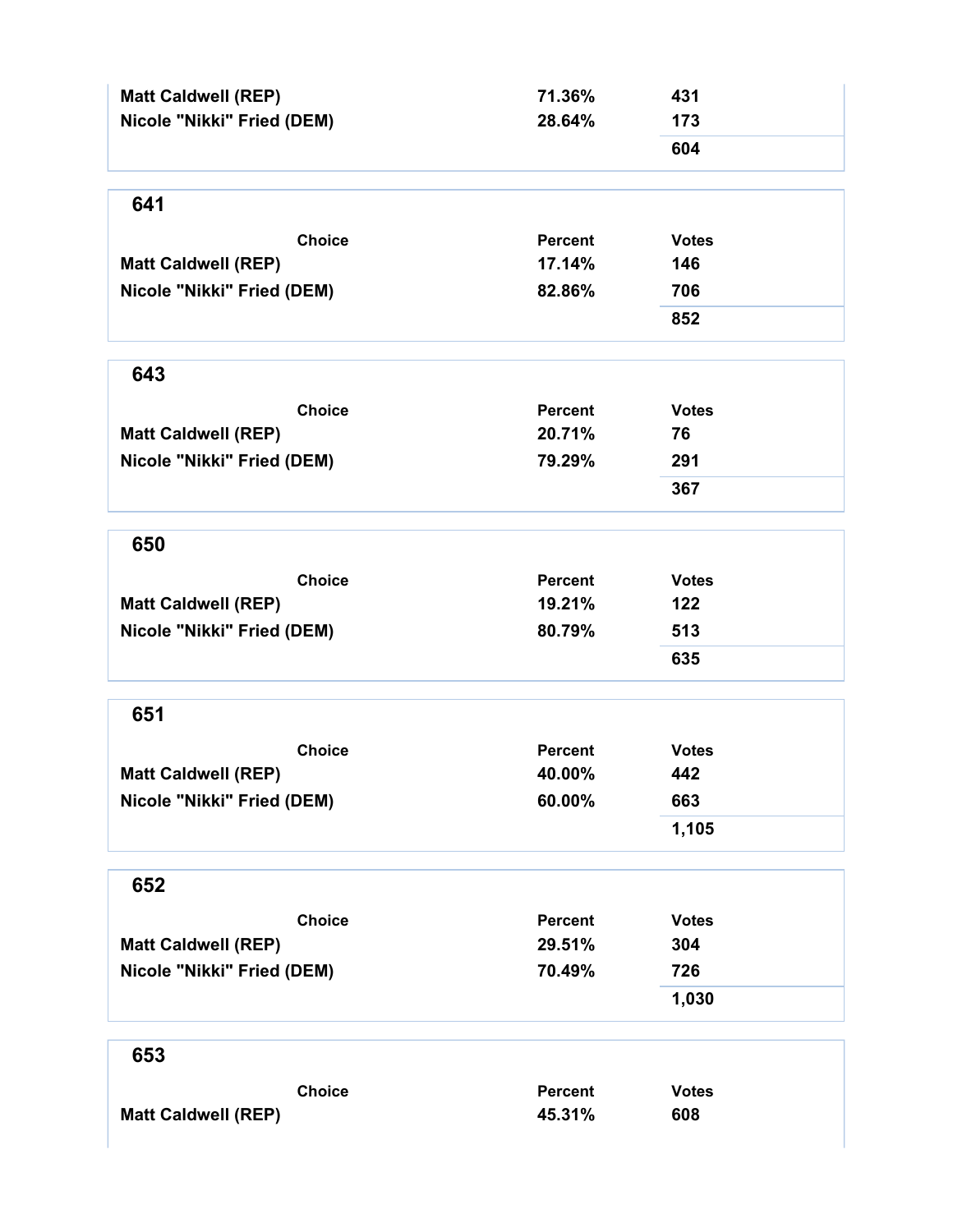| Nicole "Nikki" Fried (DEM) | 54.69%         | 734          |  |
|----------------------------|----------------|--------------|--|
|                            |                | 1,342        |  |
| 654                        |                |              |  |
| <b>Choice</b>              | <b>Percent</b> | <b>Votes</b> |  |
| <b>Matt Caldwell (REP)</b> | 22.64%         | 139          |  |
| Nicole "Nikki" Fried (DEM) | 77.36%         | 475          |  |
|                            |                | 614          |  |
| 655                        |                |              |  |
| <b>Choice</b>              | <b>Percent</b> | <b>Votes</b> |  |
| <b>Matt Caldwell (REP)</b> | 43.38%         | 632          |  |
| Nicole "Nikki" Fried (DEM) | 56.62%         | 825          |  |
|                            |                | 1,457        |  |
| 657                        |                |              |  |
| <b>Choice</b>              | <b>Percent</b> | <b>Votes</b> |  |
| <b>Matt Caldwell (REP)</b> | 37.56%         | 397          |  |
| Nicole "Nikki" Fried (DEM) | 62.44%         | 660          |  |
|                            |                | 1,057        |  |
| 658                        |                |              |  |
| <b>Choice</b>              | <b>Percent</b> | <b>Votes</b> |  |
| <b>Matt Caldwell (REP)</b> | 20.66%         | 150          |  |
| Nicole "Nikki" Fried (DEM) | 79.34%         | 576          |  |
|                            |                | 726          |  |
| 659                        |                |              |  |
| <b>Choice</b>              | <b>Percent</b> | <b>Votes</b> |  |
| <b>Matt Caldwell (REP)</b> | 39.73%         | 586          |  |
| Nicole "Nikki" Fried (DEM) | 60.27%         | 889          |  |
|                            |                | 1,475        |  |
|                            |                |              |  |
| 661                        |                |              |  |
| <b>Choice</b>              | <b>Percent</b> | <b>Votes</b> |  |
| <b>Matt Caldwell (REP)</b> | 35.12%         | 348          |  |
| Nicole "Nikki" Fried (DEM) | 64.88%         | 643          |  |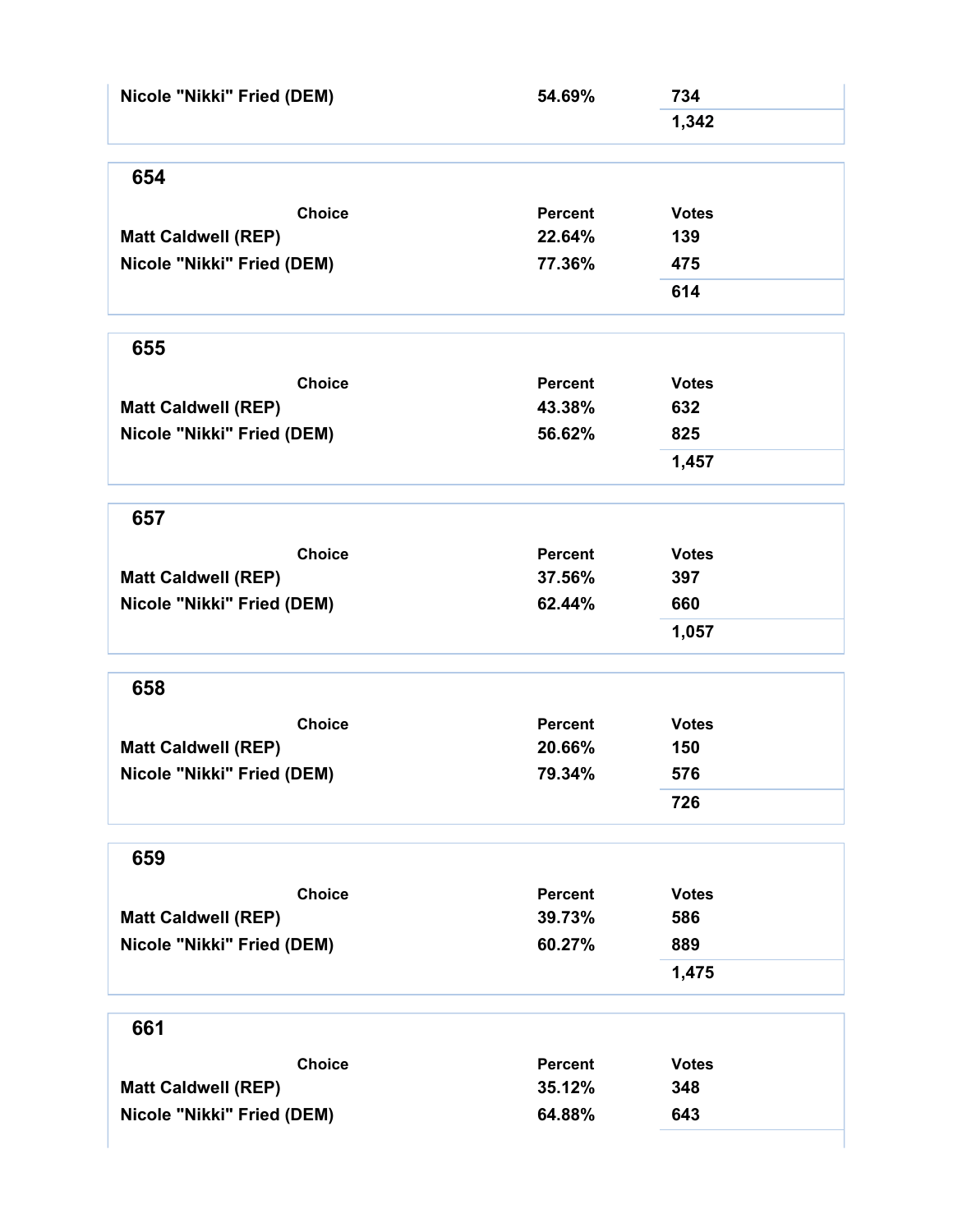|                            |                | 991          |
|----------------------------|----------------|--------------|
| 662                        |                |              |
| <b>Choice</b>              | <b>Percent</b> | <b>Votes</b> |
| <b>Matt Caldwell (REP)</b> | 40.22%         | 179          |
| Nicole "Nikki" Fried (DEM) | 59.78%         | 266          |
|                            |                | 445          |
| 671                        |                |              |
| <b>Choice</b>              | <b>Percent</b> | <b>Votes</b> |
| <b>Matt Caldwell (REP)</b> | 40.83%         | 1,524        |
| Nicole "Nikki" Fried (DEM) | 59.17%         | 2,209        |
|                            |                | 3,733        |
| 673                        |                |              |
| <b>Choice</b>              | <b>Percent</b> | <b>Votes</b> |
| <b>Matt Caldwell (REP)</b> | 34.59%         | 753          |
| Nicole "Nikki" Fried (DEM) | 65.41%         | 1,424        |
|                            |                | 2,177        |
| 700                        |                |              |
| <b>Choice</b>              | <b>Percent</b> | <b>Votes</b> |
| <b>Matt Caldwell (REP)</b> | 62.58%         | 291          |
| Nicole "Nikki" Fried (DEM) | 37.42%         | 174          |
|                            |                | 465          |
| 701                        |                |              |
| <b>Choice</b>              | <b>Percent</b> | <b>Votes</b> |
| <b>Matt Caldwell (REP)</b> | 57.46%         | 1,757        |
| Nicole "Nikki" Fried (DEM) | 42.54%         | 1,301        |
|                            |                | 3,058        |
| 702                        |                |              |
| <b>Choice</b>              | <b>Percent</b> | <b>Votes</b> |
| <b>Matt Caldwell (REP)</b> | 65.34%         | 247          |
| Nicole "Nikki" Fried (DEM) | 34.66%         | 131          |
|                            |                |              |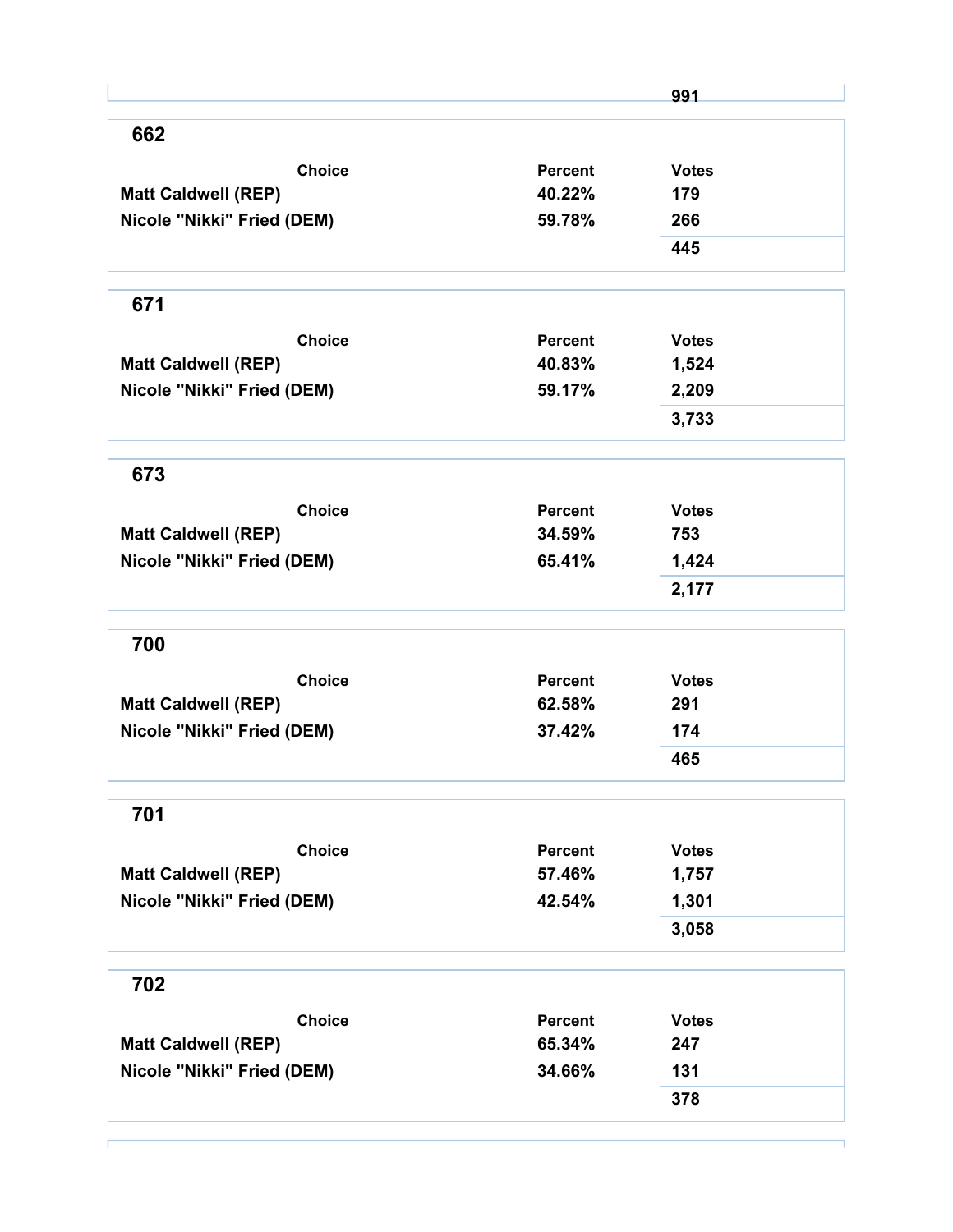| 703                        |                |              |
|----------------------------|----------------|--------------|
| <b>Choice</b>              | <b>Percent</b> | <b>Votes</b> |
| <b>Matt Caldwell (REP)</b> | 67.25%         | 774          |
| Nicole "Nikki" Fried (DEM) | 32.75%         | 377          |
|                            |                | 1,151        |
| 704                        |                |              |
| <b>Choice</b>              | <b>Percent</b> | <b>Votes</b> |
| <b>Matt Caldwell (REP)</b> | 70.67%         | 294          |
| Nicole "Nikki" Fried (DEM) | 29.33%         | 122          |
|                            |                | 416          |
| 705                        |                |              |
| <b>Choice</b>              | <b>Percent</b> | <b>Votes</b> |
| <b>Matt Caldwell (REP)</b> | 83.71%         | 442          |
| Nicole "Nikki" Fried (DEM) | 16.29%         | 86           |
|                            |                | 528          |
| 706                        |                |              |
| <b>Choice</b>              | <b>Percent</b> | <b>Votes</b> |
| <b>Matt Caldwell (REP)</b> | 79.52%         | 691          |
| Nicole "Nikki" Fried (DEM) | 20.48%         | 178          |
|                            |                | 869          |
| 707                        |                |              |
| <b>Choice</b>              | <b>Percent</b> | <b>Votes</b> |
| <b>Matt Caldwell (REP)</b> | 75.33%         | 678          |
| Nicole "Nikki" Fried (DEM) | 24.67%         | 222          |
|                            |                | 900          |
| 708                        |                |              |
| <b>Choice</b>              | <b>Percent</b> | <b>Votes</b> |
| <b>Matt Caldwell (REP)</b> | 58.95%         | 1,476        |
| Nicole "Nikki" Fried (DEM) | 41.05%         | 1,028        |
|                            |                | 2,504        |
|                            |                |              |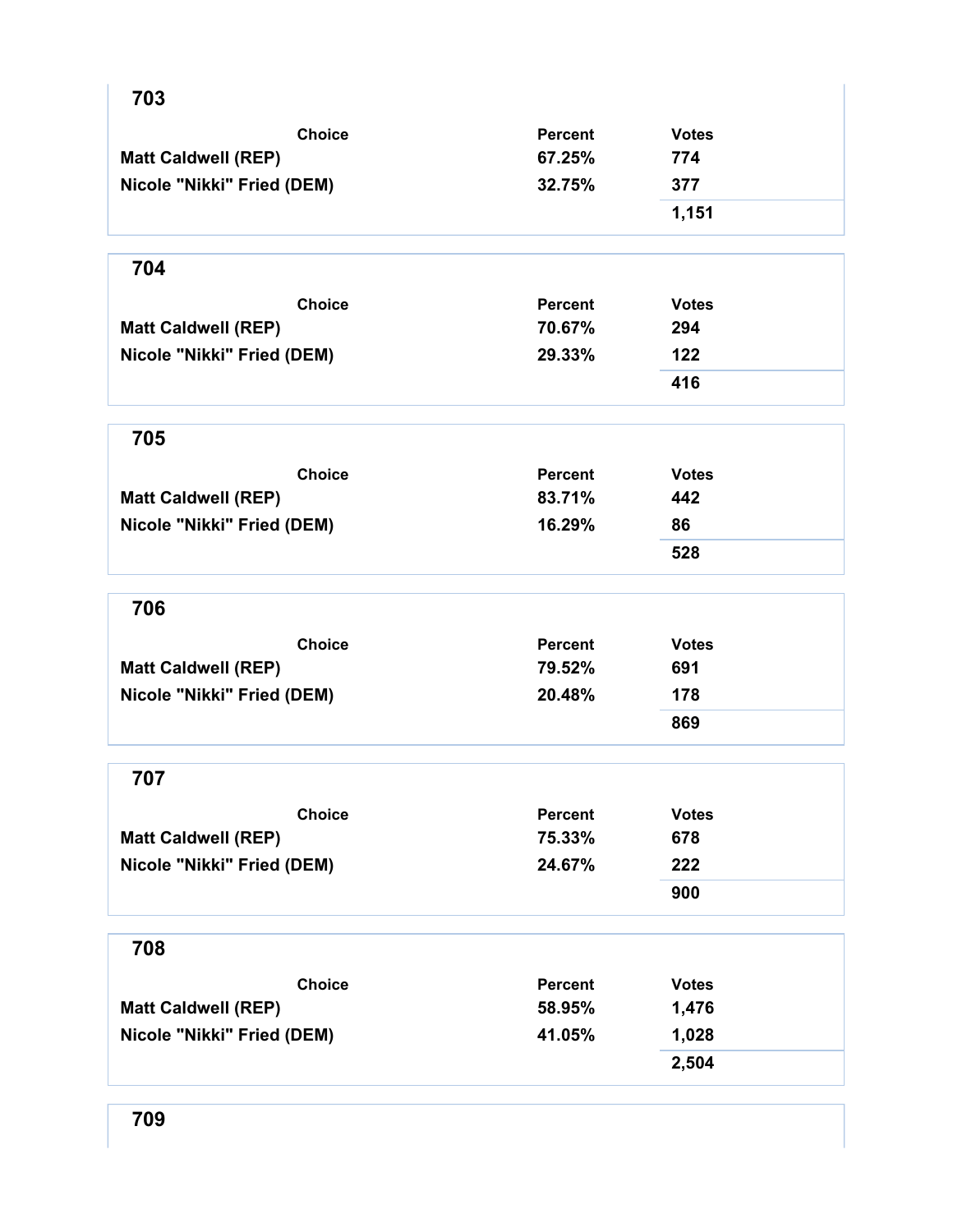| <b>Choice</b>              | <b>Percent</b> | <b>Votes</b> |
|----------------------------|----------------|--------------|
| <b>Matt Caldwell (REP)</b> | 73.22%         | 979          |
| Nicole "Nikki" Fried (DEM) | 26.78%         | 358          |
|                            |                | 1,337        |
| 710                        |                |              |
| <b>Choice</b>              | <b>Percent</b> | <b>Votes</b> |
| <b>Matt Caldwell (REP)</b> | 58.74%         | 494          |
| Nicole "Nikki" Fried (DEM) | 41.26%         | 347          |
|                            |                | 841          |
| 711                        |                |              |
| <b>Choice</b>              | <b>Percent</b> | <b>Votes</b> |
| <b>Matt Caldwell (REP)</b> | 79.13%         | 603          |
| Nicole "Nikki" Fried (DEM) | 20.87%         | 159          |
|                            |                | 762          |
| 712                        |                |              |
| <b>Choice</b>              | <b>Percent</b> | <b>Votes</b> |
| <b>Matt Caldwell (REP)</b> | 58.39%         | 633          |
| Nicole "Nikki" Fried (DEM) | 41.61%         | 451          |
|                            |                | 1,084        |
| 713                        |                |              |
| <b>Choice</b>              | <b>Percent</b> | <b>Votes</b> |
| <b>Matt Caldwell (REP)</b> | 45.62%         | 557          |
| Nicole "Nikki" Fried (DEM) | 54.38%         | 664          |
|                            |                | 1,221        |
| 721                        |                |              |
| <b>Choice</b>              | <b>Percent</b> | <b>Votes</b> |
| <b>Matt Caldwell (REP)</b> | 69.00%         | 1,151        |
| Nicole "Nikki" Fried (DEM) | 31.00%         | 517          |
|                            |                | 1,668        |
| 750                        |                |              |
| <b>Choice</b>              | Percent        | <b>Votes</b> |
|                            |                |              |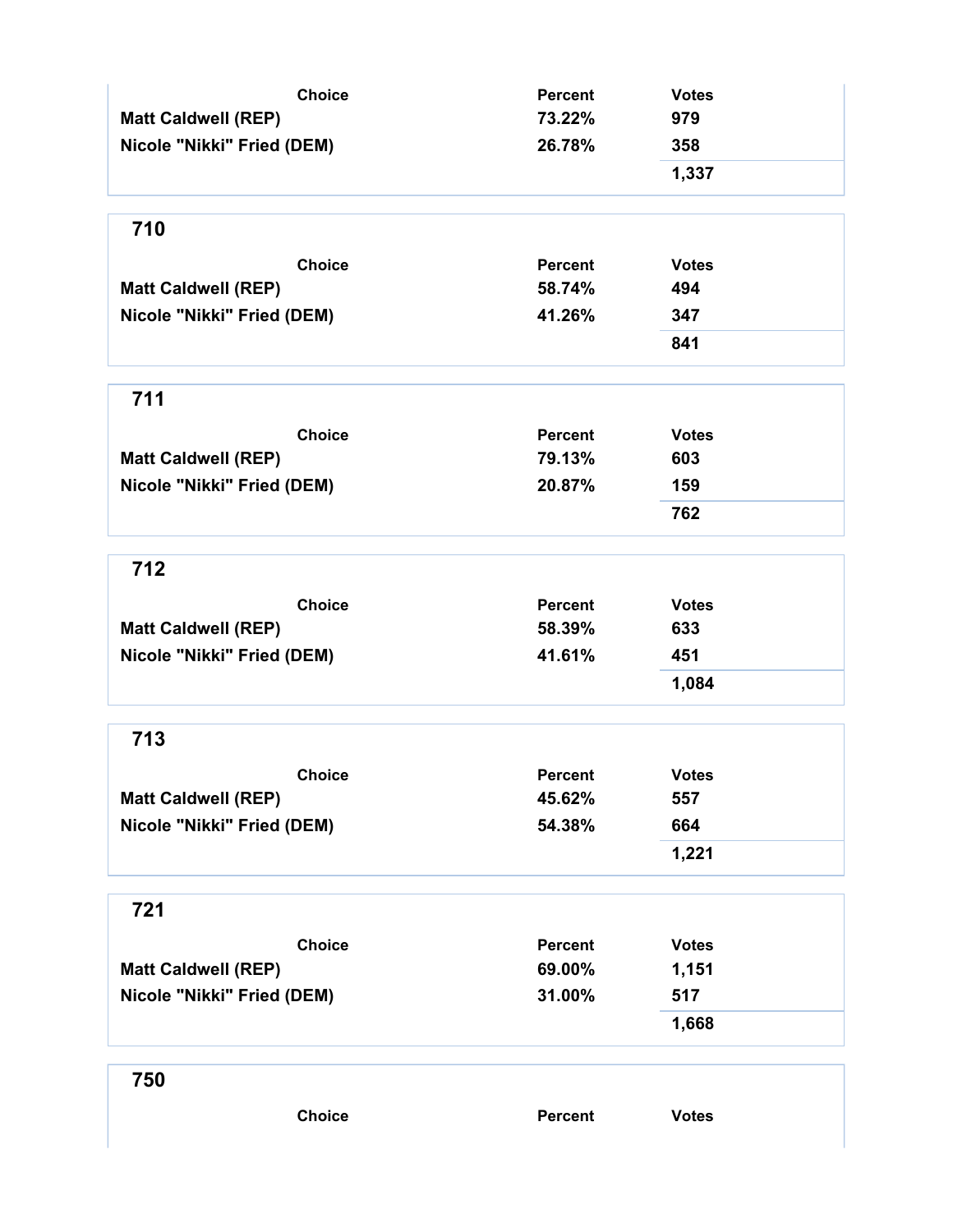| <b>Matt Caldwell (REP)</b><br>Nicole "Nikki" Fried (DEM) | 65.27%<br>34.73% | 1,438<br>765 |
|----------------------------------------------------------|------------------|--------------|
|                                                          |                  | 2,203        |
| 751                                                      |                  |              |
| <b>Choice</b>                                            | <b>Percent</b>   | <b>Votes</b> |
| <b>Matt Caldwell (REP)</b>                               | 65.96%           | 1,316        |
| Nicole "Nikki" Fried (DEM)                               | 34.04%           | 679          |
|                                                          |                  | 1,995        |
| 753                                                      |                  |              |
| <b>Choice</b>                                            | <b>Percent</b>   | <b>Votes</b> |
| <b>Matt Caldwell (REP)</b>                               | 28.82%           | 534          |
| Nicole "Nikki" Fried (DEM)                               | 71.18%           | 1,319        |
|                                                          |                  | 1,853        |
| 754                                                      |                  |              |
| <b>Choice</b>                                            | <b>Percent</b>   | <b>Votes</b> |
| <b>Matt Caldwell (REP)</b>                               | 61.67%           | 761          |
| Nicole "Nikki" Fried (DEM)                               | 38.33%           | 473          |
|                                                          |                  | 1,234        |
| 755                                                      |                  |              |
| <b>Choice</b>                                            | Percent          | <b>Votes</b> |
| <b>Matt Caldwell (REP)</b>                               | 54.93%           | 379          |
| Nicole "Nikki" Fried (DEM)                               | 45.07%           | 311          |
|                                                          |                  | 690          |
| 757                                                      |                  |              |
| <b>Choice</b>                                            | <b>Percent</b>   | <b>Votes</b> |
| <b>Matt Caldwell (REP)</b>                               | 48.03%           | 927          |
| Nicole "Nikki" Fried (DEM)                               | 51.97%           | 1,003        |
|                                                          |                  | 1,930        |
| 759                                                      |                  |              |
| <b>Choice</b>                                            | <b>Percent</b>   | <b>Votes</b> |
| <b>Matt Caldwell (REP)</b>                               | 63.69%           | 1,282        |
|                                                          |                  |              |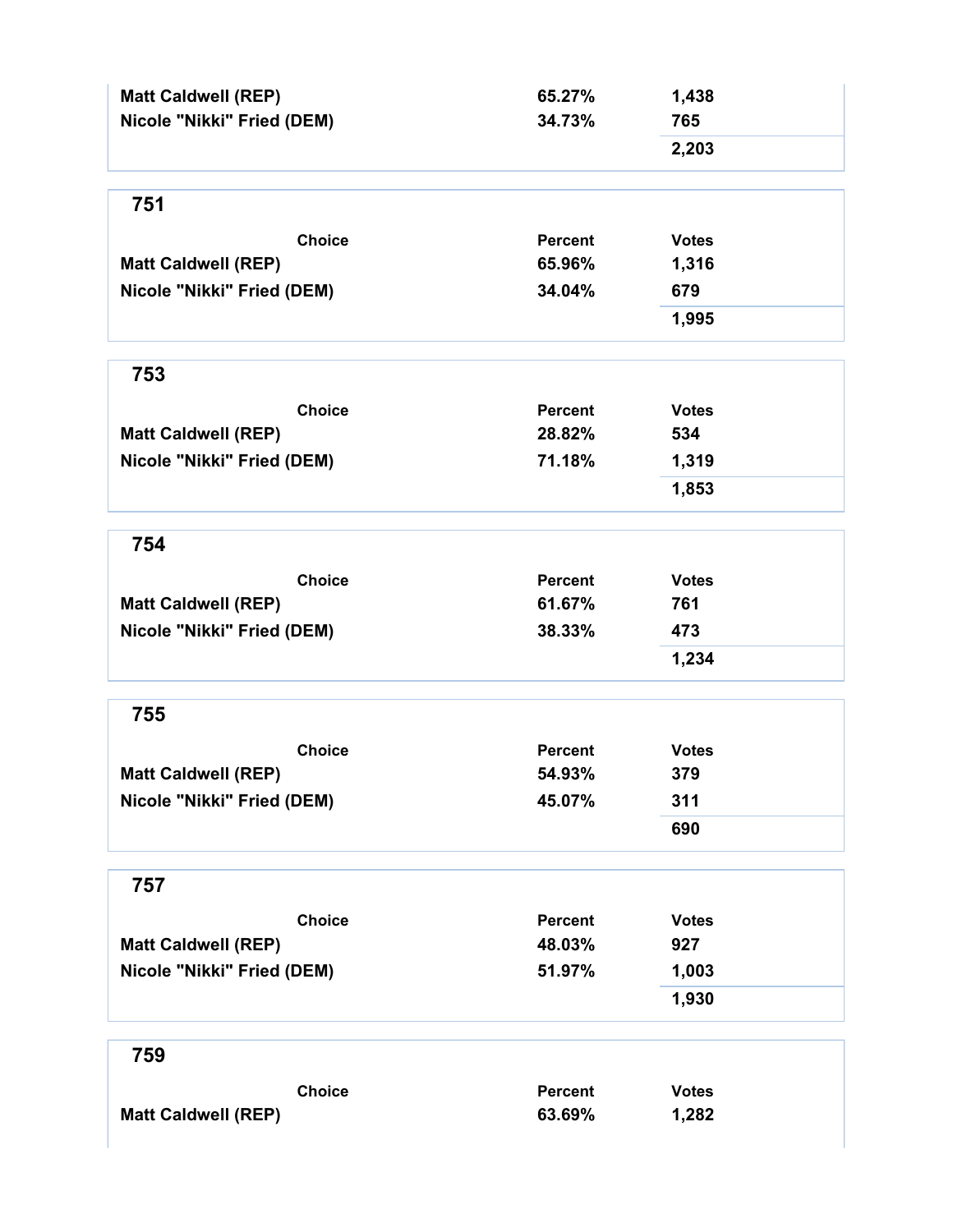| Nicole "Nikki" Fried (DEM)                  | 36.31%            | 731                   |  |
|---------------------------------------------|-------------------|-----------------------|--|
|                                             |                   | 2,013                 |  |
| 761                                         |                   |                       |  |
|                                             |                   |                       |  |
| <b>Choice</b><br><b>Matt Caldwell (REP)</b> | Percent<br>77.01% | <b>Votes</b><br>1,651 |  |
| Nicole "Nikki" Fried (DEM)                  | 22.99%            | 493                   |  |
|                                             |                   | 2,144                 |  |
|                                             |                   |                       |  |
| 763                                         |                   |                       |  |
| <b>Choice</b>                               | <b>Percent</b>    | <b>Votes</b>          |  |
| <b>Matt Caldwell (REP)</b>                  | 65.04%            | 320                   |  |
| Nicole "Nikki" Fried (DEM)                  | 34.96%            | 172                   |  |
|                                             |                   | 492                   |  |
| 764                                         |                   |                       |  |
| <b>Choice</b>                               | <b>Percent</b>    | <b>Votes</b>          |  |
| <b>Matt Caldwell (REP)</b>                  | 67.78%            | 1,033                 |  |
| Nicole "Nikki" Fried (DEM)                  | 32.22%            | 491                   |  |
|                                             |                   | 1,524                 |  |
| 765                                         |                   |                       |  |
| <b>Choice</b>                               | <b>Percent</b>    | <b>Votes</b>          |  |
| <b>Matt Caldwell (REP)</b>                  | 79.37%            | 904                   |  |
| Nicole "Nikki" Fried (DEM)                  | 20.63%            | 235                   |  |
|                                             |                   | 1,139                 |  |
| 767                                         |                   |                       |  |
| <b>Choice</b>                               | <b>Percent</b>    | <b>Votes</b>          |  |
| <b>Matt Caldwell (REP)</b>                  | 65.54%            | 915                   |  |
| Nicole "Nikki" Fried (DEM)                  | 34.46%            | 481                   |  |
|                                             |                   | 1,396                 |  |
| 769                                         |                   |                       |  |
|                                             |                   |                       |  |
| <b>Choice</b>                               | <b>Percent</b>    | <b>Votes</b>          |  |
| <b>Matt Caldwell (REP)</b>                  | 79.29%            | 1,053                 |  |
| Nicole "Nikki" Fried (DEM)                  | 20.71%            | 275                   |  |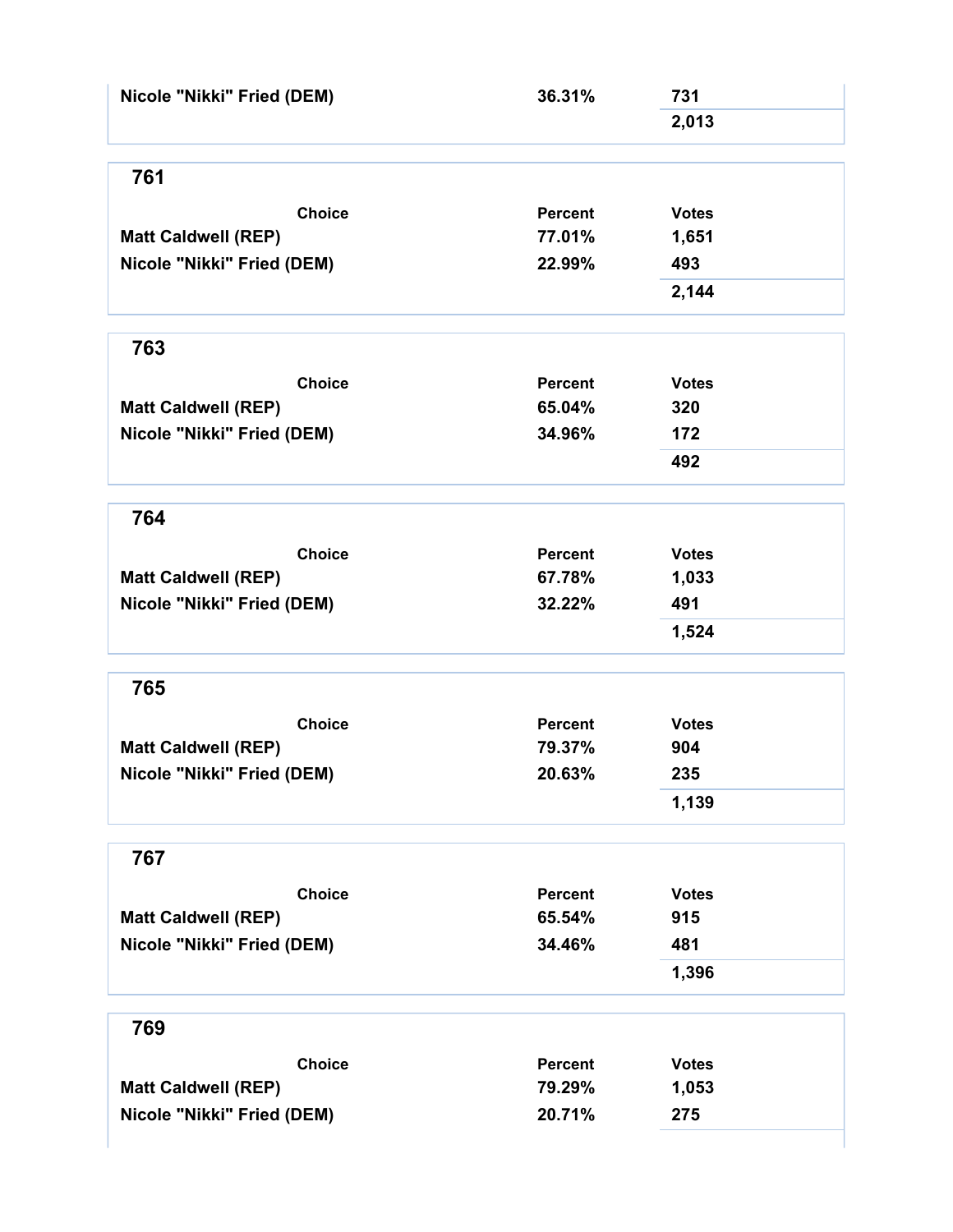|                            |                | 1,328        |
|----------------------------|----------------|--------------|
| 801                        |                |              |
| <b>Choice</b>              | Percent        | <b>Votes</b> |
| <b>Matt Caldwell (REP)</b> | 52.16%         | 677          |
| Nicole "Nikki" Fried (DEM) | 47.84%         | 621          |
|                            |                | 1,298        |
| 802                        |                |              |
| <b>Choice</b>              | <b>Percent</b> | <b>Votes</b> |
| <b>Matt Caldwell (REP)</b> | 51.69%         | 643          |
| Nicole "Nikki" Fried (DEM) | 48.31%         | 601          |
|                            |                | 1,244        |
| 803                        |                |              |
| <b>Choice</b>              | Percent        | <b>Votes</b> |
| <b>Matt Caldwell (REP)</b> | 52.76%         | 325          |
| Nicole "Nikki" Fried (DEM) | 47.24%         | 291          |
|                            |                | 616          |
| 804                        |                |              |
| <b>Choice</b>              | Percent        | <b>Votes</b> |
| <b>Matt Caldwell (REP)</b> | 53.59%         | 1,424        |
| Nicole "Nikki" Fried (DEM) | 46.41%         | 1,233        |
|                            |                | 2,657        |
| 805                        |                |              |
| <b>Choice</b>              | <b>Percent</b> | <b>Votes</b> |
| <b>Matt Caldwell (REP)</b> | 65.51%         | 794          |
| Nicole "Nikki" Fried (DEM) | 34.49%         | 418          |
|                            |                | 1,212        |
| 806                        |                |              |
| <b>Choice</b>              | <b>Percent</b> | <b>Votes</b> |
| <b>Matt Caldwell (REP)</b> | 62.84%         | 996          |
| Nicole "Nikki" Fried (DEM) | 37.16%         | 589          |
|                            |                | 1,585        |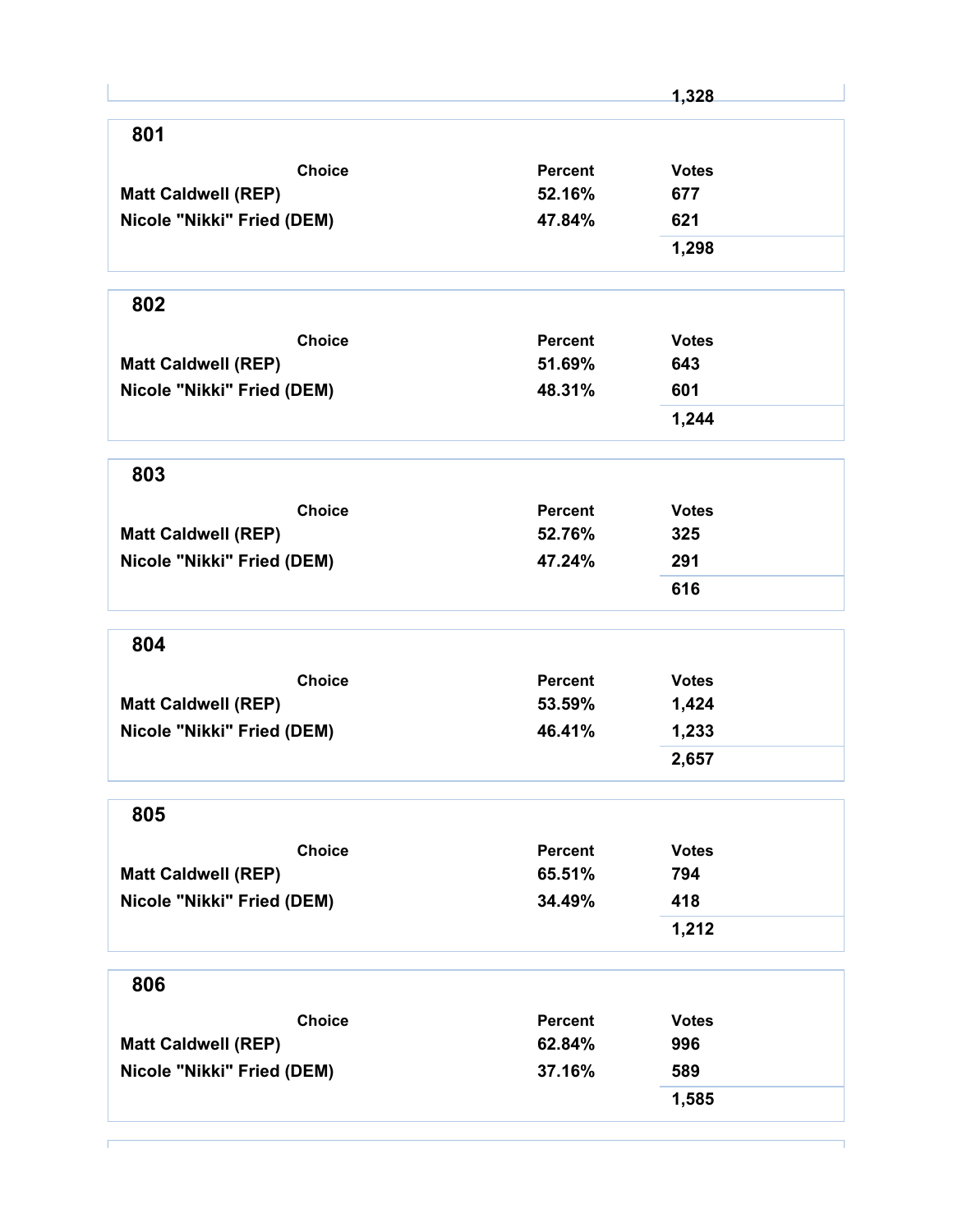| 807                        |                |              |
|----------------------------|----------------|--------------|
| <b>Choice</b>              | <b>Percent</b> | <b>Votes</b> |
| <b>Matt Caldwell (REP)</b> | 62.34%         | 298          |
| Nicole "Nikki" Fried (DEM) | 37.66%         | 180          |
|                            |                | 478          |
| 808                        |                |              |
| <b>Choice</b>              | <b>Percent</b> | <b>Votes</b> |
| <b>Matt Caldwell (REP)</b> | 53.17%         | 645          |
| Nicole "Nikki" Fried (DEM) | 46.83%         | 568          |
|                            |                | 1,213        |
| 809                        |                |              |
| <b>Choice</b>              | <b>Percent</b> | <b>Votes</b> |
| <b>Matt Caldwell (REP)</b> | 55.25%         | 242          |
| Nicole "Nikki" Fried (DEM) | 44.75%         | 196          |
|                            |                | 438          |
| 810                        |                |              |
| <b>Choice</b>              | <b>Percent</b> | <b>Votes</b> |
| <b>Matt Caldwell (REP)</b> | 57.35%         | 870          |
| Nicole "Nikki" Fried (DEM) | 42.65%         | 647          |
|                            |                | 1,517        |
| 811                        |                |              |
| <b>Choice</b>              | Percent        | <b>Votes</b> |
| <b>Matt Caldwell (REP)</b> | 60.08%         | 1,141        |
| Nicole "Nikki" Fried (DEM) | 39.92%         | 758          |
|                            |                | 1,899        |
| 813                        |                |              |
| <b>Choice</b>              | Percent        | <b>Votes</b> |
| <b>Matt Caldwell (REP)</b> | 60.63%         | 1,939        |
| Nicole "Nikki" Fried (DEM) | 39.37%         | 1,259        |
|                            |                | 3,198        |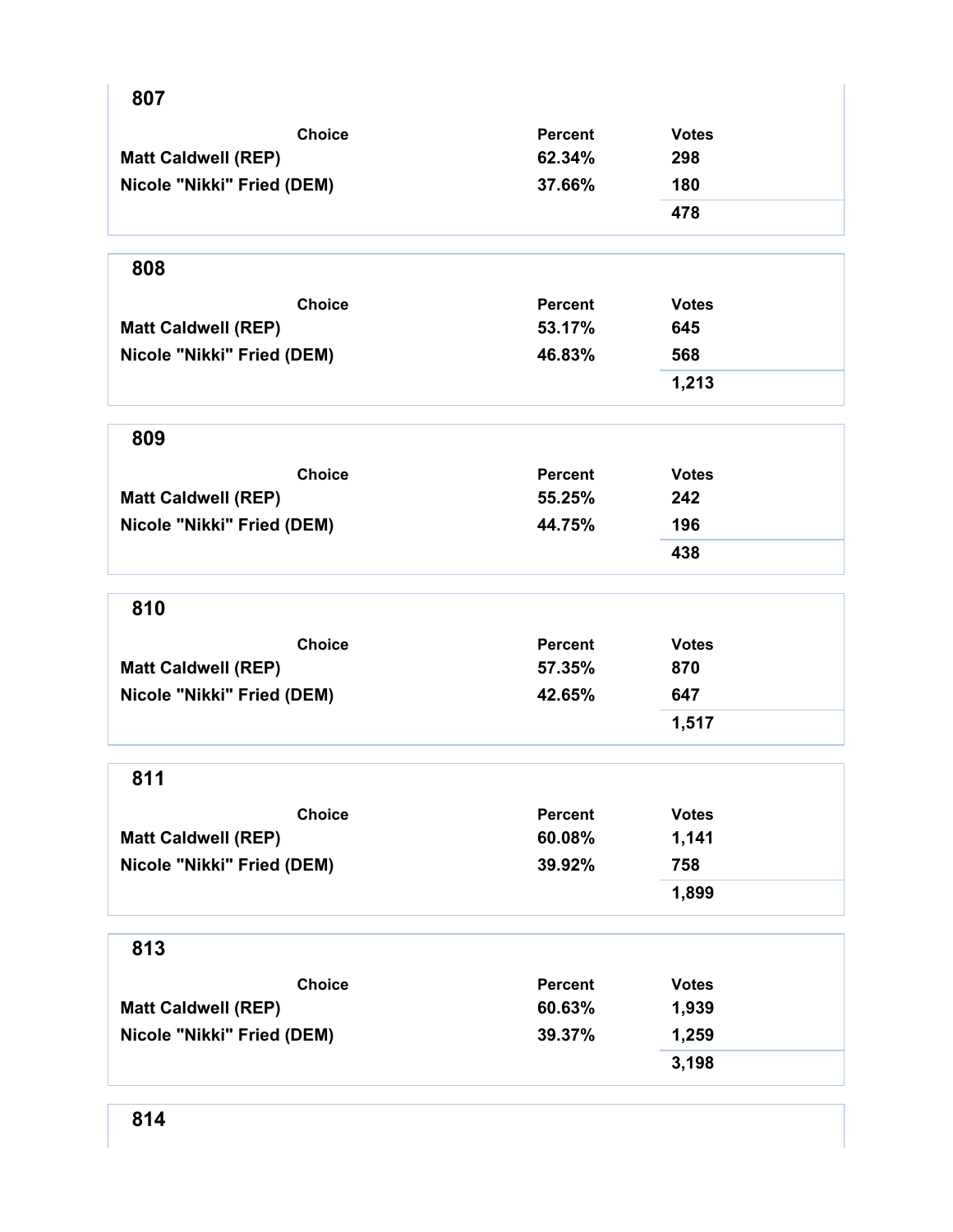| <b>Choice</b>              | <b>Percent</b> | <b>Votes</b> |
|----------------------------|----------------|--------------|
| <b>Matt Caldwell (REP)</b> | 68.73%         | 1,231        |
| Nicole "Nikki" Fried (DEM) | 31.27%         | 560          |
|                            |                | 1,791        |
| 815                        |                |              |
| <b>Choice</b>              | <b>Percent</b> | <b>Votes</b> |
| <b>Matt Caldwell (REP)</b> | 61.96%         | 474          |
| Nicole "Nikki" Fried (DEM) | 38.04%         | 291          |
|                            |                | 765          |
| 816                        |                |              |
| <b>Choice</b>              | <b>Percent</b> | <b>Votes</b> |
| <b>Matt Caldwell (REP)</b> | 62.06%         | 818          |
| Nicole "Nikki" Fried (DEM) | 37.94%         | 500          |
|                            |                | 1,318        |
| 817                        |                |              |
| <b>Choice</b>              | <b>Percent</b> | <b>Votes</b> |
| <b>Matt Caldwell (REP)</b> | 60.61%         | 1,542        |
| Nicole "Nikki" Fried (DEM) | 39.39%         | 1,002        |
|                            |                | 2,544        |
| 818                        |                |              |
| <b>Choice</b>              | Percent        | <b>Votes</b> |
| <b>Matt Caldwell (REP)</b> | 55.22%         | 1,090        |
| Nicole "Nikki" Fried (DEM) | 44.78%         | 884          |
|                            |                | 1,974        |
| 819                        |                |              |
| <b>Choice</b>              | <b>Percent</b> | <b>Votes</b> |
| <b>Matt Caldwell (REP)</b> | 60.52%         | 535          |
| Nicole "Nikki" Fried (DEM) | 39.48%         | 349          |
|                            |                | 884          |
| 820                        |                |              |
| <b>Choice</b>              | Percent        | <b>Votes</b> |
|                            |                |              |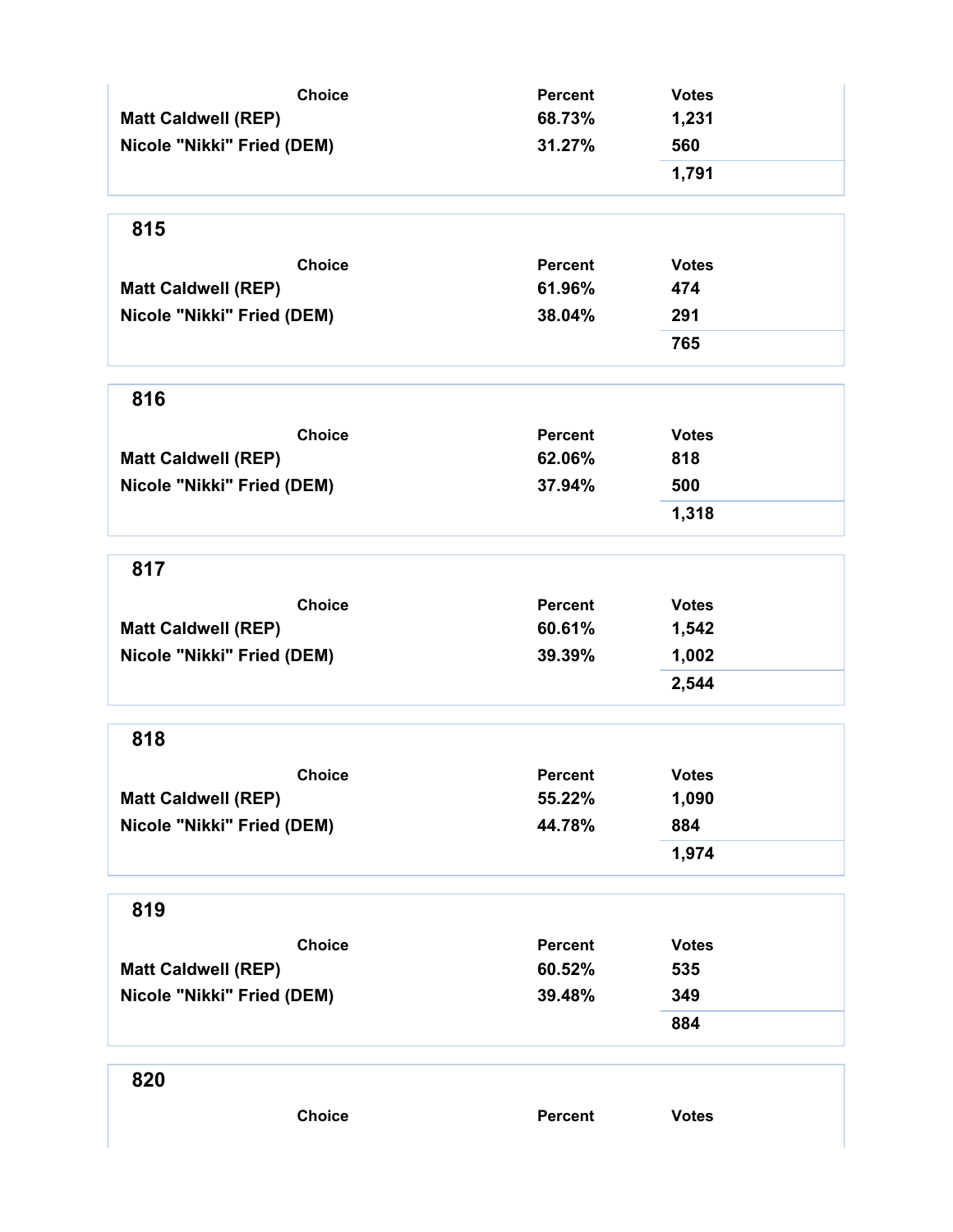| <b>Matt Caldwell (REP)</b> | 55.93%         | 1,057        |
|----------------------------|----------------|--------------|
| Nicole "Nikki" Fried (DEM) | 44.07%         | 833          |
|                            |                | 1,890        |
| 821                        |                |              |
| <b>Choice</b>              | <b>Percent</b> | <b>Votes</b> |
| <b>Matt Caldwell (REP)</b> | 48.16%         | 1,188        |
| Nicole "Nikki" Fried (DEM) | 51.84%         | 1,279        |
|                            |                | 2,467        |
| 825                        |                |              |
| <b>Choice</b>              | Percent        | <b>Votes</b> |
| <b>Matt Caldwell (REP)</b> | 53.25%         | 910          |
| Nicole "Nikki" Fried (DEM) | 46.75%         | 799          |
|                            |                | 1,709        |
| 827                        |                |              |
| <b>Choice</b>              | Percent        | <b>Votes</b> |
| <b>Matt Caldwell (REP)</b> | 58.28%         | 894          |
| Nicole "Nikki" Fried (DEM) | 41.72%         | 640          |
|                            |                | 1,534        |
| 828                        |                |              |
| <b>Choice</b>              | <b>Percent</b> | <b>Votes</b> |
| <b>Matt Caldwell (REP)</b> | 33.58%         | 1,401        |
| Nicole "Nikki" Fried (DEM) | 66.42%         | 2,771        |
|                            |                | 4,172        |
| 829                        |                |              |
| <b>Choice</b>              | <b>Percent</b> | <b>Votes</b> |
| <b>Matt Caldwell (REP)</b> | 43.88%         | 850          |
| Nicole "Nikki" Fried (DEM) | 56.12%         | 1,087        |
|                            |                | 1,937        |
| 830                        |                |              |
| <b>Choice</b>              | <b>Percent</b> | <b>Votes</b> |
| <b>Matt Caldwell (REP)</b> | 40.90%         | 539          |
|                            |                |              |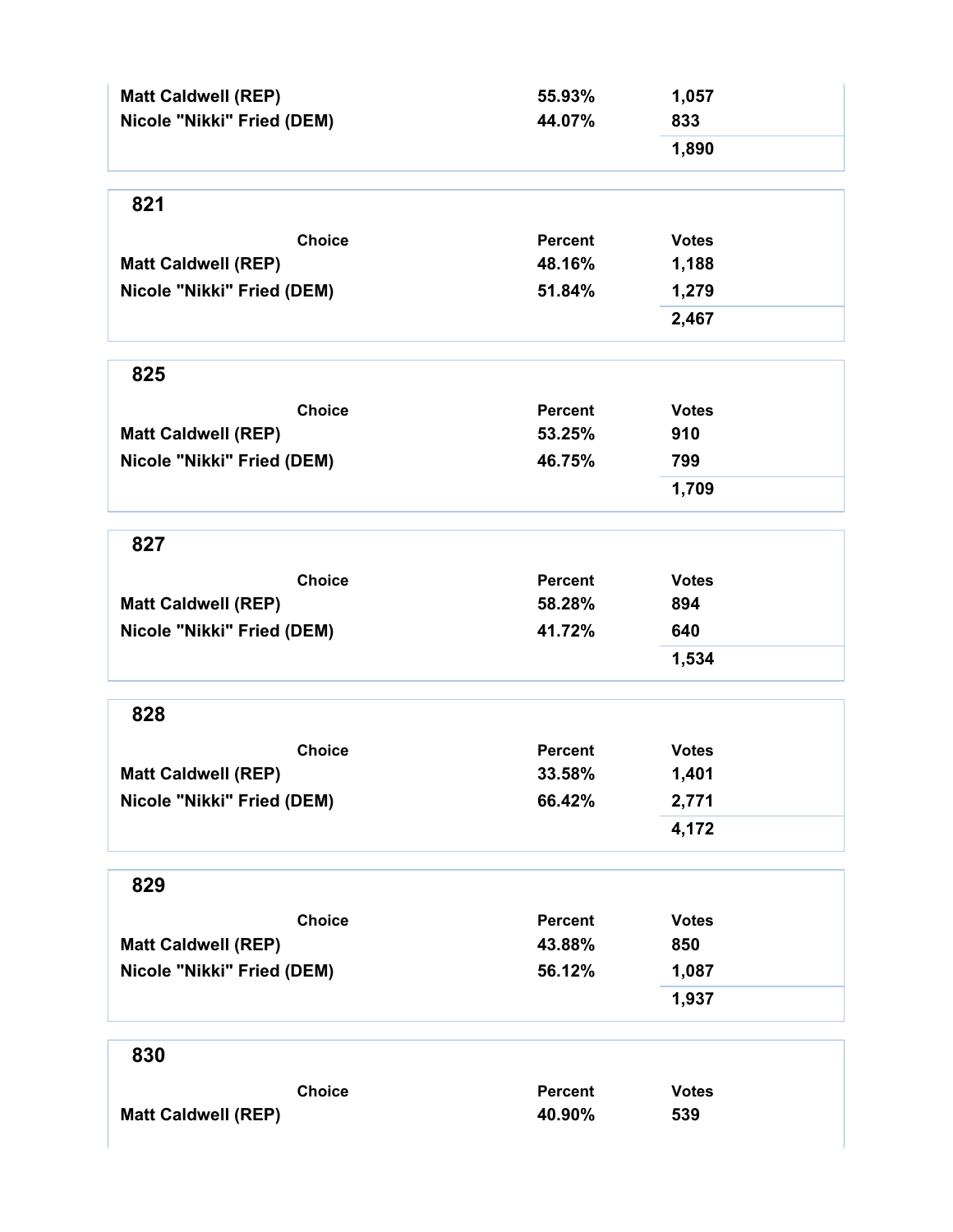| Nicole "Nikki" Fried (DEM)                  | 59.10%                   | 779                 |  |
|---------------------------------------------|--------------------------|---------------------|--|
|                                             |                          | 1,318               |  |
|                                             |                          |                     |  |
| 832                                         |                          |                     |  |
| <b>Choice</b>                               | <b>Percent</b>           | <b>Votes</b>        |  |
| <b>Matt Caldwell (REP)</b>                  | 43.07%                   | 746                 |  |
| Nicole "Nikki" Fried (DEM)                  | 56.93%                   | 986                 |  |
|                                             |                          | 1,732               |  |
| 833                                         |                          |                     |  |
|                                             |                          |                     |  |
| <b>Choice</b>                               | <b>Percent</b>           | <b>Votes</b>        |  |
| <b>Matt Caldwell (REP)</b>                  | 36.25%                   | 373                 |  |
| Nicole "Nikki" Fried (DEM)                  | 63.75%                   | 656                 |  |
|                                             |                          | 1,029               |  |
| 834                                         |                          |                     |  |
| <b>Choice</b>                               | <b>Percent</b>           | <b>Votes</b>        |  |
| <b>Matt Caldwell (REP)</b>                  | 33.81%                   | 429                 |  |
| Nicole "Nikki" Fried (DEM)                  | 66.19%                   | 840                 |  |
|                                             |                          | 1,269               |  |
| 851                                         |                          |                     |  |
|                                             |                          |                     |  |
| <b>Choice</b><br><b>Matt Caldwell (REP)</b> | <b>Percent</b><br>46.35% | <b>Votes</b><br>960 |  |
|                                             | 53.65%                   |                     |  |
| Nicole "Nikki" Fried (DEM)                  |                          | 1,111               |  |
|                                             |                          | 2,071               |  |
| 852                                         |                          |                     |  |
| <b>Choice</b>                               | <b>Percent</b>           | <b>Votes</b>        |  |
| <b>Matt Caldwell (REP)</b>                  | 27.57%                   | 611                 |  |
| Nicole "Nikki" Fried (DEM)                  | 72.43%                   | 1,605               |  |
|                                             |                          | 2,216               |  |
| 853                                         |                          |                     |  |
| <b>Choice</b>                               | <b>Percent</b>           | <b>Votes</b>        |  |
| <b>Matt Caldwell (REP)</b>                  | 22.57%                   | 137                 |  |
| Nicole "Nikki" Fried (DEM)                  | 77.43%                   | 470                 |  |
|                                             |                          |                     |  |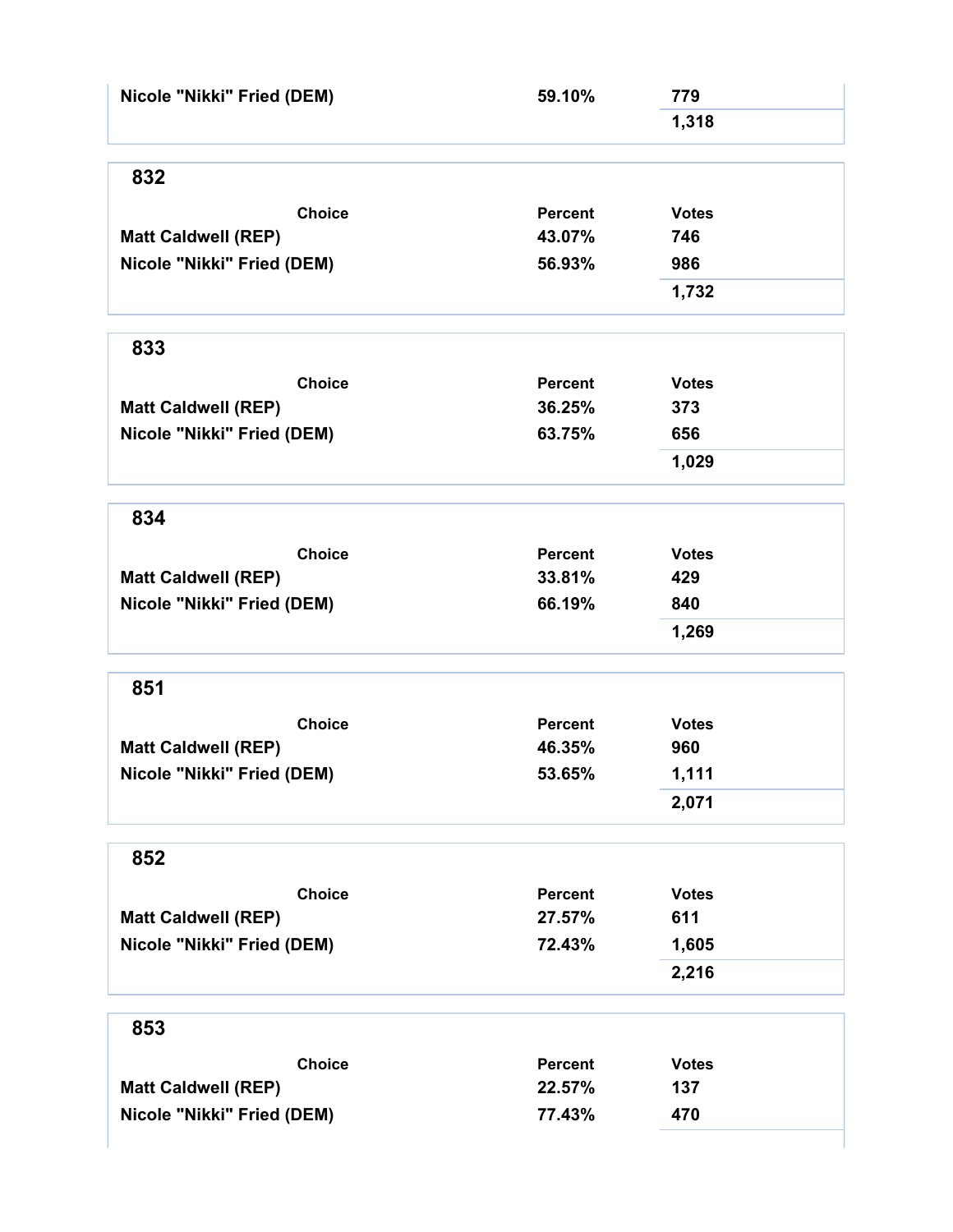|                            |                | 607          |
|----------------------------|----------------|--------------|
| 854                        |                |              |
| <b>Choice</b>              | <b>Percent</b> | <b>Votes</b> |
| <b>Matt Caldwell (REP)</b> | 70.97%         | 22           |
| Nicole "Nikki" Fried (DEM) | 29.03%         | 9            |
|                            |                | 31           |
| 855                        |                |              |
| <b>Choice</b>              | Percent        | <b>Votes</b> |
| <b>Matt Caldwell (REP)</b> | 44.40%         | 623          |
| Nicole "Nikki" Fried (DEM) | 55.60%         | 780          |
|                            |                | 1,403        |
| 856                        |                |              |
| <b>Choice</b>              | Percent        | <b>Votes</b> |
| <b>Matt Caldwell (REP)</b> | 55.02%         | 1,183        |
| Nicole "Nikki" Fried (DEM) | 44.98%         | 967          |
|                            |                | 2,150        |
| 857                        |                |              |
| <b>Choice</b>              | <b>Percent</b> | <b>Votes</b> |
| <b>Matt Caldwell (REP)</b> | 32.23%         | 361          |
| Nicole "Nikki" Fried (DEM) | 67.77%         | 759          |
|                            |                | 1,120        |
| 858                        |                |              |
| <b>Choice</b>              | <b>Percent</b> | <b>Votes</b> |
| <b>Matt Caldwell (REP)</b> | 46.42%         | 435          |
| Nicole "Nikki" Fried (DEM) | 53.58%         | 502          |
|                            |                | 937          |
| 860                        |                |              |
| <b>Choice</b>              | <b>Percent</b> | <b>Votes</b> |
| <b>Matt Caldwell (REP)</b> | 48.41%         | 456          |
| Nicole "Nikki" Fried (DEM) | 51.59%         | 486          |
|                            |                | 942          |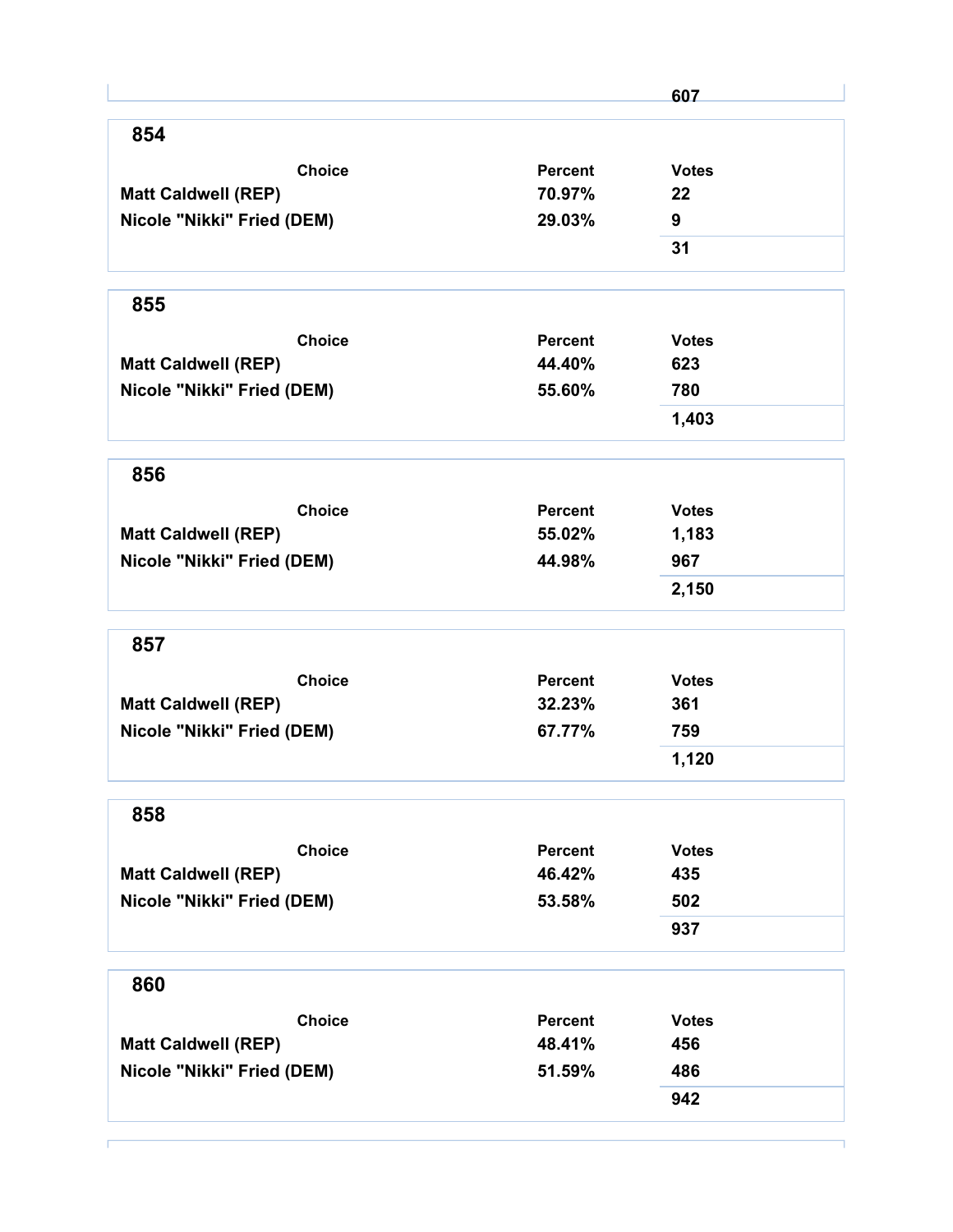| 862                        |                |              |  |
|----------------------------|----------------|--------------|--|
| <b>Choice</b>              | <b>Percent</b> | <b>Votes</b> |  |
| <b>Matt Caldwell (REP)</b> | 69.75%         | 83           |  |
| Nicole "Nikki" Fried (DEM) | 30.25%         | 36           |  |
|                            |                | 119          |  |
| 863                        |                |              |  |
| <b>Choice</b>              | <b>Percent</b> | <b>Votes</b> |  |
| <b>Matt Caldwell (REP)</b> | 54.95%         | 322          |  |
| Nicole "Nikki" Fried (DEM) | 45.05%         | 264          |  |
|                            |                | 586          |  |
| 867                        |                |              |  |
| <b>Choice</b>              | <b>Percent</b> | <b>Votes</b> |  |
| <b>Matt Caldwell (REP)</b> | 50.81%         | 1,447        |  |
| Nicole "Nikki" Fried (DEM) | 49.19%         | 1,401        |  |
|                            |                | 2,848        |  |
| 868                        |                |              |  |
| <b>Choice</b>              | <b>Percent</b> | <b>Votes</b> |  |
| <b>Matt Caldwell (REP)</b> | 51.20%         | 513          |  |
| Nicole "Nikki" Fried (DEM) | 48.80%         | 489          |  |
|                            |                | 1,002        |  |
| 869                        |                |              |  |
| <b>Choice</b>              | <b>Percent</b> | <b>Votes</b> |  |
| <b>Matt Caldwell (REP)</b> | 50.14%         | 555          |  |
| Nicole "Nikki" Fried (DEM) | 49.86%         | 552          |  |
|                            |                | 1,107        |  |
| 871                        |                |              |  |
| <b>Choice</b>              | <b>Percent</b> | <b>Votes</b> |  |
| <b>Matt Caldwell (REP)</b> | 54.00%         | 1,101        |  |
| Nicole "Nikki" Fried (DEM) | 46.00%         | 938          |  |
|                            |                | 2,039        |  |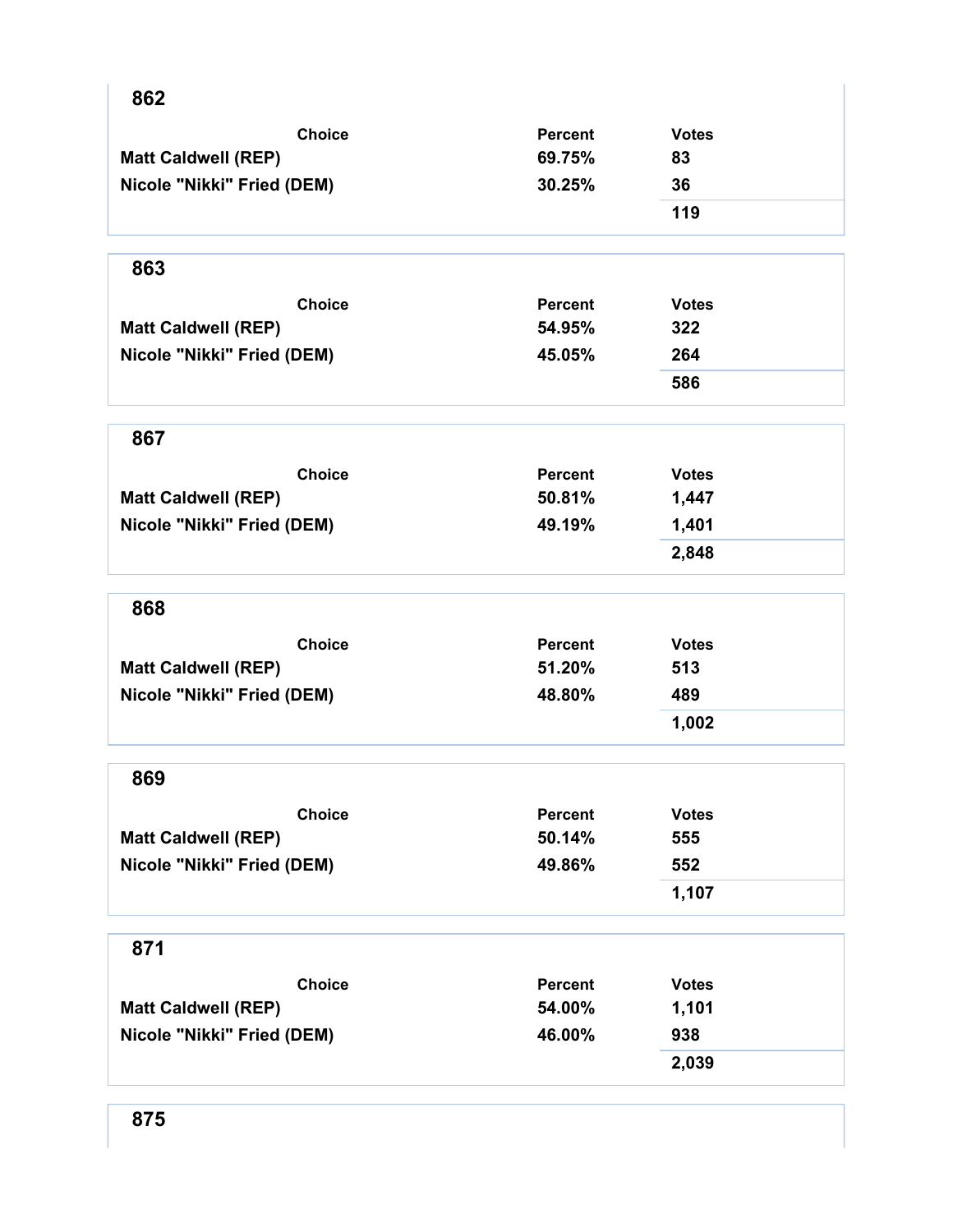| <b>Choice</b>                               | <b>Percent</b>           | <b>Votes</b>        |
|---------------------------------------------|--------------------------|---------------------|
| <b>Matt Caldwell (REP)</b>                  | 51.59%                   | 1,381               |
| Nicole "Nikki" Fried (DEM)                  | 48.41%                   | 1,296<br>2,677      |
| 876                                         |                          |                     |
|                                             |                          |                     |
| <b>Choice</b><br><b>Matt Caldwell (REP)</b> | <b>Percent</b><br>52.30% | <b>Votes</b><br>749 |
|                                             |                          |                     |
| Nicole "Nikki" Fried (DEM)                  | 47.70%                   | 683<br>1,432        |
|                                             |                          |                     |
| 877                                         |                          |                     |
| <b>Choice</b>                               | <b>Percent</b>           | <b>Votes</b>        |
| <b>Matt Caldwell (REP)</b>                  | 52.63%                   | 150                 |
| Nicole "Nikki" Fried (DEM)                  | 47.37%                   | 135                 |
|                                             |                          | 285                 |
| 879                                         |                          |                     |
| <b>Choice</b>                               | <b>Percent</b>           | <b>Votes</b>        |
| <b>Matt Caldwell (REP)</b>                  | 44.76%                   | 974                 |
| Nicole "Nikki" Fried (DEM)                  | 55.24%                   | 1,202               |
|                                             |                          | 2,176               |
| 883                                         |                          |                     |
| <b>Choice</b>                               | <b>Percent</b>           | <b>Votes</b>        |
| <b>Matt Caldwell (REP)</b>                  | 32.93%                   | 489                 |
| Nicole "Nikki" Fried (DEM)                  | 67.07%                   | 996                 |
|                                             |                          | 1,485               |
| 885                                         |                          |                     |
| <b>Choice</b>                               | Percent                  | <b>Votes</b>        |
| <b>Matt Caldwell (REP)</b>                  | 42.52%                   | 762                 |
| Nicole "Nikki" Fried (DEM)                  | 57.48%                   | 1,030               |
|                                             |                          | 1,792               |
| 887                                         |                          |                     |
| <b>Choice</b>                               | Percent                  | <b>Votes</b>        |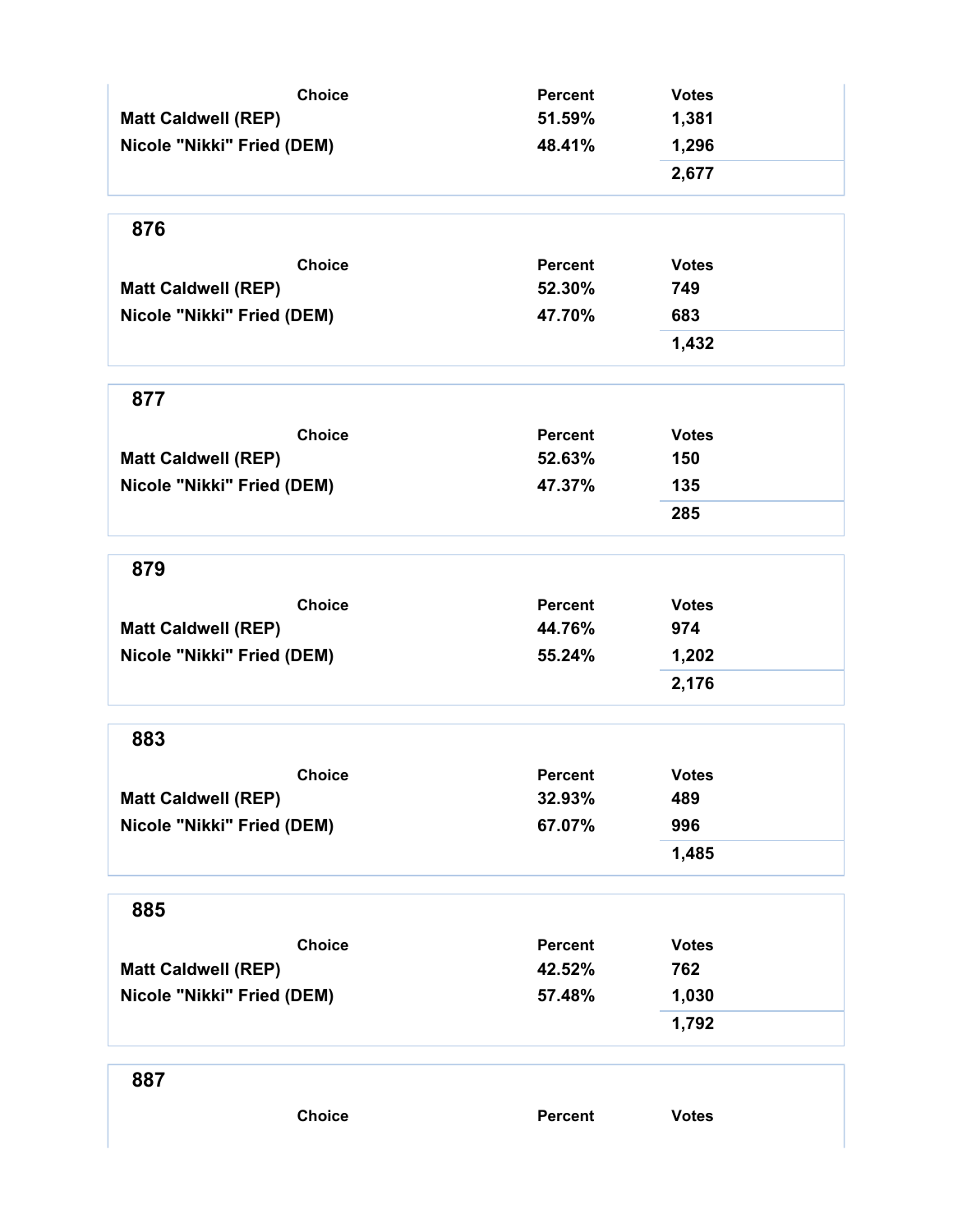| <b>Matt Caldwell (REP)</b> | 47.59%         | 732          |
|----------------------------|----------------|--------------|
| Nicole "Nikki" Fried (DEM) | 52.41%         | 806          |
|                            |                | 1,538        |
| 889                        |                |              |
| <b>Choice</b>              | <b>Percent</b> | <b>Votes</b> |
| <b>Matt Caldwell (REP)</b> | 49.69%         | 407          |
| Nicole "Nikki" Fried (DEM) | 50.31%         | 412          |
|                            |                | 819          |
| 891                        |                |              |
| <b>Choice</b>              | <b>Percent</b> | <b>Votes</b> |
| <b>Matt Caldwell (REP)</b> | 73.44%         | 1,081        |
| Nicole "Nikki" Fried (DEM) | 26.56%         | 391          |
|                            |                | 1,472        |
| 892                        |                |              |
| <b>Choice</b>              | <b>Percent</b> | <b>Votes</b> |
| <b>Matt Caldwell (REP)</b> | 77.27%         | 843          |
| Nicole "Nikki" Fried (DEM) | 22.73%         | 248          |
|                            |                | 1,091        |
| 901                        |                |              |
| <b>Choice</b>              | <b>Percent</b> | <b>Votes</b> |
| <b>Matt Caldwell (REP)</b> | 40.19%         | 389          |
| Nicole "Nikki" Fried (DEM) | 59.81%         | 579          |
|                            |                | 968          |
| 902                        |                |              |
| <b>Choice</b>              | <b>Percent</b> | <b>Votes</b> |
| <b>Matt Caldwell (REP)</b> | 32.20%         | 285          |
| Nicole "Nikki" Fried (DEM) | 67.80%         | 600          |
|                            |                | 885          |
| 904                        |                |              |
| <b>Choice</b>              | <b>Percent</b> | <b>Votes</b> |
| <b>Matt Caldwell (REP)</b> | 53.55%         | 1,125        |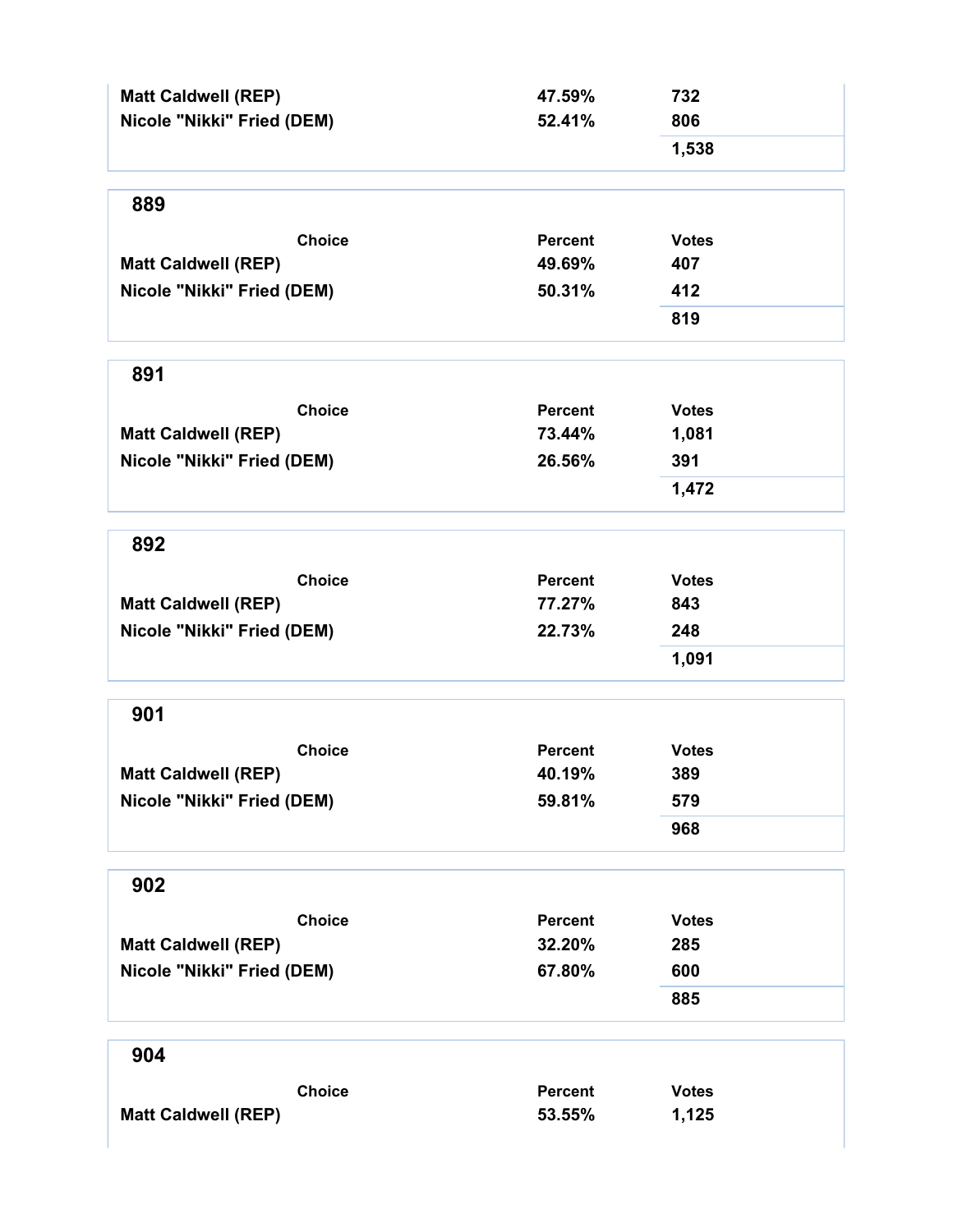| Nicole "Nikki" Fried (DEM) | 46.45%         | 976          |  |
|----------------------------|----------------|--------------|--|
|                            |                | 2,101        |  |
| 905                        |                |              |  |
| <b>Choice</b>              | <b>Percent</b> | <b>Votes</b> |  |
| <b>Matt Caldwell (REP)</b> | 67.80%         | 219          |  |
| Nicole "Nikki" Fried (DEM) | 32.20%         | 104          |  |
|                            |                | 323          |  |
|                            |                |              |  |
| 906                        |                |              |  |
| <b>Choice</b>              | <b>Percent</b> | <b>Votes</b> |  |
| <b>Matt Caldwell (REP)</b> | 59.82%         | 204          |  |
| Nicole "Nikki" Fried (DEM) | 40.18%         | 137          |  |
|                            |                | 341          |  |
| 907                        |                |              |  |
| <b>Choice</b>              | Percent        | <b>Votes</b> |  |
| <b>Matt Caldwell (REP)</b> | 67.94%         | 568          |  |
| Nicole "Nikki" Fried (DEM) | 32.06%         | 268          |  |
|                            |                | 836          |  |
| 908                        |                |              |  |
| <b>Choice</b>              | <b>Percent</b> | <b>Votes</b> |  |
| <b>Matt Caldwell (REP)</b> | 55.83%         | 1,627        |  |
| Nicole "Nikki" Fried (DEM) | 44.17%         | 1,287        |  |
|                            |                | 2,914        |  |
|                            |                |              |  |
| 909                        |                |              |  |
| <b>Choice</b>              | <b>Percent</b> | <b>Votes</b> |  |
| <b>Matt Caldwell (REP)</b> | 61.89%         | 1,916        |  |
| Nicole "Nikki" Fried (DEM) | 38.11%         | 1,180        |  |
|                            |                | 3,096        |  |
| 911                        |                |              |  |
| <b>Choice</b>              | <b>Percent</b> | <b>Votes</b> |  |
| <b>Matt Caldwell (REP)</b> | 60.97%         | 442          |  |
| Nicole "Nikki" Fried (DEM) | 39.03%         | 283          |  |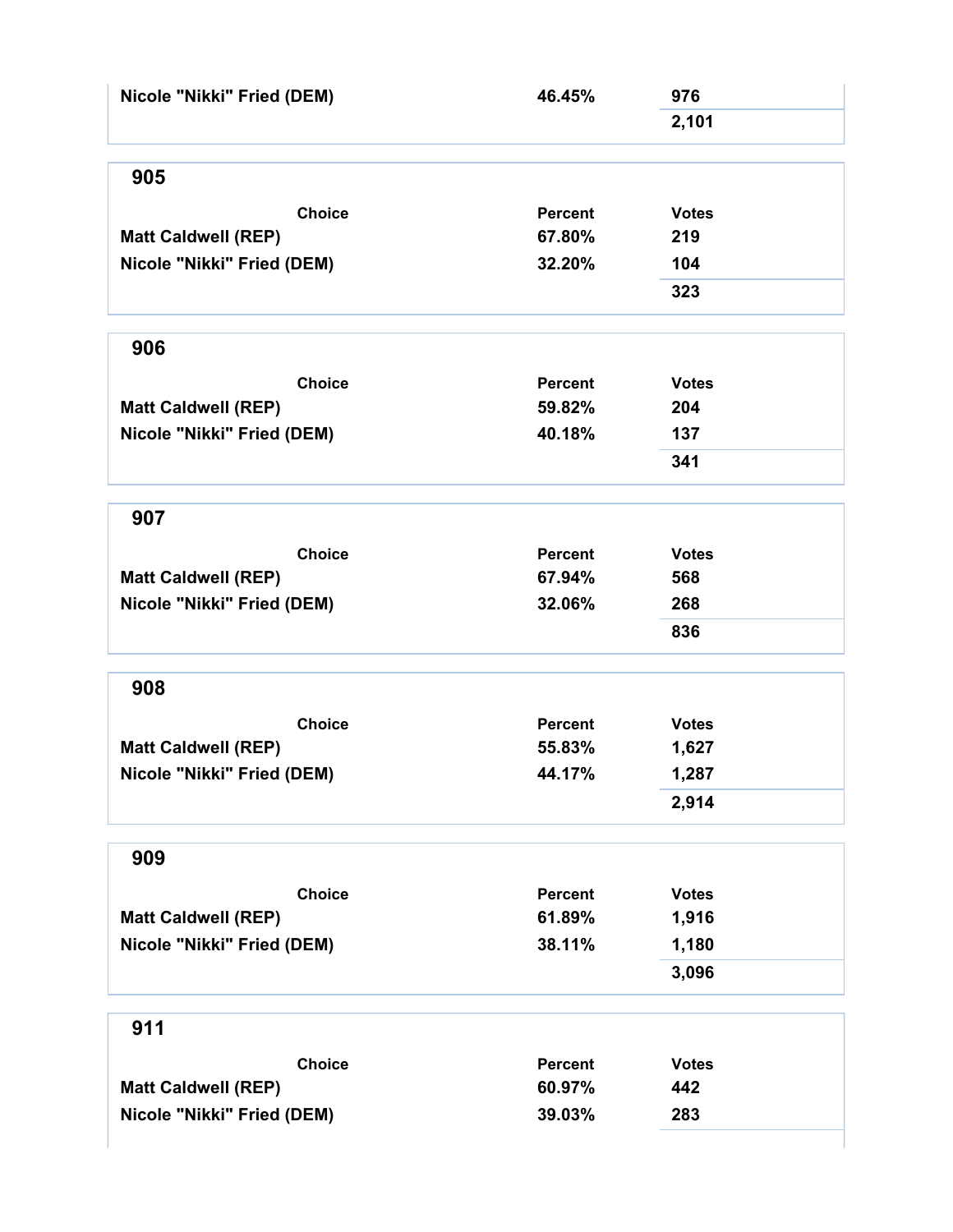|                            |                | 725          |
|----------------------------|----------------|--------------|
| 912                        |                |              |
| <b>Choice</b>              | <b>Percent</b> | <b>Votes</b> |
| <b>Matt Caldwell (REP)</b> | 50.68%         | 75           |
| Nicole "Nikki" Fried (DEM) | 49.32%         | 73           |
|                            |                | 148          |
| 913                        |                |              |
| <b>Choice</b>              | Percent        | <b>Votes</b> |
| <b>Matt Caldwell (REP)</b> | 50.80%         | 1,961        |
| Nicole "Nikki" Fried (DEM) | 49.20%         | 1,899        |
|                            |                | 3,860        |
| 914                        |                |              |
| <b>Choice</b>              | Percent        | <b>Votes</b> |
| <b>Matt Caldwell (REP)</b> | 33.70%         | 246          |
| Nicole "Nikki" Fried (DEM) | 66.30%         | 484          |
|                            |                | 730          |
| 915                        |                |              |
| <b>Choice</b>              | <b>Percent</b> | <b>Votes</b> |
| <b>Matt Caldwell (REP)</b> | 35.52%         | 249          |
| Nicole "Nikki" Fried (DEM) | 64.48%         | 452          |
|                            |                | 701          |
| 916                        |                |              |
| <b>Choice</b>              | <b>Percent</b> | <b>Votes</b> |
| <b>Matt Caldwell (REP)</b> | 31.51%         | 398          |
| Nicole "Nikki" Fried (DEM) | 68.49%         | 865          |
|                            |                | 1,263        |
| 917                        |                |              |
| <b>Choice</b>              | <b>Percent</b> | <b>Votes</b> |
| <b>Matt Caldwell (REP)</b> | 74.03%         | 191          |
| Nicole "Nikki" Fried (DEM) | 25.97%         | 67           |
|                            |                |              |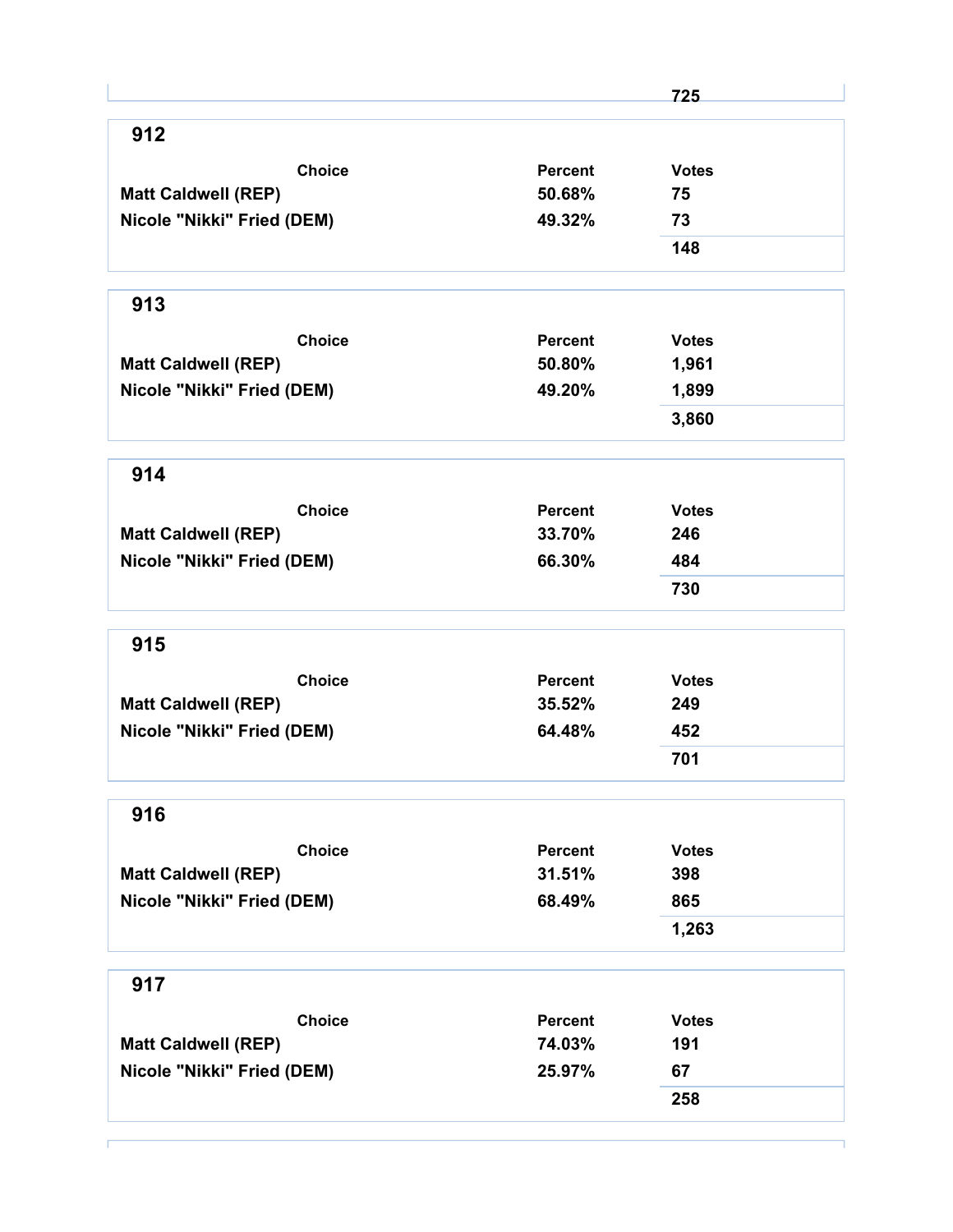| 918                        |                |              |
|----------------------------|----------------|--------------|
| <b>Choice</b>              | Percent        | <b>Votes</b> |
| <b>Matt Caldwell (REP)</b> | 80.30%         | 375          |
| Nicole "Nikki" Fried (DEM) | 19.70%         | 92           |
|                            |                | 467          |
| 919                        |                |              |
| <b>Choice</b>              | <b>Percent</b> | <b>Votes</b> |
| <b>Matt Caldwell (REP)</b> | 71.86%         | 549          |
| Nicole "Nikki" Fried (DEM) | 28.14%         | 215          |
|                            |                | 764          |
| 920                        |                |              |
| <b>Choice</b>              | <b>Percent</b> | <b>Votes</b> |
| <b>Matt Caldwell (REP)</b> | 30.09%         | 34           |
| Nicole "Nikki" Fried (DEM) | 69.91%         | 79           |
|                            |                | 113          |
| 921                        |                |              |
| <b>Choice</b>              | <b>Percent</b> | <b>Votes</b> |
| <b>Matt Caldwell (REP)</b> | 57.54%         | 912          |
| Nicole "Nikki" Fried (DEM) | 42.46%         | 673          |
|                            |                | 1,585        |
| 922                        |                |              |
| <b>Choice</b>              | <b>Percent</b> | <b>Votes</b> |
| <b>Matt Caldwell (REP)</b> | 74.39%         | 61           |
| Nicole "Nikki" Fried (DEM) | 25.61%         | 21           |
|                            |                | 82           |
| 923                        |                |              |
| <b>Choice</b>              | <b>Percent</b> | <b>Votes</b> |
| <b>Matt Caldwell (REP)</b> | 47.24%         | 325          |
| Nicole "Nikki" Fried (DEM) | 52.76%         | 363          |
|                            |                | 688          |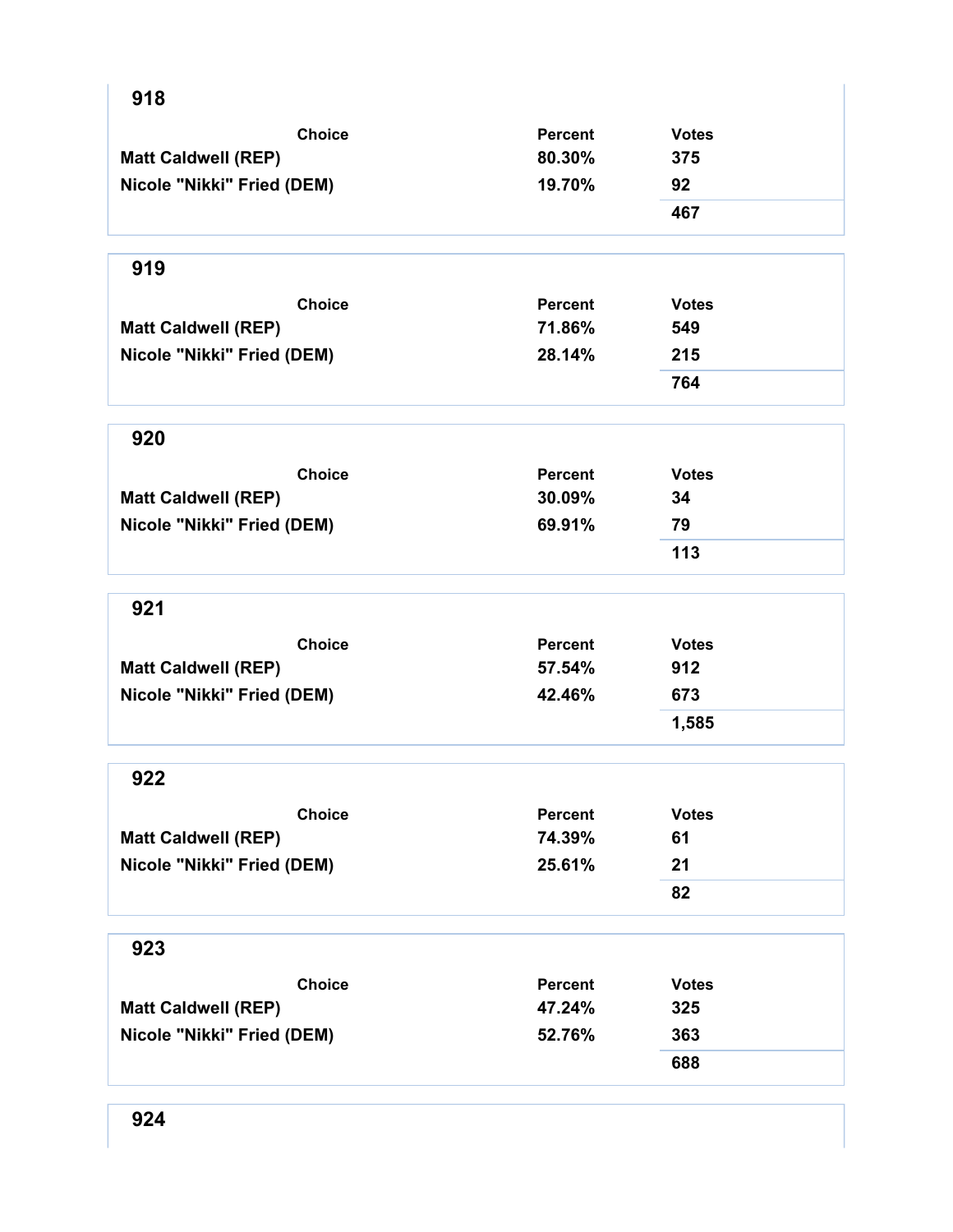| <b>Choice</b>              | <b>Percent</b> | <b>Votes</b> |
|----------------------------|----------------|--------------|
| <b>Matt Caldwell (REP)</b> | 45.84%         | 204          |
| Nicole "Nikki" Fried (DEM) | 54.16%         | 241          |
|                            |                | 445          |
| 925                        |                |              |
| <b>Choice</b>              | <b>Percent</b> | <b>Votes</b> |
| <b>Matt Caldwell (REP)</b> | 57.88%         | 474          |
| Nicole "Nikki" Fried (DEM) | 42.12%         | 345          |
|                            |                | 819          |
| 927                        |                |              |
| <b>Choice</b>              | <b>Percent</b> | <b>Votes</b> |
| <b>Matt Caldwell (REP)</b> | 58.52%         | 268          |
| Nicole "Nikki" Fried (DEM) | 41.48%         | 190          |
|                            |                | 458          |
| 928                        |                |              |
| <b>Choice</b>              | <b>Percent</b> | <b>Votes</b> |
| <b>Matt Caldwell (REP)</b> | 64.22%         | 298          |
| Nicole "Nikki" Fried (DEM) | 35.78%         | 166          |
|                            |                | 464          |
| 929                        |                |              |
| <b>Choice</b>              | <b>Percent</b> | <b>Votes</b> |
| <b>Matt Caldwell (REP)</b> | 54.24%         | 1,959        |
| Nicole "Nikki" Fried (DEM) | 45.76%         | 1,653        |
|                            |                | 3,612        |
| 930                        |                |              |
| <b>Choice</b>              | <b>Percent</b> | <b>Votes</b> |
| <b>Matt Caldwell (REP)</b> | 46.87%         | 547          |
| Nicole "Nikki" Fried (DEM) | 53.13%         | 620          |
|                            |                | 1,167        |
| 931                        |                |              |
| <b>Choice</b>              | Percent        | <b>Votes</b> |
|                            |                |              |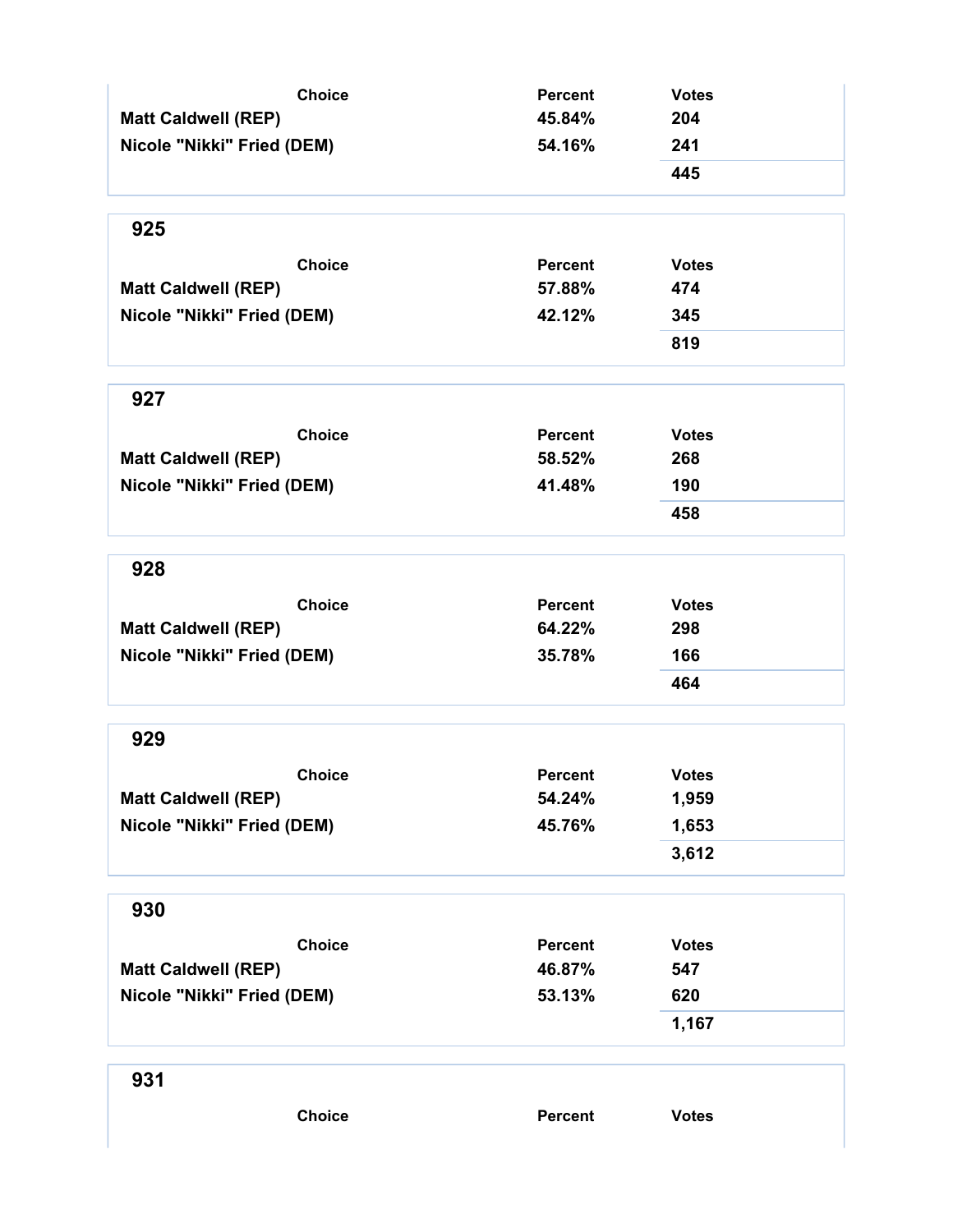| <b>Matt Caldwell (REP)</b><br>Nicole "Nikki" Fried (DEM) | 54.10%<br>45.90% | 356<br>302   |
|----------------------------------------------------------|------------------|--------------|
|                                                          |                  | 658          |
| 932                                                      |                  |              |
| <b>Choice</b>                                            | <b>Percent</b>   | <b>Votes</b> |
| <b>Matt Caldwell (REP)</b>                               | 33.98%           | 785          |
| Nicole "Nikki" Fried (DEM)                               | 66.02%           | 1,525        |
|                                                          |                  | 2,310        |
| 933                                                      |                  |              |
| <b>Choice</b>                                            | <b>Percent</b>   | <b>Votes</b> |
| <b>Matt Caldwell (REP)</b>                               | 61.57%           | 133          |
| Nicole "Nikki" Fried (DEM)                               | 38.43%           | 83           |
|                                                          |                  | 216          |
| 934                                                      |                  |              |
| <b>Choice</b>                                            | <b>Percent</b>   | <b>Votes</b> |
| <b>Matt Caldwell (REP)</b>                               | 53.72%           | 730          |
| Nicole "Nikki" Fried (DEM)                               | 46.28%           | 629          |
|                                                          |                  | 1,359        |
| 935                                                      |                  |              |
| <b>Choice</b>                                            | <b>Percent</b>   | <b>Votes</b> |
| <b>Matt Caldwell (REP)</b>                               | 61.74%           | 797          |
| Nicole "Nikki" Fried (DEM)                               | 38.26%           | 494          |
|                                                          |                  | 1,291        |
| 936                                                      |                  |              |
| <b>Choice</b>                                            | <b>Percent</b>   | <b>Votes</b> |
| <b>Matt Caldwell (REP)</b>                               | 68.75%           | 878          |
| Nicole "Nikki" Fried (DEM)                               | 31.25%           | 399          |
|                                                          |                  | 1,277        |
| 937                                                      |                  |              |
| <b>Choice</b>                                            | <b>Percent</b>   | <b>Votes</b> |
| <b>Matt Caldwell (REP)</b>                               | 69.52%           | 1,314        |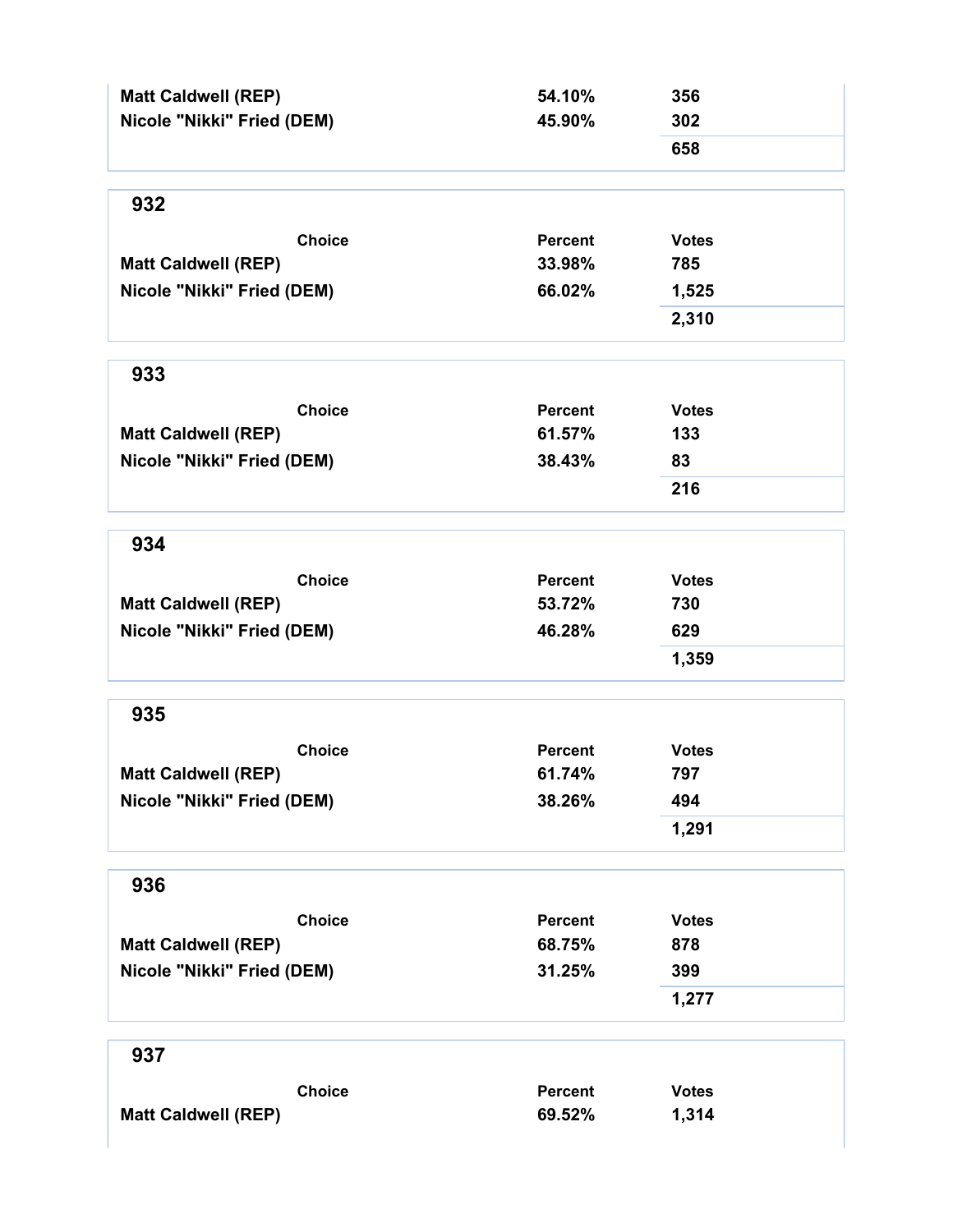| Nicole "Nikki" Fried (DEM) | 30.48%         | 576          |
|----------------------------|----------------|--------------|
|                            |                | 1,890        |
| 938                        |                |              |
| <b>Choice</b>              | <b>Percent</b> | <b>Votes</b> |
| <b>Matt Caldwell (REP)</b> | 59.52%         | 75           |
| Nicole "Nikki" Fried (DEM) | 40.48%         | 51           |
|                            |                | 126          |
| 939                        |                |              |
| <b>Choice</b>              | <b>Percent</b> | <b>Votes</b> |
| <b>Matt Caldwell (REP)</b> | 58.73%         | 1,409        |
| Nicole "Nikki" Fried (DEM) | 41.27%         | 990          |
|                            |                | 2,399        |
| 940                        |                |              |
| <b>Choice</b>              | <b>Percent</b> | <b>Votes</b> |
| <b>Matt Caldwell (REP)</b> | 68.63%         | 35           |
| Nicole "Nikki" Fried (DEM) | 31.37%         | 16           |
|                            |                | 51           |
| 941                        |                |              |
| <b>Choice</b>              | <b>Percent</b> | <b>Votes</b> |
| <b>Matt Caldwell (REP)</b> | 69.85%         | 790          |
| Nicole "Nikki" Fried (DEM) | 30.15%         | 341          |
|                            |                | 1,131        |
| 942                        |                |              |
| <b>Choice</b>              | <b>Percent</b> | <b>Votes</b> |
| <b>Matt Caldwell (REP)</b> | 28.06%         | 708          |
| Nicole "Nikki" Fried (DEM) | 71.94%         | 1,815        |
|                            |                | 2,523        |
| 943                        |                |              |
| <b>Choice</b>              | <b>Percent</b> | <b>Votes</b> |
| <b>Matt Caldwell (REP)</b> | 47.10%         | 300          |
| Nicole "Nikki" Fried (DEM) | 52.90%         | 337          |
|                            |                |              |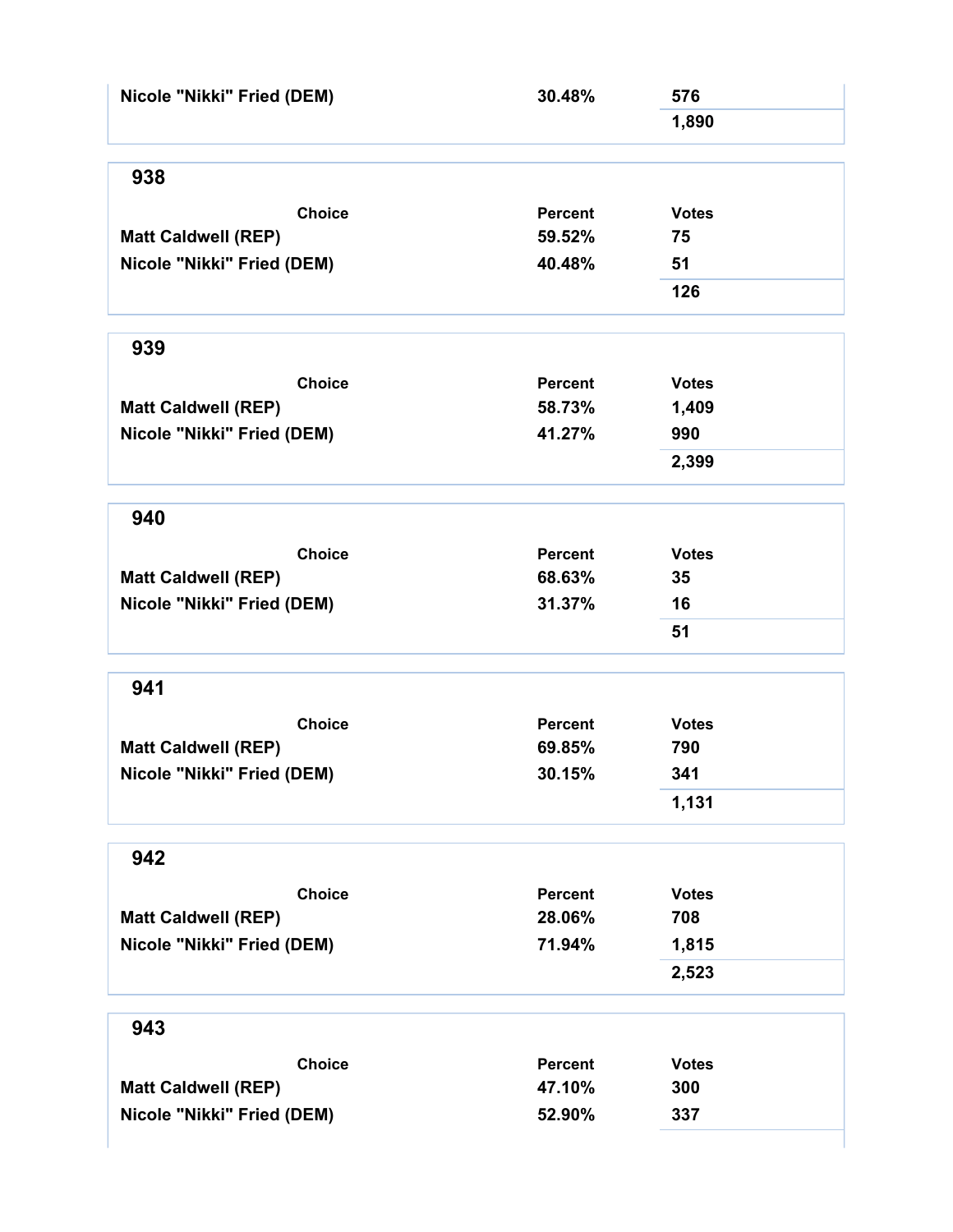|                            |                | 637          |
|----------------------------|----------------|--------------|
| 944                        |                |              |
| <b>Choice</b>              | Percent        | <b>Votes</b> |
| <b>Matt Caldwell (REP)</b> | 37.93%         | 853          |
| Nicole "Nikki" Fried (DEM) | 62.07%         | 1,396        |
|                            |                | 2,249        |
| 945                        |                |              |
| <b>Choice</b>              | <b>Percent</b> | <b>Votes</b> |
| <b>Matt Caldwell (REP)</b> | 56.14%         | 215          |
| Nicole "Nikki" Fried (DEM) | 43.86%         | 168          |
|                            |                | 383          |
| 946                        |                |              |
| <b>Choice</b>              | <b>Percent</b> | <b>Votes</b> |
| <b>Matt Caldwell (REP)</b> | 36.98%         | 1,532        |
| Nicole "Nikki" Fried (DEM) | 63.02%         | 2,611        |
|                            |                | 4,143        |
| 947                        |                |              |
| <b>Choice</b>              | <b>Percent</b> | <b>Votes</b> |
| <b>Matt Caldwell (REP)</b> | 39.13%         | 1,195        |
| Nicole "Nikki" Fried (DEM) | 60.87%         | 1,859        |
|                            |                | 3,054        |
| 948                        |                |              |
| <b>Choice</b>              | Percent        | <b>Votes</b> |
| <b>Matt Caldwell (REP)</b> | 49.41%         | 336          |
| Nicole "Nikki" Fried (DEM) | 50.59%         | 344          |
|                            |                | 680          |
| 949                        |                |              |
| <b>Choice</b>              | <b>Percent</b> | <b>Votes</b> |
| <b>Matt Caldwell (REP)</b> | 45.28%         | 1,471        |
| Nicole "Nikki" Fried (DEM) | 54.72%         | 1,778        |
|                            |                | 3,249        |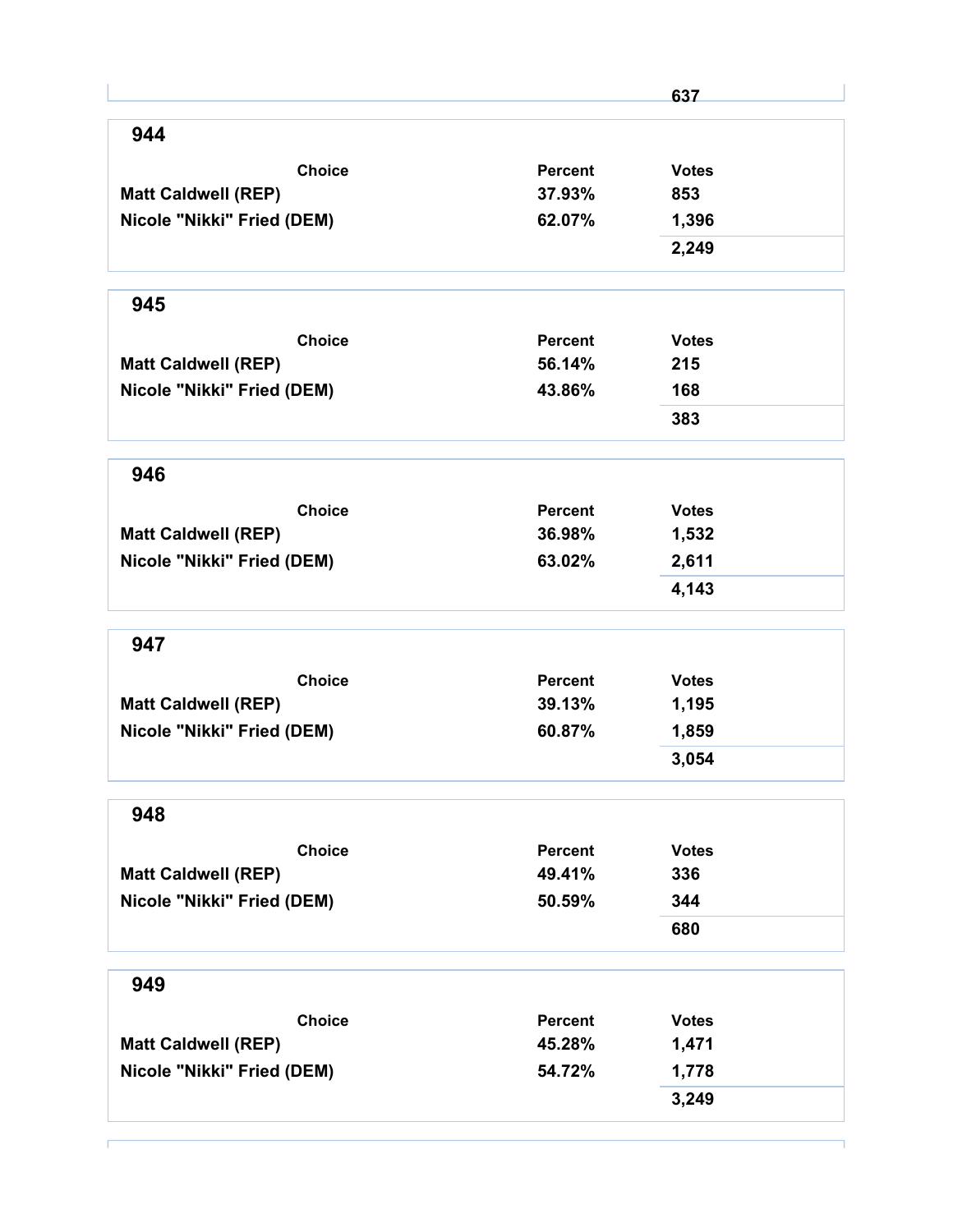| 950                        |                |              |
|----------------------------|----------------|--------------|
| <b>Choice</b>              | <b>Percent</b> | <b>Votes</b> |
| <b>Matt Caldwell (REP)</b> | 52.30%         | 706          |
| Nicole "Nikki" Fried (DEM) | 47.70%         | 644          |
|                            |                | 1,350        |
| 951                        |                |              |
| <b>Choice</b>              | <b>Percent</b> | <b>Votes</b> |
| <b>Matt Caldwell (REP)</b> | 58.42%         | 739          |
| Nicole "Nikki" Fried (DEM) | 41.58%         | 526          |
|                            |                | 1,265        |
| 952                        |                |              |
| <b>Choice</b>              | <b>Percent</b> | <b>Votes</b> |
| <b>Matt Caldwell (REP)</b> | 56.69%         | 949          |
| Nicole "Nikki" Fried (DEM) | 43.31%         | 725          |
|                            |                | 1,674        |
| 953                        |                |              |
| <b>Choice</b>              | <b>Percent</b> | <b>Votes</b> |
| <b>Matt Caldwell (REP)</b> | 54.56%         | 1,287        |
| Nicole "Nikki" Fried (DEM) | 45.44%         | 1,072        |
|                            |                | 2,359        |
| 954                        |                |              |
| <b>Choice</b>              | <b>Percent</b> | <b>Votes</b> |
| <b>Matt Caldwell (REP)</b> | 24.78%         | 83           |
| Nicole "Nikki" Fried (DEM) | 75.22%         | 252          |
|                            |                | 335          |
| 955                        |                |              |
| <b>Choice</b>              | <b>Percent</b> | <b>Votes</b> |
| <b>Matt Caldwell (REP)</b> | 45.98%         | 1,194        |
| Nicole "Nikki" Fried (DEM) | 54.02%         | 1,403        |
|                            |                | 2,597        |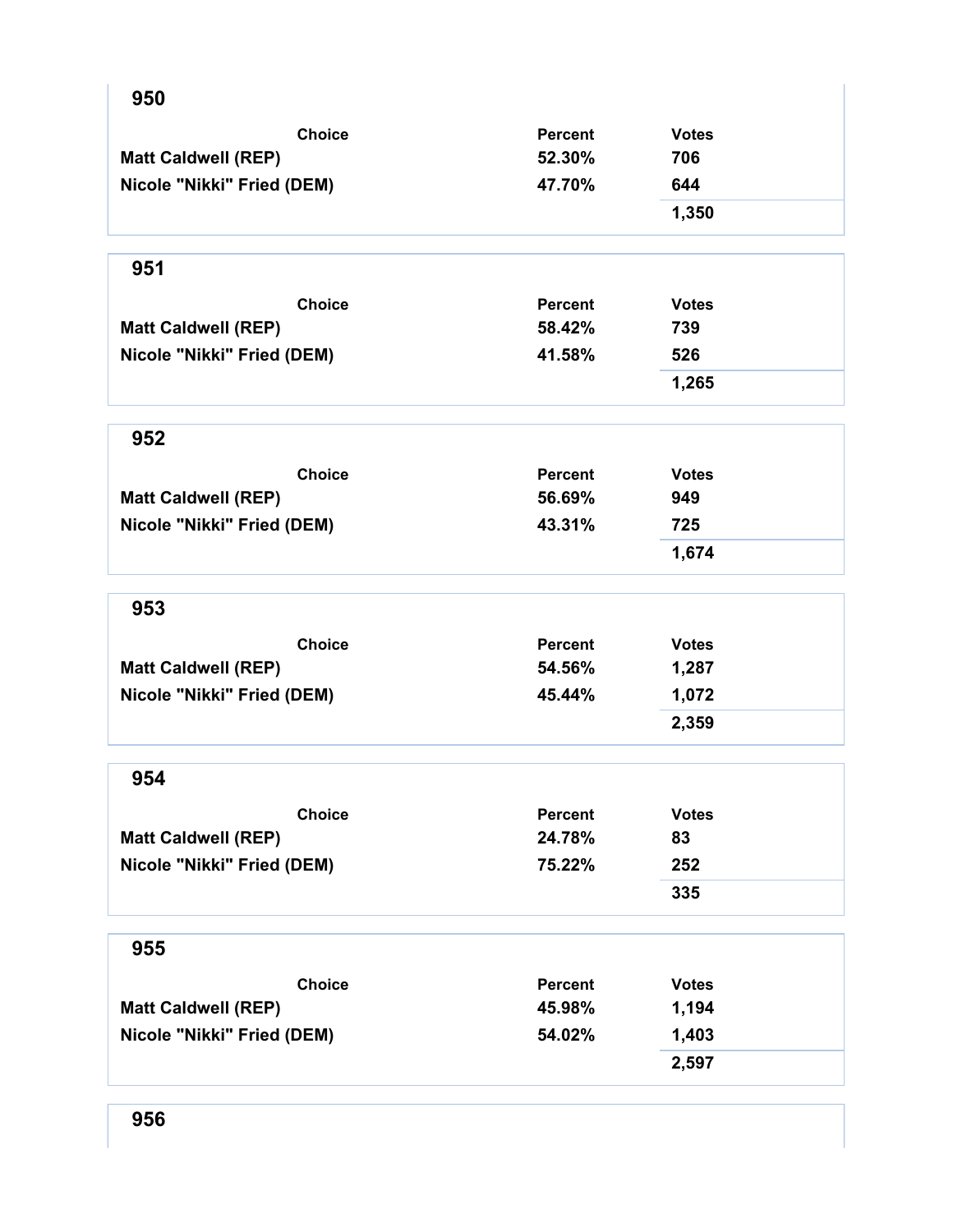| <b>Choice</b><br><b>Matt Caldwell (REP)</b><br>Nicole "Nikki" Fried (DEM) | <b>Percent</b><br>47.41%<br>52.59% | <b>Votes</b> |  |
|---------------------------------------------------------------------------|------------------------------------|--------------|--|
|                                                                           |                                    | 750          |  |
|                                                                           |                                    | 832          |  |
|                                                                           |                                    | 1,582        |  |
| 957                                                                       |                                    |              |  |
| <b>Choice</b>                                                             | <b>Percent</b>                     | <b>Votes</b> |  |
| <b>Matt Caldwell (REP)</b>                                                | 45.45%                             | 569          |  |
| Nicole "Nikki" Fried (DEM)                                                | 54.55%                             | 683          |  |
|                                                                           |                                    | 1,252        |  |
| 958                                                                       |                                    |              |  |
| <b>Choice</b>                                                             | <b>Percent</b>                     | <b>Votes</b> |  |
| <b>Matt Caldwell (REP)</b>                                                | 32.77%                             | 444          |  |
| Nicole "Nikki" Fried (DEM)                                                | 67.23%                             | 911          |  |
|                                                                           |                                    | 1,355        |  |
| 959                                                                       |                                    |              |  |
| <b>Choice</b>                                                             | <b>Percent</b>                     | <b>Votes</b> |  |
| <b>Matt Caldwell (REP)</b>                                                | 30.92%                             | 659          |  |
| Nicole "Nikki" Fried (DEM)                                                | 69.08%                             | 1,472        |  |
|                                                                           |                                    | 2,131        |  |
| 960                                                                       |                                    |              |  |
| <b>Choice</b>                                                             | <b>Percent</b>                     | <b>Votes</b> |  |
| <b>Matt Caldwell (REP)</b>                                                | 65.58%                             | 343          |  |
| Nicole "Nikki" Fried (DEM)                                                | 34.42%                             | 180          |  |
|                                                                           |                                    | 523          |  |
| 961                                                                       |                                    |              |  |
| <b>Choice</b>                                                             | <b>Percent</b>                     | <b>Votes</b> |  |
| <b>Matt Caldwell (REP)</b>                                                | 26.43%                             | 203          |  |
| Nicole "Nikki" Fried (DEM)                                                | 73.57%                             | 565          |  |
|                                                                           |                                    | 768          |  |
| 962                                                                       |                                    |              |  |
| <b>Choice</b>                                                             | <b>Percent</b>                     | <b>Votes</b> |  |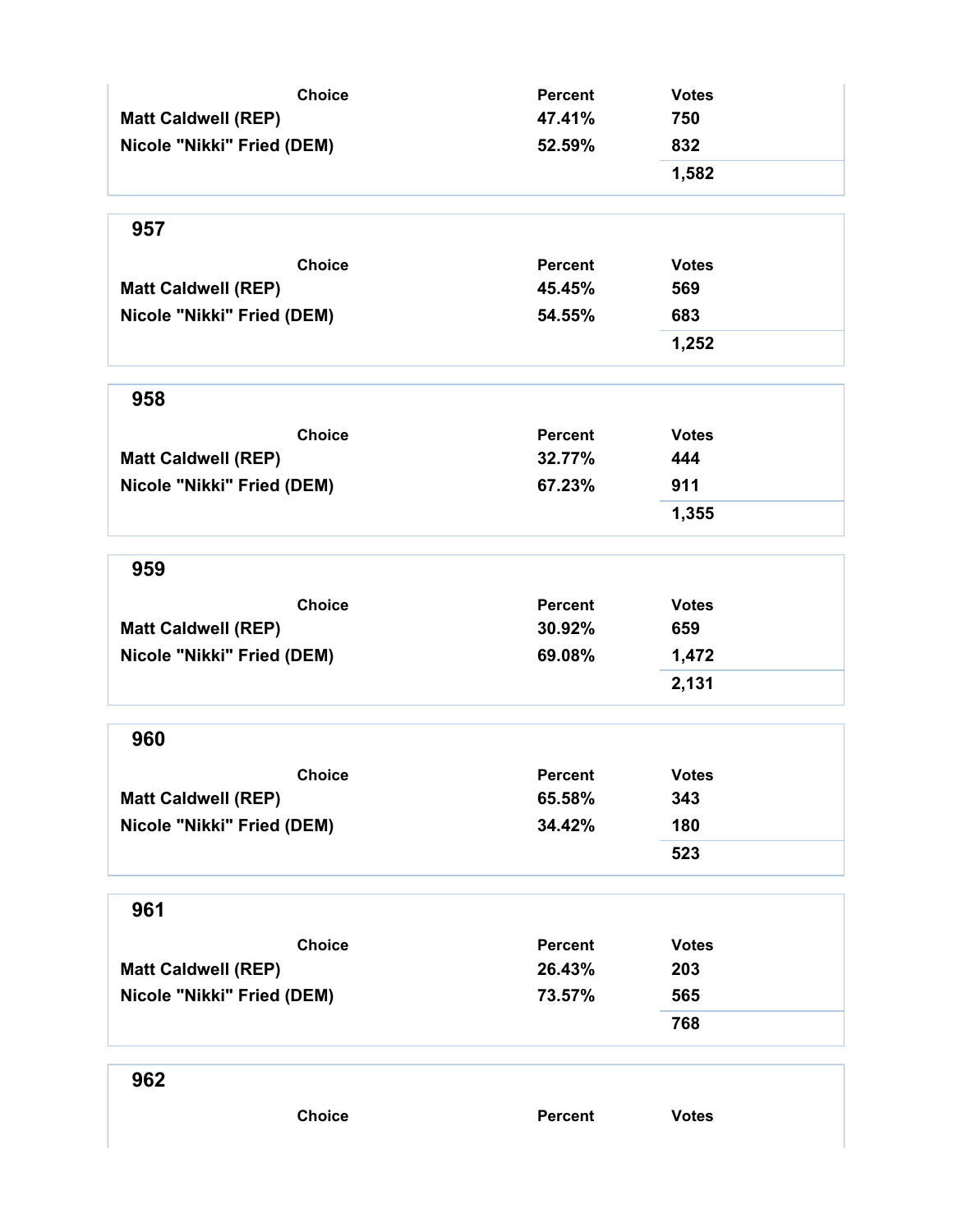| <b>Matt Caldwell (REP)</b> | 42.64%         | 391          |
|----------------------------|----------------|--------------|
| Nicole "Nikki" Fried (DEM) | 57.36%         | 526          |
|                            |                | 917          |
| 963                        |                |              |
| <b>Choice</b>              | <b>Percent</b> | <b>Votes</b> |
| <b>Matt Caldwell (REP)</b> | 57.58%         | 19           |
| Nicole "Nikki" Fried (DEM) | 42.42%         | 14           |
|                            |                | 33           |
| 964                        |                |              |
| <b>Choice</b>              | <b>Percent</b> | <b>Votes</b> |
| <b>Matt Caldwell (REP)</b> | 13.22%         | 30           |
| Nicole "Nikki" Fried (DEM) | 86.78%         | 197          |
|                            |                | 227          |
| 965                        |                |              |
| <b>Choice</b>              | Percent        | <b>Votes</b> |
| <b>Matt Caldwell (REP)</b> | 11.76%         | 150          |
| Nicole "Nikki" Fried (DEM) | 88.24%         | 1,125        |
|                            |                | 1,275        |
| 966                        |                |              |
| <b>Choice</b>              | <b>Percent</b> | <b>Votes</b> |
| <b>Matt Caldwell (REP)</b> | 58.61%         | 194          |
| Nicole "Nikki" Fried (DEM) | 41.39%         | 137          |
|                            |                | 331          |
| 967                        |                |              |
| <b>Choice</b>              | <b>Percent</b> | <b>Votes</b> |
| <b>Matt Caldwell (REP)</b> | 21.26%         | 172          |
| Nicole "Nikki" Fried (DEM) | 78.74%         | 637          |
|                            |                | 809          |
| 968                        |                |              |
| <b>Choice</b>              | <b>Percent</b> | <b>Votes</b> |
| <b>Matt Caldwell (REP)</b> | 25.39%         | 354          |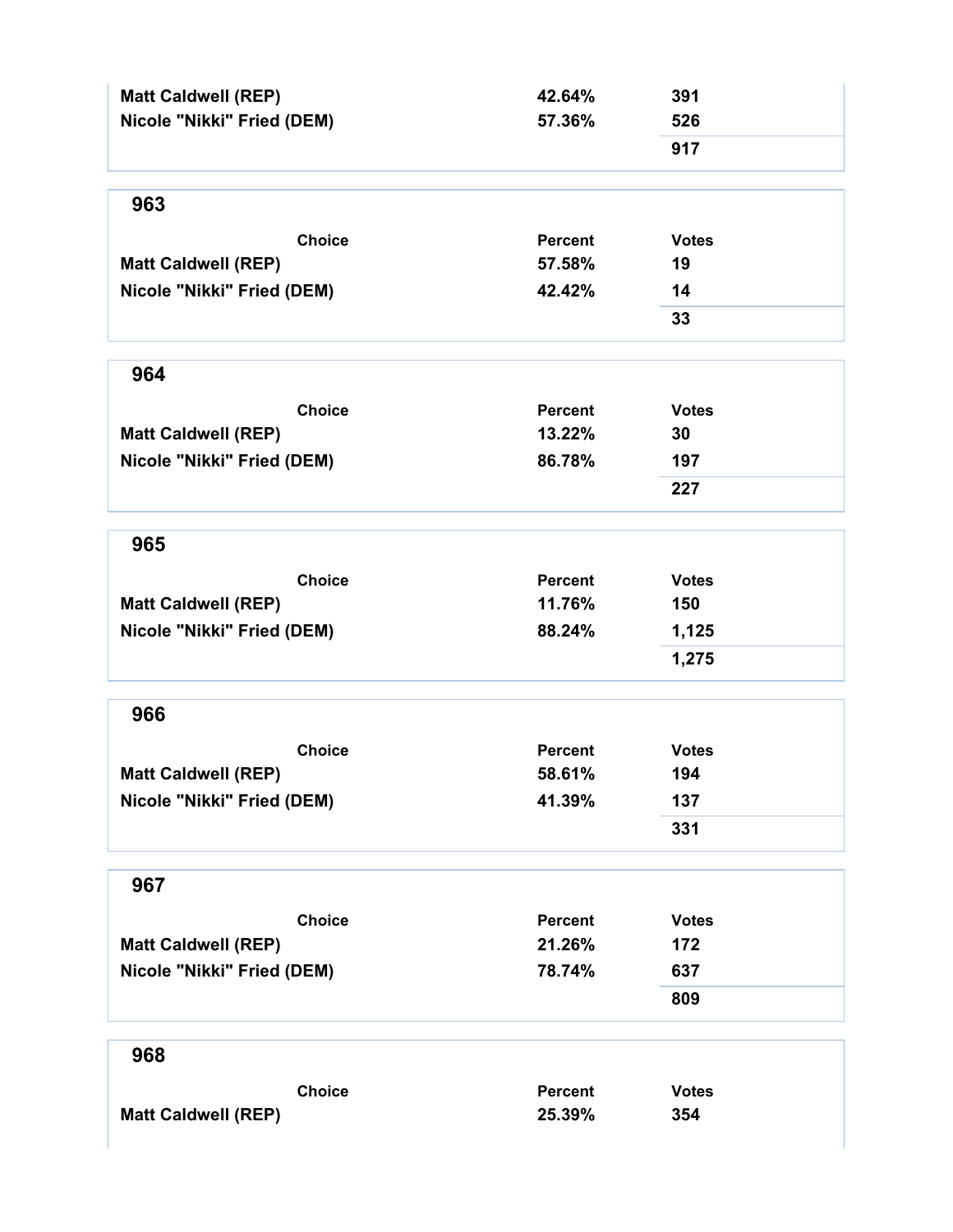| Nicole "Nikki" Fried (DEM)                  | 74.61%                   | 1,040               |  |
|---------------------------------------------|--------------------------|---------------------|--|
|                                             |                          | 1,394               |  |
|                                             |                          |                     |  |
| 969                                         |                          |                     |  |
| <b>Choice</b>                               | <b>Percent</b>           | <b>Votes</b>        |  |
| <b>Matt Caldwell (REP)</b>                  | 41.81%                   | 74                  |  |
| Nicole "Nikki" Fried (DEM)                  | 58.19%                   | 103                 |  |
|                                             |                          | 177                 |  |
| 970                                         |                          |                     |  |
|                                             |                          |                     |  |
| <b>Choice</b>                               | Percent                  | <b>Votes</b>        |  |
| <b>Matt Caldwell (REP)</b>                  | 49.18%                   | 90                  |  |
| Nicole "Nikki" Fried (DEM)                  | 50.82%                   | 93                  |  |
|                                             |                          | 183                 |  |
| 971                                         |                          |                     |  |
| <b>Choice</b>                               | <b>Percent</b>           | <b>Votes</b>        |  |
| <b>Matt Caldwell (REP)</b>                  | 25.61%                   | 219                 |  |
| Nicole "Nikki" Fried (DEM)                  | 74.39%                   | 636                 |  |
|                                             |                          | 855                 |  |
| 972                                         |                          |                     |  |
|                                             |                          |                     |  |
| <b>Choice</b><br><b>Matt Caldwell (REP)</b> | <b>Percent</b><br>33.46% | <b>Votes</b><br>442 |  |
|                                             | 66.54%                   | 879                 |  |
| Nicole "Nikki" Fried (DEM)                  |                          |                     |  |
|                                             |                          | 1,321               |  |
| 973                                         |                          |                     |  |
| <b>Choice</b>                               | <b>Percent</b>           | <b>Votes</b>        |  |
| <b>Matt Caldwell (REP)</b>                  | 23.79%                   | 142                 |  |
| Nicole "Nikki" Fried (DEM)                  | 76.21%                   | 455                 |  |
|                                             |                          | 597                 |  |
| 974                                         |                          |                     |  |
| <b>Choice</b>                               | <b>Percent</b>           | <b>Votes</b>        |  |
| <b>Matt Caldwell (REP)</b>                  | 32.72%                   | 107                 |  |
| Nicole "Nikki" Fried (DEM)                  | 67.28%                   | 220                 |  |